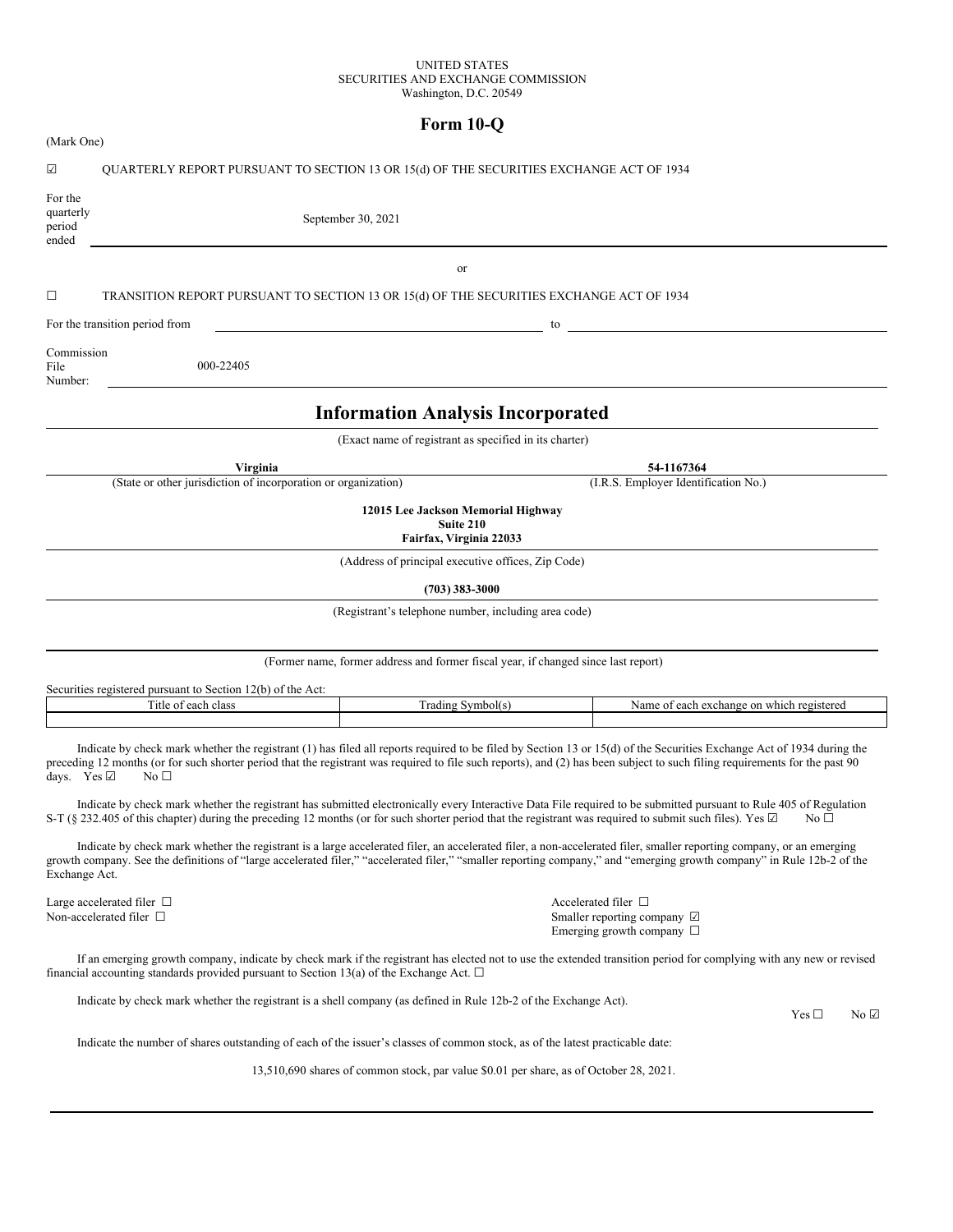### **INFORMATION ANALYSIS INCORPORATED FORM 10-Q**

# **Table of Contents**

|                   |                                                                                                                              | Page<br>Number |
|-------------------|------------------------------------------------------------------------------------------------------------------------------|----------------|
| PART I.           | <b>FINANCIAL INFORMATION</b>                                                                                                 |                |
| Item 1.           | Financial Statements (unaudited except for the balance sheet as of December 31, 2020)                                        |                |
|                   | Consolidated Balance Sheets as of September 30, 2021 and December 31, 2020                                                   | 3              |
|                   | Consolidated Statements of Operations and Comprehensive (Loss) Income for the three months ended September 30, 2021 and 2020 | 4              |
|                   | Consolidated Statements of Operations and Comprehensive Income for the nine months ended September 30, 2021 and 2020         | 5              |
|                   | Consolidated Statements of Cash Flows for the nine months ended September 30, 2021 and 2020                                  | 6              |
|                   | Consolidated Statements of Changes in Stockholders' Equity for the nine months ended September 30, 2021 and 2020             | $\overline{7}$ |
|                   | Notes to Consolidated Financial Statements                                                                                   | $\bf 8$        |
| Item 2.           | Management's Discussion and Analysis of Financial Condition and Results of Operations                                        | 23             |
| Item 4.           | <b>Controls and Procedures</b>                                                                                               | 28             |
| PART II.          | OTHER INFORMATION                                                                                                            |                |
| Item 1.           | <b>Legal Proceedings</b>                                                                                                     | 29             |
| Item 1A.          | <b>Risk Factors</b>                                                                                                          | 29             |
| Item 2.           | Unregistered Sales of Equity Securities and Use of Proceeds                                                                  | 29             |
| Item 3.           | <b>Defaults Upon Senior Securities</b>                                                                                       | 29             |
| Item 4.           | Mine Safety Disclosures                                                                                                      | 29             |
| Item 5.           | Other Information                                                                                                            | 29             |
| Item 6.           | Exhibits                                                                                                                     | 30             |
| <b>SIGNATURES</b> |                                                                                                                              | 31             |
|                   | 2                                                                                                                            |                |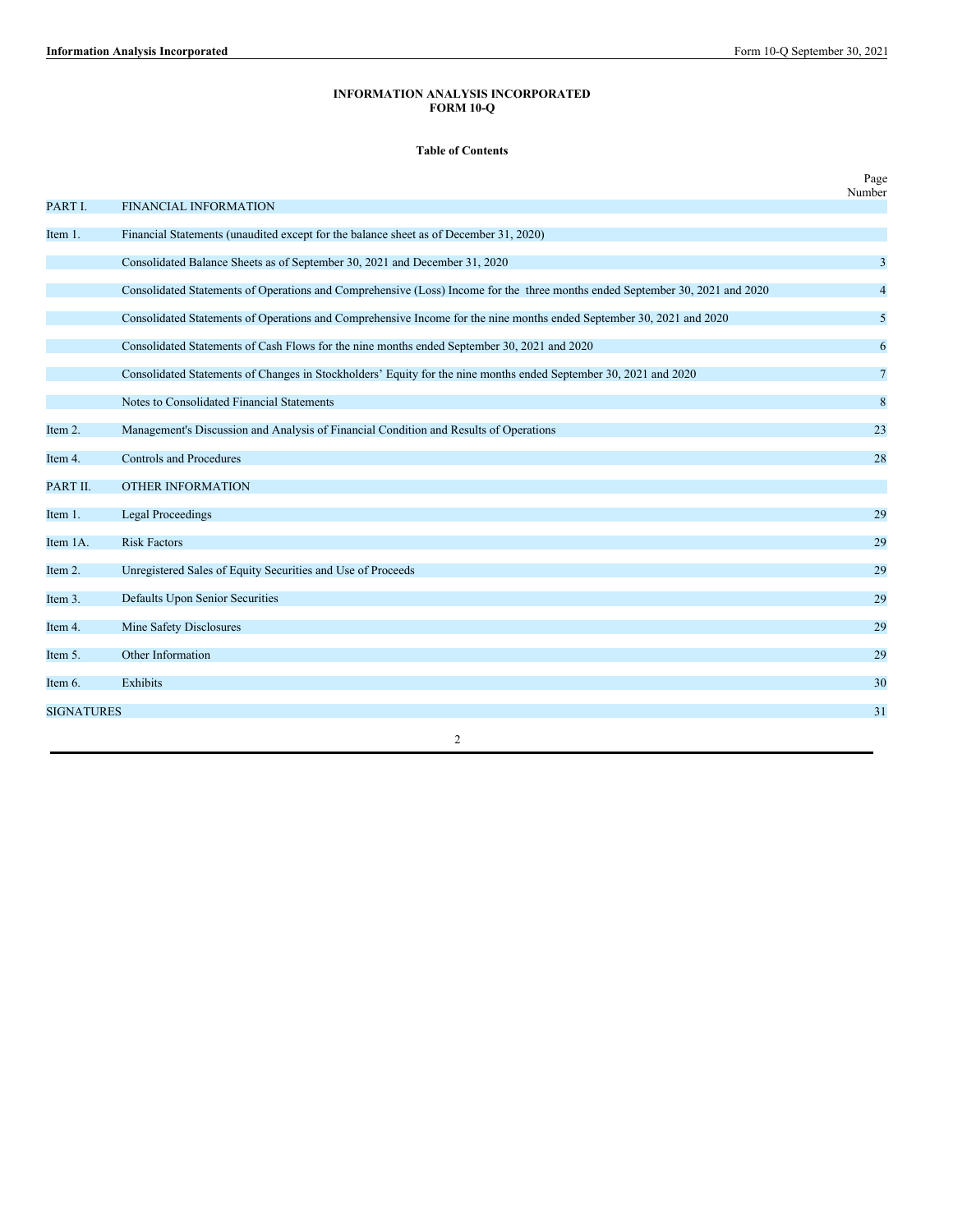# **PART I - FINANCIAL INFORMATION**

# **Item 1. Financial Statements**

# **INFORMATION ANALYSIS INCORPORATED CONSOLIDATED BALANCE SHEETS**

|                                                                                                            |                                                                       | September 30, 2021<br>(Unaudited) |              | December 31, 2020<br>(Note 1) |
|------------------------------------------------------------------------------------------------------------|-----------------------------------------------------------------------|-----------------------------------|--------------|-------------------------------|
| <b>ASSETS</b>                                                                                              |                                                                       |                                   |              |                               |
| Current assets                                                                                             |                                                                       |                                   |              |                               |
| Cash and cash equivalents                                                                                  | $\mathbb{S}$                                                          | 3.682.613                         | $\mathbf{s}$ | 1.858.160                     |
| Accounts receivable                                                                                        |                                                                       | 2,874,656                         |              | 1,442,231                     |
| Prepaid expenses                                                                                           |                                                                       | 283,567                           |              | 142,770                       |
| Other current assets                                                                                       |                                                                       | 5,556                             |              |                               |
| Total current assets                                                                                       |                                                                       | 6.846.392                         |              | 3.443.161                     |
|                                                                                                            |                                                                       |                                   |              |                               |
| Intangible assets, net of amortization of \$87,912 and \$0,                                                |                                                                       | 1,402,088                         |              |                               |
| Goodwill                                                                                                   |                                                                       | 785,000                           |              |                               |
| Contract assets - non-current                                                                              |                                                                       |                                   |              | 210.688                       |
| Right-of-use operating lease asset                                                                         |                                                                       | 285,667                           |              | 51,405                        |
| Property and equipment, net of accumulated depreciation and amortization of \$349,300 and \$312,320        |                                                                       | 94,965                            |              | 62,166                        |
| Other assets                                                                                               |                                                                       | 5,707                             |              | 6,281                         |
| <b>Total assets</b>                                                                                        | $\mathbb{S}% _{t}\left( t\right) \equiv\mathbb{S}_{t}\left( t\right)$ | 9,419,819                         | $\mathbf S$  | 3,773,701                     |
|                                                                                                            |                                                                       |                                   |              |                               |
| <b>LIABILITIES AND STOCKHOLDERS' EQUITY</b>                                                                |                                                                       |                                   |              |                               |
| <b>Current liabilities</b>                                                                                 |                                                                       |                                   |              |                               |
| Accounts payable                                                                                           | $\mathbf S$                                                           | 926.643                           | $\mathbf{s}$ | 103,646                       |
| Revolving line of credit                                                                                   |                                                                       | 402,306                           |              |                               |
| Notes payable - current                                                                                    |                                                                       | 797,295                           |              | 93,009                        |
| Accrued payroll and related liabilities                                                                    |                                                                       | 555,483                           |              | 375,168                       |
| Commissions payable                                                                                        |                                                                       | 236,438                           |              | 181,626                       |
| Other accrued liabilities                                                                                  |                                                                       | 82,158                            |              | 54,274                        |
| <b>Contract liabilities</b>                                                                                |                                                                       | 78,045                            |              | 946,884                       |
| Operating lease liability - current                                                                        |                                                                       | 35,805                            |              | 45,595                        |
| Interest payable                                                                                           |                                                                       | 2.666                             |              | 3.125                         |
| Total current liabilities                                                                                  |                                                                       | 3,116,839                         |              | 1,803,327                     |
|                                                                                                            |                                                                       |                                   |              |                               |
| Note payable - non-current                                                                                 |                                                                       | 400,856                           |              | 356,991                       |
| Operating lease liability - non-current                                                                    |                                                                       | 260,141                           |              |                               |
| <b>Total liabilities</b>                                                                                   |                                                                       | 3,777,836                         |              | 2,160,318                     |
|                                                                                                            |                                                                       |                                   |              |                               |
| Stockholders' equity                                                                                       |                                                                       |                                   |              |                               |
| Common stock, \$0.01 par value, 30,000,000 shares authorized, 15,153,306 and 12,904,376 shares issued,     |                                                                       |                                   |              |                               |
| 13,510,690 and 11,261,760 shares outstanding as of September 30, 2021, and December 31, 2020, respectively |                                                                       | 151,532                           |              | 129,043                       |
| Additional paid-in capital                                                                                 |                                                                       | 18,507,731                        |              | 14,720,065                    |
| Accumulated deficit                                                                                        |                                                                       | (12,087,069)                      |              | (12, 305, 514)                |
| Treasury stock, 1,642,616 shares at cost                                                                   |                                                                       | (930,211)                         |              | (930, 211)                    |
| Total stockholders' equity                                                                                 |                                                                       | 5,641,983                         |              | 1,613,383                     |
|                                                                                                            | S                                                                     | 9,419,819                         | S            | 3,773,701                     |
| Total liabilities and stockholders' equity                                                                 |                                                                       |                                   |              |                               |

*The accompanying notes are an integral part of the financial statements*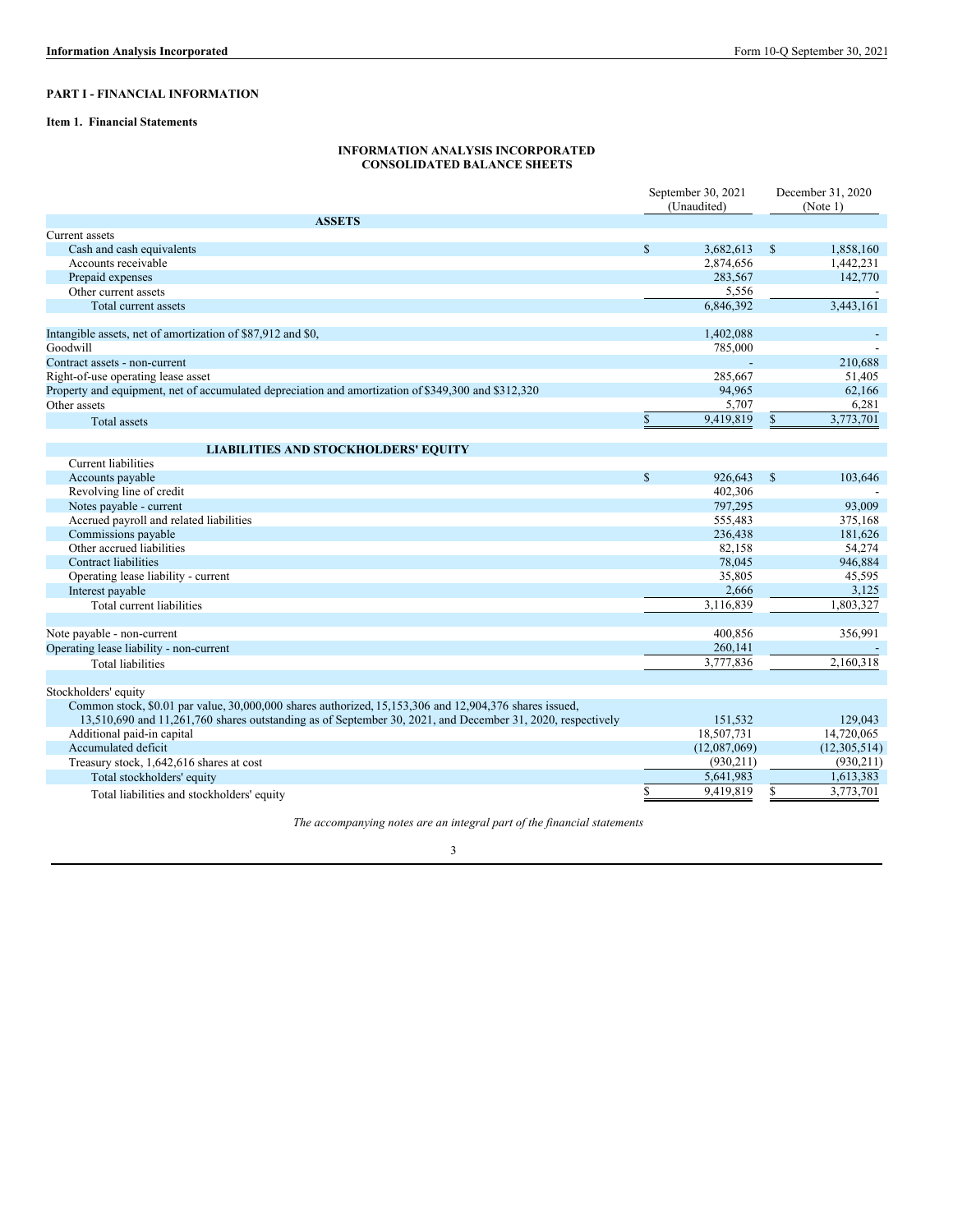### **INFORMATION ANALYSIS INCORPORATED CONSOLIDATED STATEMENTS OF OPERATIONS AND COMPREHENSIVE (LOSS) INCOME (Unaudited)**

|                                                 |              |                | Three months ended September 30, |            |  |  |
|-------------------------------------------------|--------------|----------------|----------------------------------|------------|--|--|
|                                                 |              | 2021           |                                  | 2020       |  |  |
| Revenues                                        |              |                |                                  |            |  |  |
| Professional fees                               | \$           | 2,798,105      | S                                | 1,580,684  |  |  |
| Software sales                                  |              | 1,501,820      |                                  | 2,342,062  |  |  |
| Total revenues                                  |              | 4,299,925      |                                  | 3,922,746  |  |  |
| Cost of revenues                                |              |                |                                  |            |  |  |
| Cost of professional fees                       |              | 1,832,812      |                                  | 1,051,102  |  |  |
| Cost of software sales                          |              | 1,488,238      |                                  | 2,257,317  |  |  |
| Total cost of revenues                          |              | 3,321,050      |                                  | 3,308,419  |  |  |
|                                                 |              |                |                                  |            |  |  |
| Gross profit                                    |              | 978,875        |                                  | 614,327    |  |  |
| Selling, general and administrative expenses    |              | 1,000,880      |                                  | 342,778    |  |  |
| Commissions expense                             |              | 23,017         |                                  | 56,643     |  |  |
| Acquisition costs                               |              | 39,245         |                                  |            |  |  |
|                                                 |              |                |                                  |            |  |  |
| (Loss) income from operations                   |              | (84, 267)      |                                  | 214,906    |  |  |
| Other expense, net                              |              | (11,260)       |                                  | (203)      |  |  |
| (Loss) income before provision for income taxes |              | (95, 527)      |                                  | 214,703    |  |  |
| Provision for income taxes                      |              | $\blacksquare$ |                                  |            |  |  |
| Net (loss) income                               | $\mathbb{S}$ | (95, 527)      |                                  | 214,703    |  |  |
|                                                 |              |                |                                  |            |  |  |
| Comprehensive (loss) income                     | \$           | (95, 527)      | $\mathbb{S}$                     | 214,703    |  |  |
|                                                 |              |                |                                  |            |  |  |
| Net (loss) income per common share - basic      | \$           | (0.01)         | $\mathbb{S}$                     | 0.02       |  |  |
| Net (loss) income per common share - diluted    | $\mathbf S$  | (0.01)         | $\mathbb{S}$                     | 0.02       |  |  |
| Weighted average common shares outstanding      |              |                |                                  |            |  |  |
| <b>Basic</b>                                    |              | 12,596,126     |                                  | 11,211,760 |  |  |
|                                                 |              | 12,596,126     |                                  | 11,837,427 |  |  |
| Diluted                                         |              |                |                                  |            |  |  |

*The accompanying notes are an integral part of the financial statements*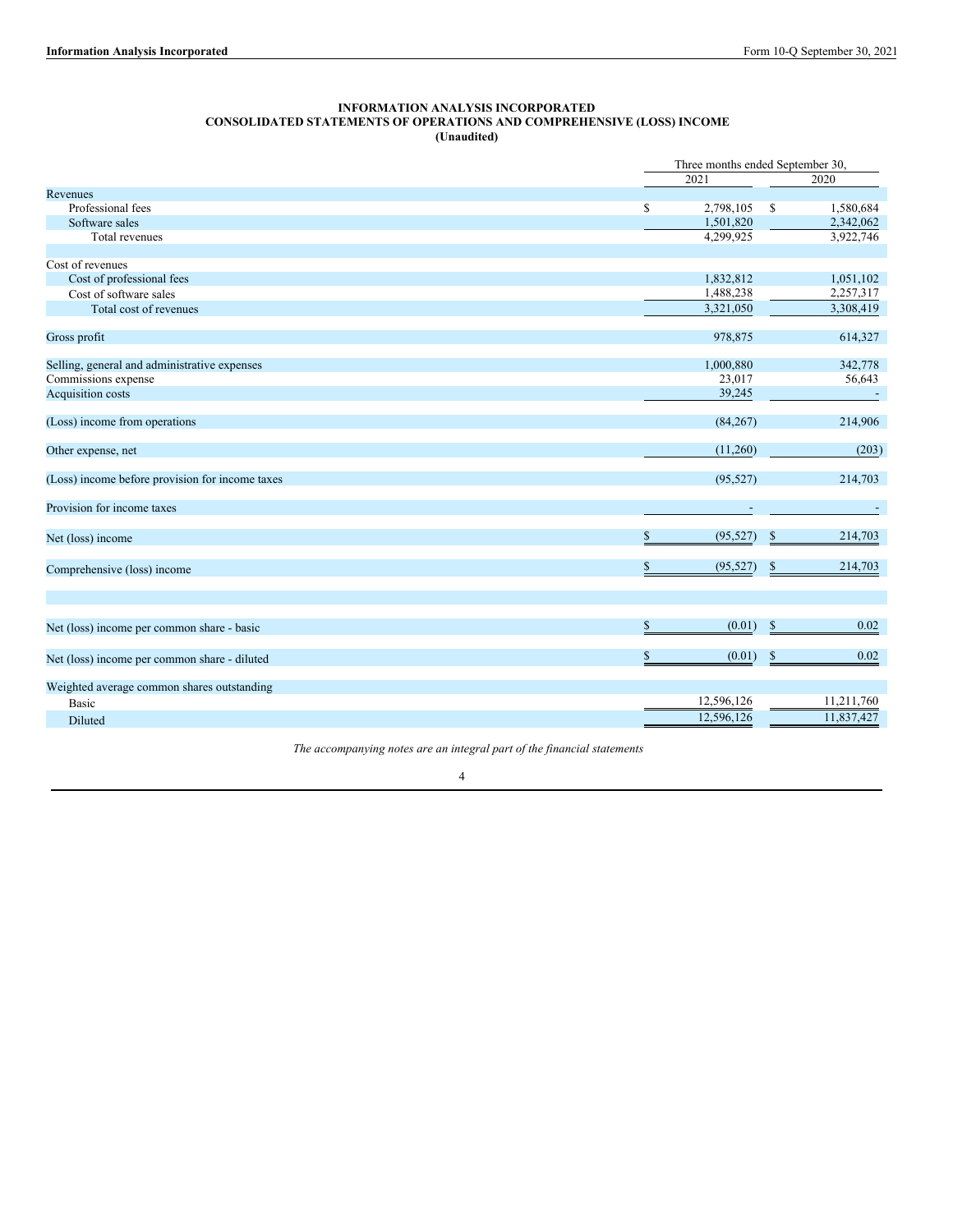### **INFORMATION ANALYSIS INCORPORATED CONSOLIDATED STATEMENTS OF OPERATIONS AND COMPREHENSIVE INCOME (Unaudited)**

|                                              |    | Nine months ended September 30, |              |            |  |  |
|----------------------------------------------|----|---------------------------------|--------------|------------|--|--|
|                                              |    | 2021                            |              | 2020       |  |  |
| Revenues                                     |    |                                 |              |            |  |  |
| Professional fees                            | \$ | 8,565,639                       | $\mathbb{S}$ | 3,353,508  |  |  |
| Software sales                               |    | 3,885,828                       |              | 7,450,389  |  |  |
| Total revenues                               |    | 12,451,467                      |              | 10,803,897 |  |  |
| Cost of revenues                             |    |                                 |              |            |  |  |
| Cost of professional fees                    |    | 5,698,407                       |              | 2,232,405  |  |  |
| Cost of software sales                       |    | 3,798,607                       |              | 7,289,321  |  |  |
| Total cost of revenues                       |    | 9,497,014                       |              | 9,521,726  |  |  |
| Gross profit                                 |    | 2,954,453                       |              | 1,282,171  |  |  |
| Selling, general and administrative expenses |    | 2,346,680                       |              | 1,049,761  |  |  |
| Commissions expense                          |    | 176,660                         |              | 179,560    |  |  |
| Acquisition costs                            |    | 192,530                         |              |            |  |  |
| Income from operations                       |    | 238,583                         |              | 52,850     |  |  |
| Other (expense) income, net                  |    | (20, 138)                       |              | 894        |  |  |
| Income before provision for income taxes     |    | 218,445                         |              | 53,744     |  |  |
| Provision for income taxes                   |    |                                 |              |            |  |  |
| Net income                                   | S  | 218,445                         |              | 53,744     |  |  |
| Comprehensive income                         | \$ | 218,445                         | S            | 53,744     |  |  |
|                                              |    |                                 |              |            |  |  |
| Net income per common share - basic          | S  | 0.02                            | $\mathbb{S}$ |            |  |  |
| Net income per common share - diluted        | S  | 0.02                            | \$           |            |  |  |
| Weighted average common shares outstanding   |    |                                 |              |            |  |  |
| Basic                                        |    | 11,957,878                      |              | 11,211,760 |  |  |
|                                              |    | 12,584,914                      |              | 11,810,392 |  |  |
| Diluted                                      |    |                                 |              |            |  |  |

*The accompanying notes are an integral part of the financial statements*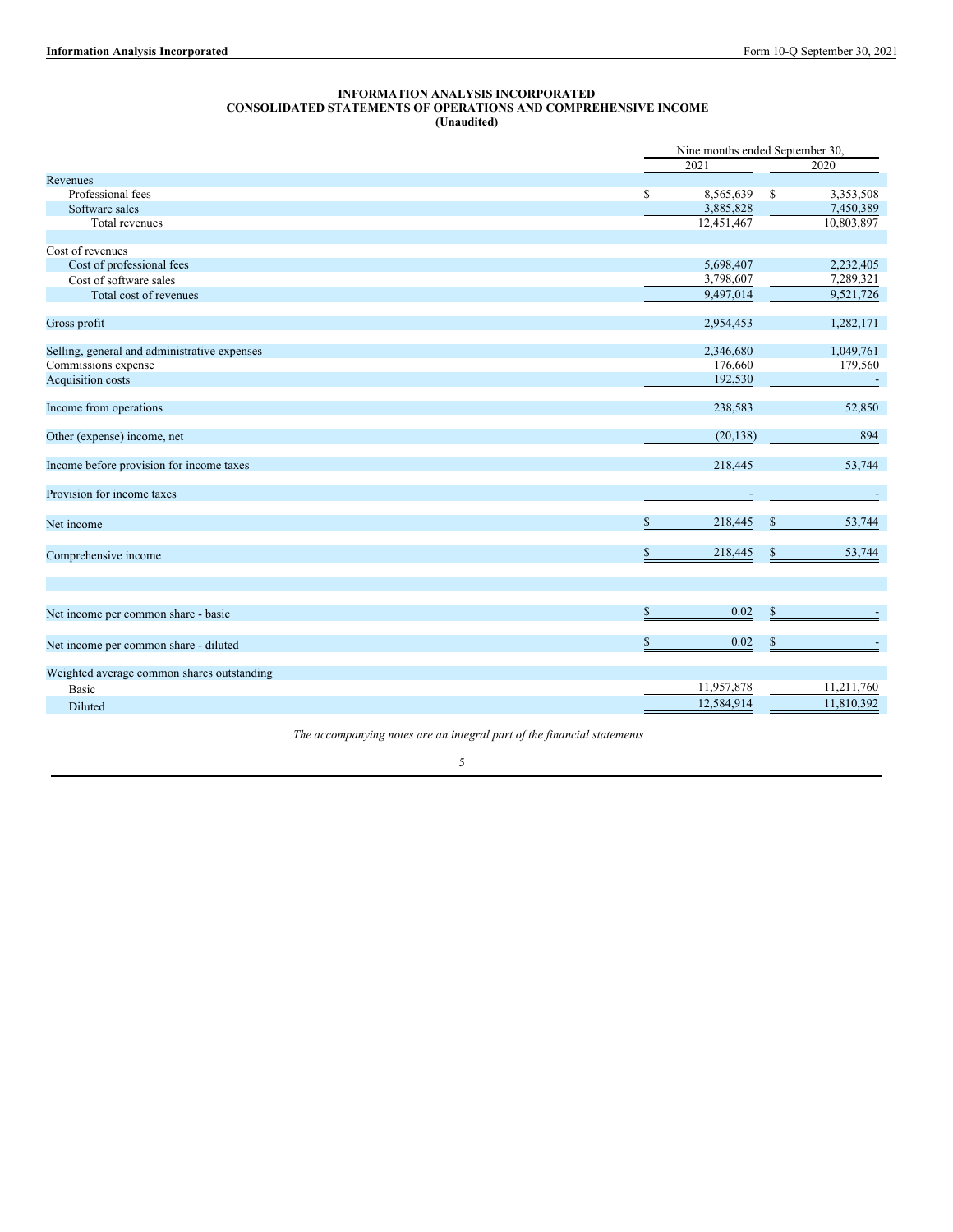### **INFORMATION ANALYSIS INCORPORATED CONSOLIDATED STATEMENTS OF CASH FLOWS (Unaudited)**

|                                                                                             |    | Nine months ended September 30, |              |            |  |
|---------------------------------------------------------------------------------------------|----|---------------------------------|--------------|------------|--|
|                                                                                             |    | 2021                            |              | 2020       |  |
| Cash flows from operating activities:                                                       |    |                                 |              |            |  |
| Net income                                                                                  | S  | 218,445                         | <sup>S</sup> | 53,744     |  |
| Adjustments to reconcile net income to net cash (used in) provided by operating activities: |    |                                 |              |            |  |
| Depreciation and amortization                                                               |    | 111,123                         |              | 6,821      |  |
| Stock option compensation                                                                   |    | 220,455                         |              | 7,171      |  |
| Changes in operating assets and liabilities:                                                |    |                                 |              |            |  |
| Accounts receivable                                                                         |    | (820, 954)                      |              | (931, 517) |  |
| Prepaid expenses and other current assets                                                   |    | (140.015)                       |              | 461,592    |  |
| Contract assets                                                                             |    | 210,688                         |              | (89, 404)  |  |
| Other assets                                                                                |    | 16,663                          |              |            |  |
| Accounts payable                                                                            |    | 508,408                         |              | 317,048    |  |
| Contract liabilities                                                                        |    | (868, 839)                      |              | (132, 574) |  |
| Accrued payroll and related liabilities and other accrued liabilities                       |    | 63,404                          |              | 334,325    |  |
| Commissions payable                                                                         |    | 54,812                          |              | 11,363     |  |
| Net cash (used in) provided by operating activities                                         |    | (425, 810)                      |              | 38,569     |  |
| Cash flows from investing activities                                                        |    |                                 |              |            |  |
| Acquisition of property and equipment                                                       |    | (56,010)                        |              | (58, 640)  |  |
| Acquisition of Tellenger, net of cash acquired                                              |    | (2, 233, 884)                   |              |            |  |
| Net cash used in investing activities                                                       |    | (2, 289, 894)                   |              | (58, 640)  |  |
| Cash flows from financing activities                                                        |    |                                 |              |            |  |
| Borrowing under revolving line of credit                                                    |    | 502,306                         |              |            |  |
| Repayments under revolving line of credit                                                   |    | (100,000)                       |              |            |  |
| Proceeds from note payable                                                                  |    | 1,000,000                       |              | 450,000    |  |
| Principal payments - long-term note                                                         |    | (251, 849)                      |              |            |  |
| Net proceeds from issuance of stock                                                         |    | 3,294,554                       |              |            |  |
| Proceeds from from exercise of stock options                                                |    |                                 |              |            |  |
|                                                                                             |    | 95.146                          |              |            |  |
| Net cash provided by financing activities                                                   |    | 4,540,157                       |              | 450,000    |  |
| Net increase in cash and cash equivalents                                                   |    | 1,824,453                       |              | 429,929    |  |
|                                                                                             |    |                                 |              |            |  |
| Cash and cash equivalents, beginning of the period                                          |    | 1,858,160                       |              | 1,039,442  |  |
| Cash and cash equivalents, end of the period                                                | \$ | 3,682,613                       | S            | 1,469,371  |  |
| Supplemental cash flow Information                                                          |    |                                 |              |            |  |
| Interest paid                                                                               | \$ | 32,197                          |              |            |  |
| Non-cash investing and financing activities                                                 |    |                                 |              |            |  |
| Value of common stock issued in connection with the acquisition of Tellenger, Inc.          | \$ | 200,000                         | $\mathbb{S}$ |            |  |

*The accompanying notes are an integral part of the financial statements*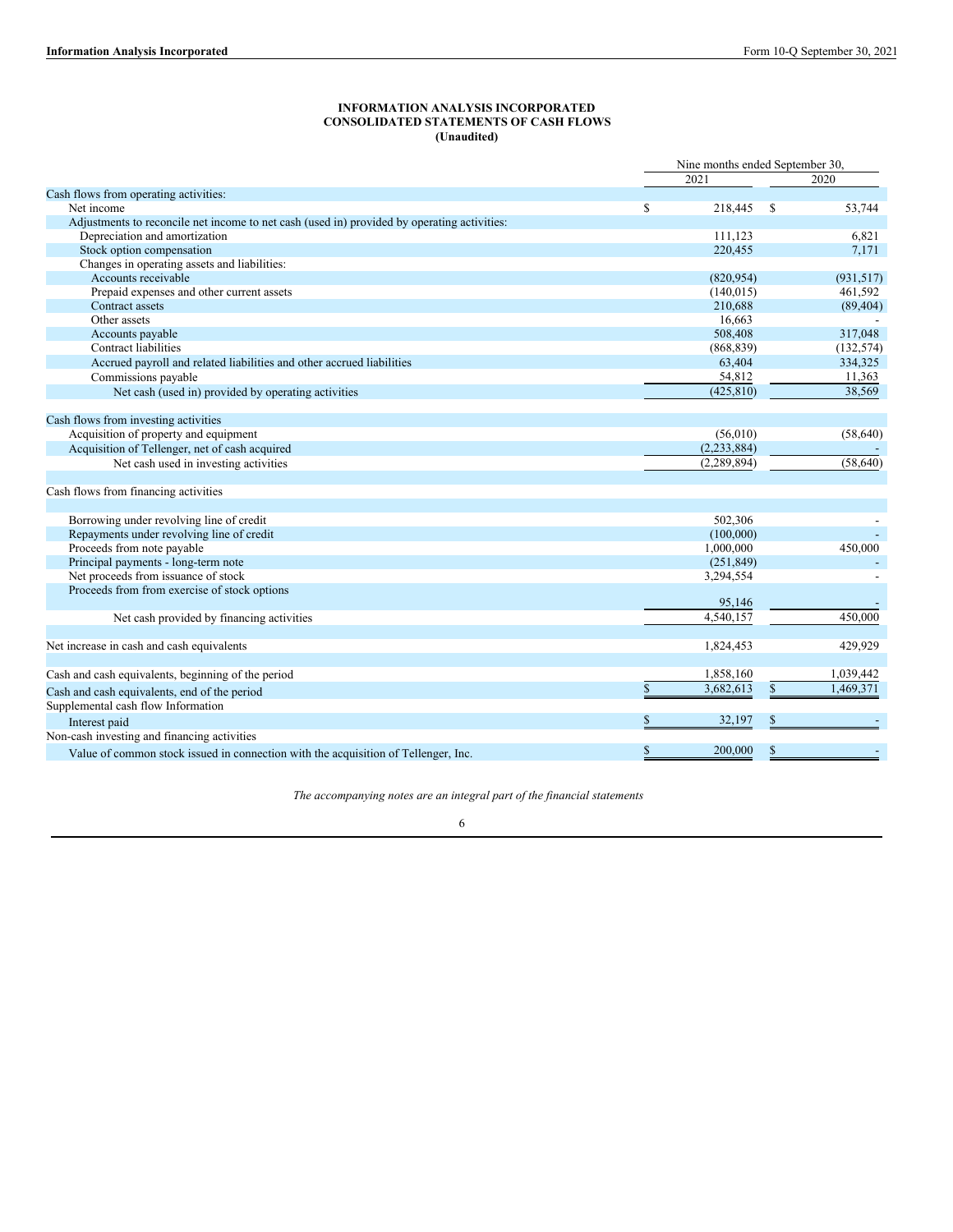### **INFORMATION ANALYSIS INCORPORATED CONSOLIDATED STATEMENTS OF CHANGES IN STOCKHOLDERS**' **EQUITY (Unaudited)**

|                                            | Nine months ended September 30, 2021 |                          |     |                                         |  |                               |               |                                 |              |           |
|--------------------------------------------|--------------------------------------|--------------------------|-----|-----------------------------------------|--|-------------------------------|---------------|---------------------------------|--------------|-----------|
|                                            |                                      | Common<br><b>Stock</b>   |     | <b>Additional</b><br>Paid-In<br>Capital |  | Accumulated<br><b>Deficit</b> |               | <b>Treasury</b><br><b>Stock</b> |              | Total     |
| Balances at December 31, 2020              |                                      | 129,043                  | \$. | 14,720,065                              |  | (12,305,514)                  | <sup>\$</sup> | (930, 211)                      | <sup>S</sup> | 1,613,383 |
| Net income                                 |                                      |                          |     |                                         |  | 270,815                       |               |                                 |              | 270,815   |
| Stock option compensation                  |                                      | $\overline{\phantom{a}}$ |     | 27,711                                  |  | ٠                             |               | $\overline{\phantom{a}}$        |              | 27,711    |
| Stock issued                               |                                      | 3,306                    |     | 492,693                                 |  | ۰                             |               |                                 |              | 495,999   |
| Issuance of stock from exercise of options |                                      | 250                      |     | 3,300                                   |  | $\overline{\phantom{0}}$      |               | $\overline{\phantom{a}}$        |              | 3,550     |
| Balances at March 31, 2021                 |                                      | 132,599                  |     | 15,243,769                              |  | (12, 034, 699)                |               | (930, 211)                      |              | 2,411,458 |
| Net income                                 |                                      | $\overline{\phantom{0}}$ |     |                                         |  | 43,157                        |               | $\overline{\phantom{a}}$        |              | 43,157    |
| Stock option compensation                  |                                      |                          |     | 111,862                                 |  |                               |               |                                 |              | 111,862   |
| Stock issued, net                          |                                      | 683                      |     | 197,872                                 |  | $\overline{\phantom{a}}$      |               |                                 |              | 198,555   |
| Issuance of stock from exercise of options |                                      | 3,600                    |     | 76,395                                  |  | ٠                             |               |                                 |              | 79,995    |
| Balances at June 30, 2021                  |                                      | 136,882                  |     | 15,629,898                              |  | (11, 991, 542)                |               | (930, 211)                      |              | 2,845,027 |
| Net loss                                   |                                      |                          |     |                                         |  | (95, 527)                     |               |                                 |              | (95, 527) |
| Stock option compensation                  |                                      |                          |     | 80,882                                  |  |                               |               |                                 |              | 80,882    |
| Stock and warrants issued                  |                                      | 14,000                   |     | 2,786,000                               |  | ٠                             |               |                                 |              | 2,800,000 |
| Issuance of stock from exercise of options |                                      | 650                      |     | 10,951                                  |  | $\overline{\phantom{a}}$      |               | $\overline{\phantom{a}}$        |              | 11,601    |
| Balances at September 30, 2021             |                                      | 151,532                  |     | 18,507,731                              |  | (12,087,069)                  | S             | (930, 211)                      | S            | 5,641,983 |

|                                | Nine months ended September 30, 2020 |                        |  |                                         |  |                        |  |                                 |  |            |  |
|--------------------------------|--------------------------------------|------------------------|--|-----------------------------------------|--|------------------------|--|---------------------------------|--|------------|--|
|                                |                                      | Common<br><b>Stock</b> |  | <b>Additional</b><br>Paid-In<br>Capital |  | Accumulated<br>Deficit |  | <b>Treasury</b><br><b>Stock</b> |  | Total      |  |
| Balances at December 31, 2019  |                                      | 128,543                |  | 14,682,937                              |  | (12,718,893)           |  | (930,211)                       |  | 1,162,376  |  |
| Net loss                       |                                      |                        |  |                                         |  | (126, 339)             |  |                                 |  | (126, 339) |  |
| Stock option compensation      |                                      |                        |  | 450                                     |  | -                      |  |                                 |  | 450        |  |
| Balances at March 31, 2020     |                                      | 128,543                |  | 14,683,387                              |  | (12, 845, 232)         |  | (930, 211)                      |  | 1,036,487  |  |
| Net loss                       |                                      |                        |  |                                         |  | (34,620)               |  |                                 |  | (34,620)   |  |
| Stock option compensation      |                                      |                        |  | 356                                     |  | -                      |  |                                 |  | 356        |  |
| Balances at June 30, 2020      |                                      | 128,543                |  | 14,683,743                              |  | (12,879,852)           |  | (930, 211)                      |  | 1,002,223  |  |
| Net income                     |                                      |                        |  |                                         |  | 214,703                |  |                                 |  | 214,703    |  |
| Stock option compensation      |                                      |                        |  | 6,365                                   |  |                        |  |                                 |  | 6,365      |  |
| Balances at September 30, 2020 |                                      | 128,543                |  | 14,690,108                              |  | (12, 665, 149)         |  | (930, 211)                      |  | 1,223,291  |  |

*The accompanying notes are an integral part of the financial statements*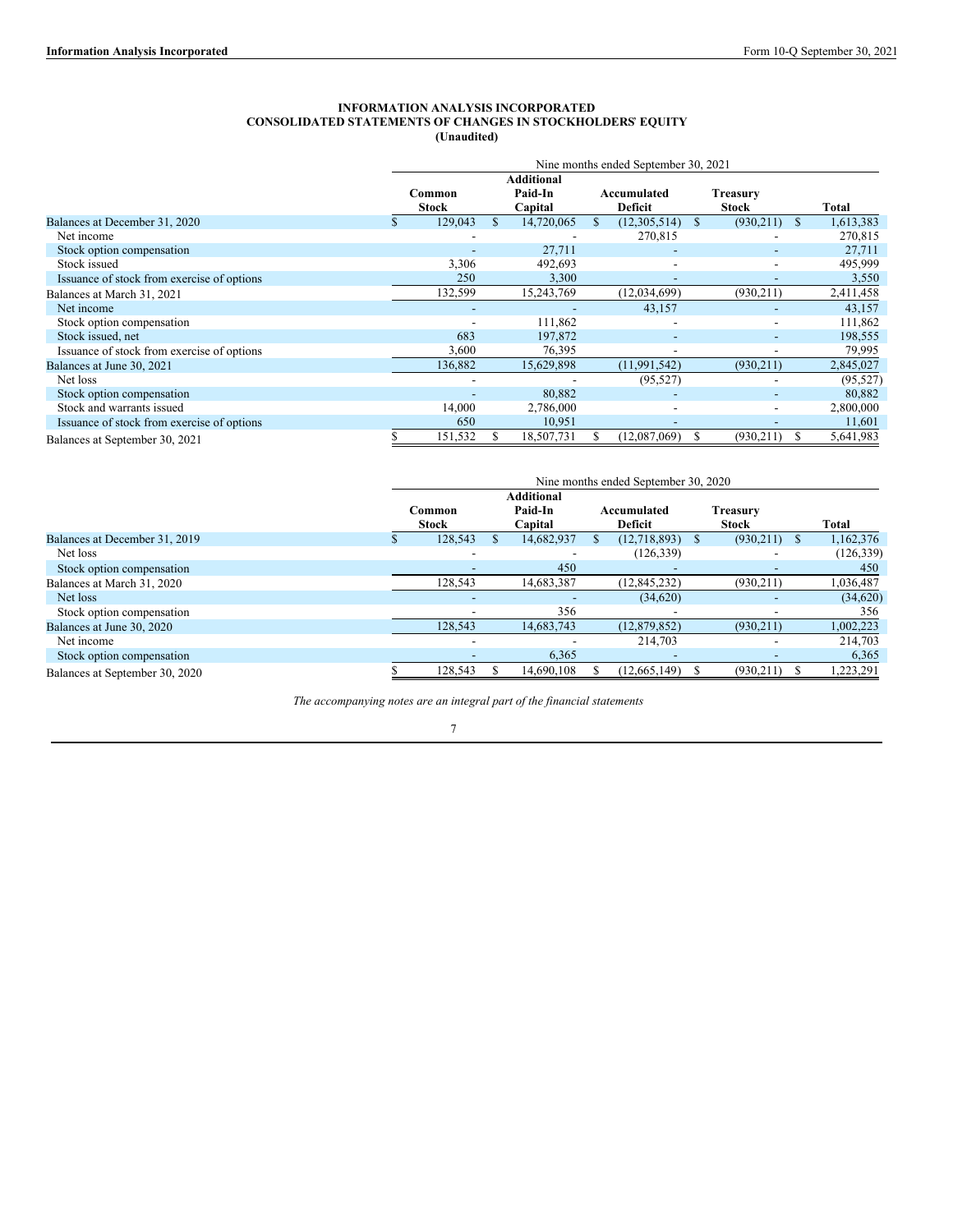# **INFORMATION ANALYSIS INCORPORATED NOTES TO CONSOLIDATED FINANCIAL STATEMENTS**

# **1. Summary of Significant Accounting Policies**

### **Organization and Business**

Information Analysis Incorporated (the "Company" or "IAI"), in conjunction with its subsidiary, is primarily serving the U.S. government as a technology integrator. IAI provides information technology ("IT") services with a specialized set of capabilities. The Company has a long and successful history of over 40 years. IAI has served many branches of the federal civilian market (Department of Agriculture, Department of Education, Department of Homeland Security, Department of the Treasury, U.S. Small Business Administration), the Department of Defense (U.S. Army and Air Force), and several commercial clients. The Company has performed software development and conversion projects for over 100 commercial and government clients, including the most significant application database modernization undertaking to date by the U.S. Small Business Administration. The Company's long-standing customer relationships and past performance enable it to apply its expertise to meet customers' mission and provide unique capabilities to the market.

On April 7, 2021, IAI completed the acquisition of Tellenger, Inc. ("Tellenger"), which expands the Company's capabilities in government priority areas of cyber security, cloud services, complex systems integrations, and data analytics. Tellenger expands and enhances IAI's portfolio of capabilities through new technology-driven offerings and customers. The expanding customer base includes past and current performance in many branches of the federal civilian market (Department of Homeland Security, Department of Health and Human Services, Department of Commerce, United States Department of Agriculture, National Transportation Safety Administration, and Consumer Product Safety Commission), and the Department of Defense (U.S. Marine Corps). Tellenger advances integrated solid project management solutions with its well-defined metrics-based, Capability Maturity Model Integration/Development (CMMI/DEV) Level 3 independently appraised approach for managing projects (a/k/a Tellenger Integrated Quality [T-IQ]). A proven project management approach to support harnessing a first-class quality system that integrates Information Technology Infrastructure Library (ITIL), CMMI, and Project Management Institute (PMI) best practices. This approach is applied to projects in various customer environments and technology solutions.

## **Unaudited Interim Condensed Consolidated Financial Statements**

The accompanying unaudited consolidated financial statements ("financial statements") have been prepared in conformity with U.S. generally accepted accounting principles ("GAAP") for interim financial information and with the instructions for Form 10-Q and Article 8-03 of Regulation S-X. Accordingly, certain information and footnote disclosures normally included in financial statements prepared in accordance with GAAP have been condensed or omitted pursuant to the rules and regulations of the Securities and Exchange Commission ("SEC"). In the opinion of management, the financial statements include all adjustments necessary (which are of a normal and recurring nature) for the fair and not misleading presentation of the results of the interim periods presented. These unaudited interim condensed consolidated financial statements should be read in conjunction with the Company's audited financial statements for the year ended December 31, 2020 included in the Annual Report on Form10- K filed by the Company with the SEC on March 31, 2021 (the "Annual Report"), as amended. The accompanying December 31, 2020, balance sheet was derived from the audited financial statements included in the Annual Report. The results of operations for any interim periods are not necessarily indicative of the results of operations for any other interim period or for a full fiscal year.

The consolidated financial statements as of September 30, 2021 and for the nine month period ended September 30, 2021 include the accounts of the Company, including the accounts and results of operations of its wholly owned subsidiary, Tellenger, for the period from April 7, 2021 through September 30, 2021. All significant intercompany transactions and balances have been eliminated in consolidation.

The following policies were added to Note1, "Summary of Significant Accounting Policies," as a result of activity during the quarter endedJune 30, 2021: Business Combinations and Intangibles and Goodwill. There have been no additional changes in the Company's significant accounting policies as ofSeptember 30, 2021, as compared to the significant accounting policies disclosed in Note 1, "Summary of Significant Accounting Policies" in the Company's Annual Report on Form10-K for the fiscal year ended December 31, 2020, that was filed with the SEC onMarch 31, 2021.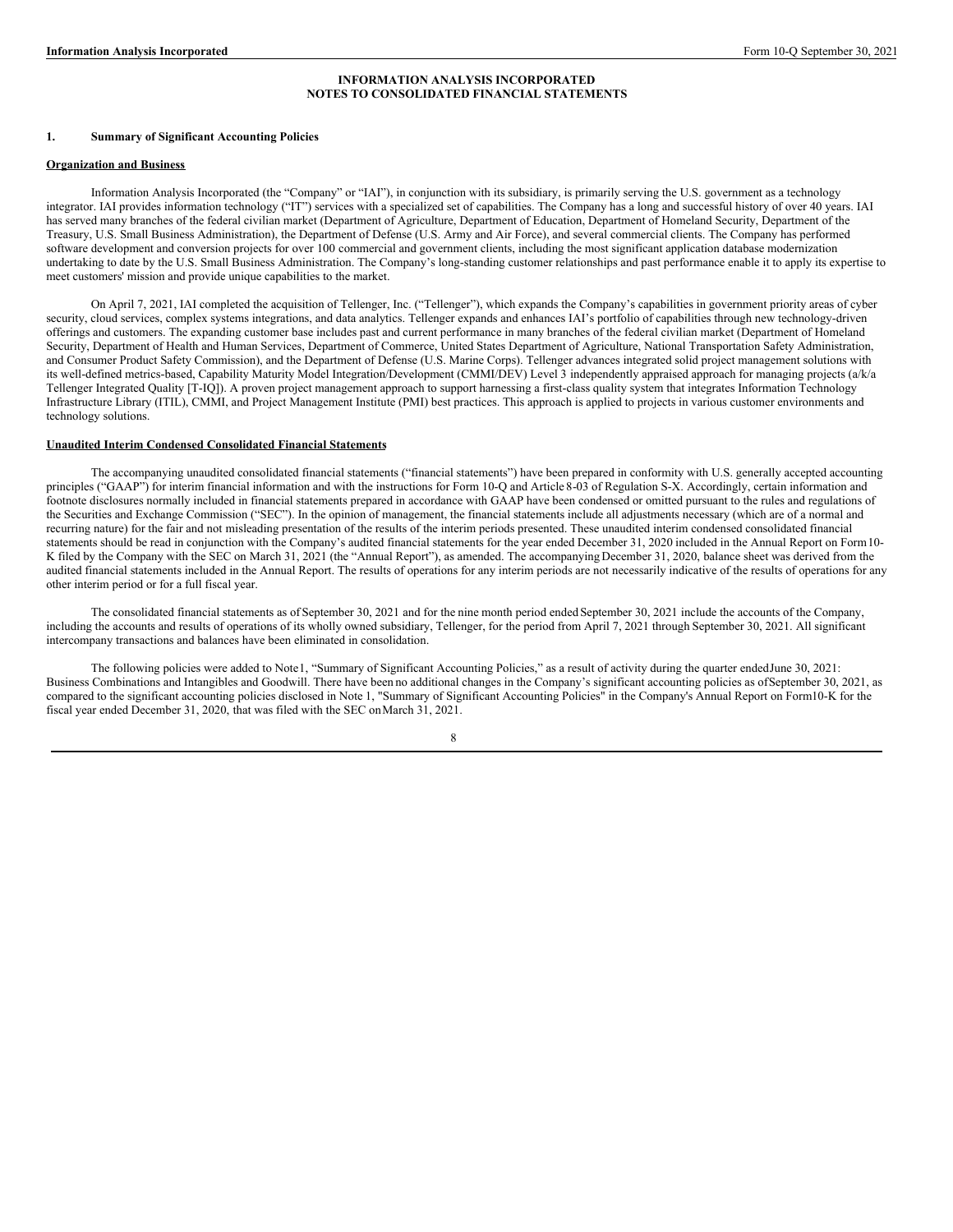## **Use of Estimates and Assumptions**

The preparation of financial statements in accordance with accounting principles generally accepted in the United States of America ("U.S. GAAP") requires management to make estimates and assumptions that affect certain reported amounts of assets and liabilities and disclosure of contingent assets and liabilities at the date of the financial statements and the reported amounts of revenue and expenses during the reporting period. Actual results can, and in many cases will, differ from those estimates.

# **Revenue Recognition**

See Note 2 for a detailed description of revenue recognition under Accounting Standards UpdateNo. 2014-09, *Revenue from Contracts with Customers* (Topic 606) ("ASU 2014-09") and its related amendments (collectively known as "ASC606").

#### **Segment Reporting**

The Company has assessed its Tellenger subsidiary and has continued to conclude that it operates inone business segment, providing information technology products and services to modernize, secure, and increase functionality of client information systems.

## **Cash and Cash Equivalents**

The Company considers all highly liquid investments with maturities ofninety days or less at the time of purchase to be cash equivalents. Deposits are maintained with a federally insured bank. Balances at times exceed federally insured limits, but management does not consider this to be a significant concentration of credit risk.

#### **Accounts Receivable**

Accounts receivable consist of trade accounts receivable and donot bear interest. The Company typically doesnot require collateral from its customers. The allowance for doubtful accounts is the Company's best estimate of the amount of probable credit losses in the Company's existing accounts receivable. The Company reviews its allowance for doubtful accounts monthly. Accounts with receivable balances past due over 90 days are reviewed individually for collectability. Account balances are charged off against the allowance after all means of collection have been exhausted and the potential for recovery is considered remote. The Company does not have any off-balance sheet credit exposure related to its customers. No allowance for doubtful accounts has been recorded atSeptember 30, 2021 and December 31, 2020.

### **Property and Equipment**

Property and equipment are stated at cost and are depreciated using the straight-line method over the estimated useful lives of the assets. Furniture and fixtures are depreciated over the lesser of the useful life or five years, off-the-shelf software is depreciated over the lesser ofthree years or the term of the license, custom software is depreciated over the least of five years, the useful life, or the term of the license, and computer equipment is depreciated over three years. Leasehold improvements are amortized over the estimated term of the lease or the estimated life of the improvement, whichever is shorter. Maintenance and minor repairs are charged to operations as incurred. Gains and losses on dispositions are recorded in operations.

# **Stock-Based Compensation**

At December 31, 2020, the Company had the stock-based compensation plans described in Note 6 below. Total compensation expense related to these plans was \$80,882 and \$6,365 for the three months ended September 30, 2021 and 2020, respectively, and \$220,455 and \$7,171 for the nine months ended September 30, 2021 and 2020, respectively. The Company estimates the fair value of options granted using a Black-Scholes valuation model to establish the expense. When stock-based compensation is awarded to employees, the expense is recognized ratably over the vesting period. When stock-based compensation is awarded to non-employees, the expense is recognized over the period of performance.

 $\overline{Q}$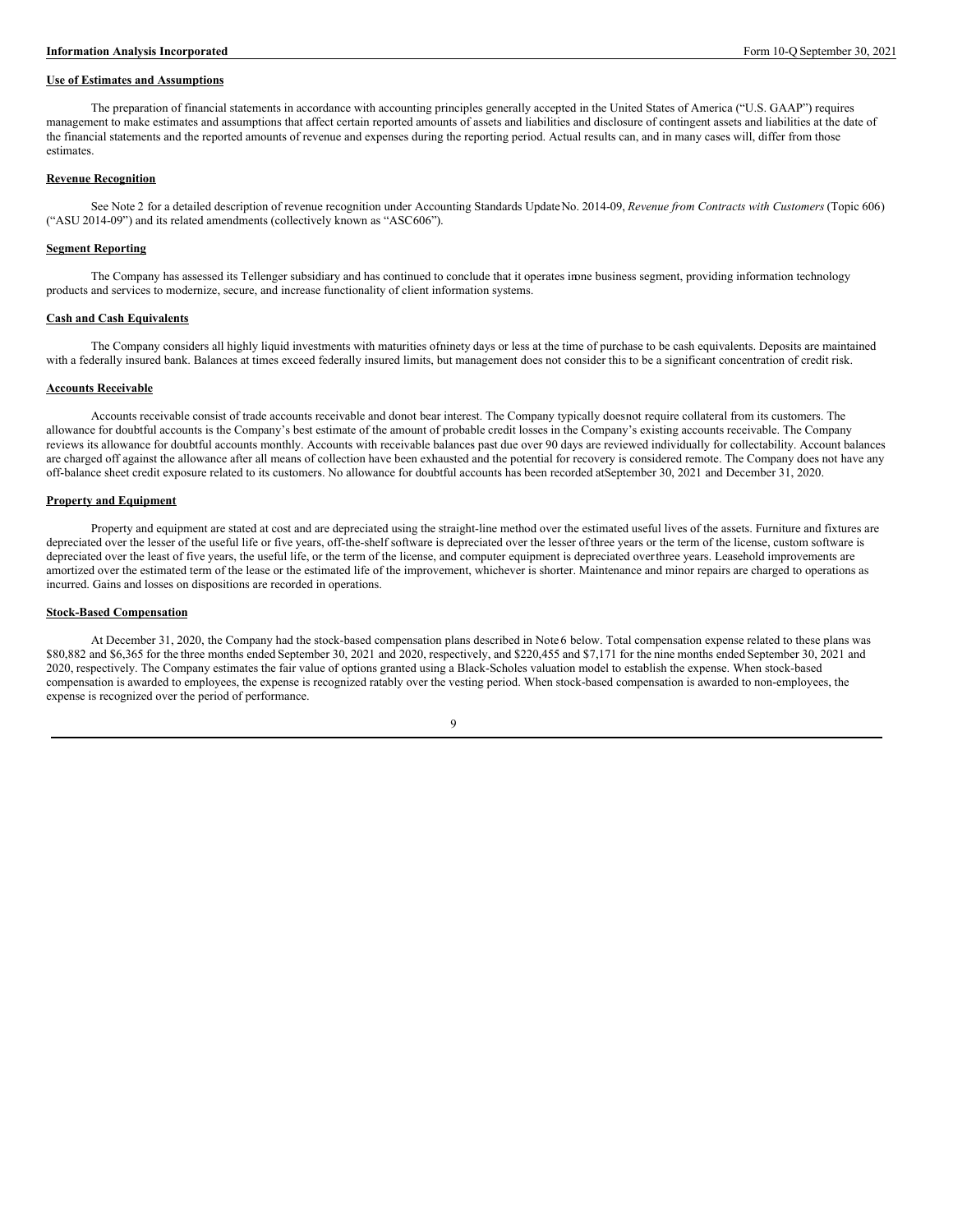#### **Income Taxes**

Deferred tax assets and liabilities are computed based on the difference between the financial statement and tax basis of assets and liabilities and are measured by applying enacted tax rates and laws for the taxable years in which those differences are expected to reverse. In addition, a valuation allowance is required to be recognized if it is believed more likely than not that a deferred tax asset willnot be fully realized. Authoritative guidance prescribes a recognition threshold of more likely thannot, and a measurement attribute for all tax positions taken or expected to be taken on a tax return, in order for those positions to be recognized in the financial statements. The Company continually reviews tax laws, regulations and related guidance in order to properly record any uncertain tax liabilities.

The Company has analyzed its income tax positions using the criteria required by GAAP and concluded that as of September 30, 2021, and December 31, 2020, it has no material uncertain tax positions and no interest or penalties have been accrued. The Company has net operating loss carryforwards of approximately  $\mathcal{L}$ .7 million, none of which will expire, if unused, onDecember 31, 2021. The net operating loss carryforwards are offset by a full valuation allowance.

# **Income (Loss) Per Share**

The Company's income (loss) per share calculations are based upon the weighted average number of shares of common stock outstanding. The dilutive effect of stock options, warrants, and other equity instruments are included for purposes of calculating diluted income per share, except for periods when the Company reports a net loss, in which case the inclusion of such equity instruments would be antidilutive. See Note 10 for more details.

# **Business Combinations**

The Company applies the guidance of Accounting Standards Codification ("ASC") Topic805, *Business Combinations*. The Company recognizes the fair value of assets acquired and liabilities assumed in transactions; establishes the acquisition date fair value as the measurement objective for all assets acquired and liabilities assumed; expenses transaction and restructuring costs; and discloses the information needed to evaluate and understand the nature and financial effect of the business combination. See Note 5 for more details.

### **Intangibles and Goodwill**

The Company accounts for goodwill and other intangible assets in accordance with ASC Topic350, *Goodwill* – *Intangibles and Other*("ASC 350"). Goodwill and intangible assets with indefinite useful lives are not amortized but are instead tested for impairment (i) on at least an annual basis and (ii) when changes in circumstances indicate that the fair value of goodwill may be below its carrying value. These circumstances include, but arenot limited to, (i) a significant adverse change in the business climate, (ii) unanticipated competition or (iii) an adverse action or assessment by a regulator. The Company performs its annual impairment testing as of October 31. Determining impairment involves estimating the fair value of a reporting unit using a combination of (i) the income or discounted cash flows approach and (ii) the market approach that utilizes comparable companies' data. If the carrying amount of a reporting unit exceeds its fair value, the amount of the impairment loss must be measured. The impairment loss is calculated by comparing the implied fair value of the reporting unit's goodwill to its carrying amount. In calculating the implied fair value of the reporting unit's goodwill, the fair value of the reporting unit is allocated to all of the assets and liabilities of the reporting unit. The excess of the fair value of a reporting unit over the amount assigned to its other assets and liabilities is the implied value of goodwill. See Note 5 for more details.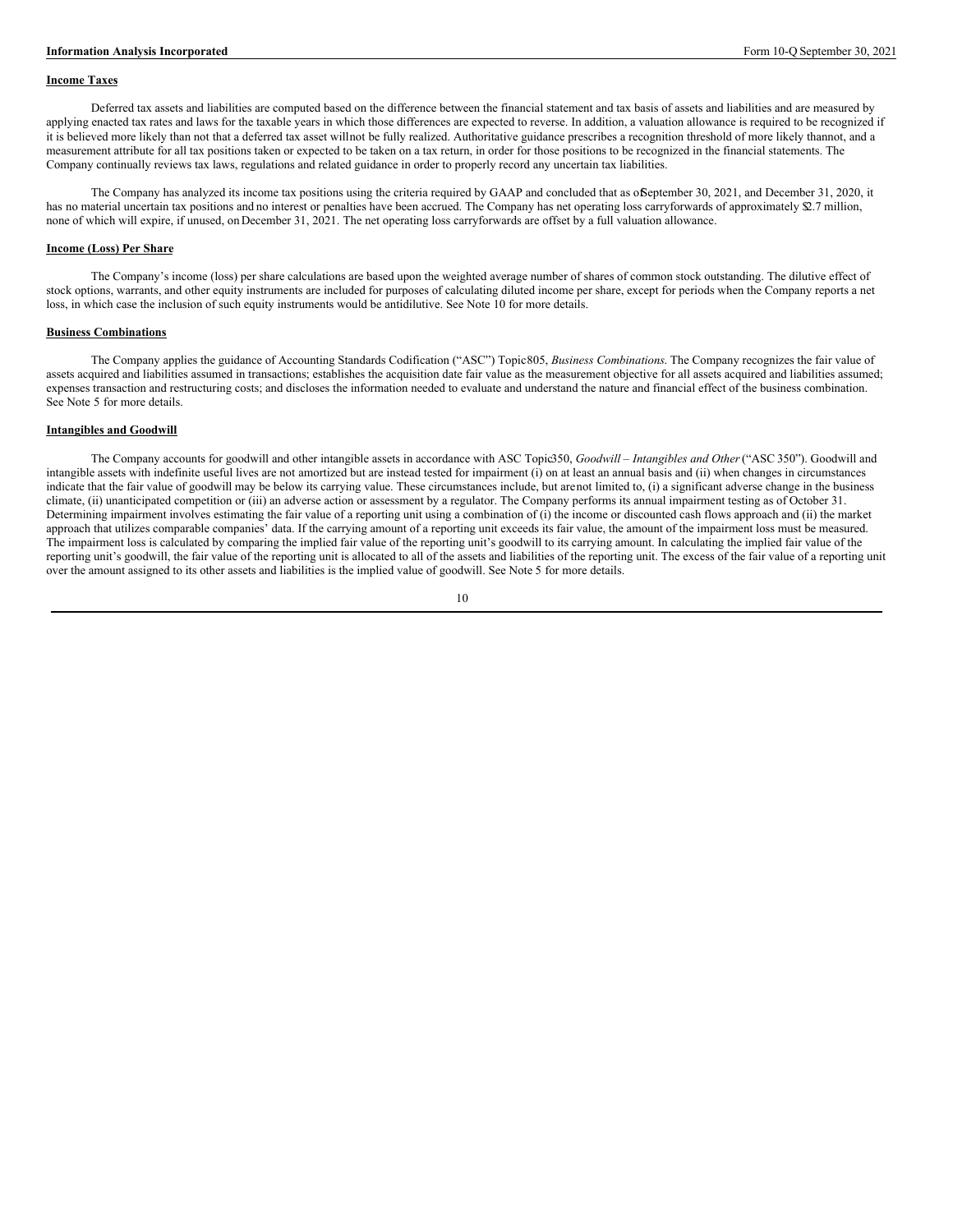### **COVID-19**

The COVID-19 (coronavirus) outbreak has had a notable impact on general economic conditions, including, butnot limited to, the temporary closures of many businesses, "shelter in place" and other governmental regulations, and "work from home" directives. There are many unknowns, and many regional inconsistencies. Notable potential effects on the Company include U.S. government procurements may be delayed or cancelled, work on new or existing contracts that require personal interactions may be suspended, payment processing for customer invoicesmay be delayed, employees and customers or their families may become infected, and personal business development meetings may not be able to take place. The Company continues to monitor the impact of the COVID-19 outbreak closely.

To date, the COVID-19 impact on the Company's existing business has been minimal. The Company had previously implemented the necessary infrastructure for its employees to work remotely, so it did not experience material issues supporting its customers. The Company rapidly adapted to the challenges presented to its administration, including challenges to management, accounting, and information technology infrastructure. The extent to which business development efforts have been hampered by the inability to meet with potential customers in person is indeterminable. The full extent to which the COVID-19 outbreak will impact the Company's business, results of operations, financial condition, and cash flows over time is uncertain.

#### **2. Revenue from Contracts with Customers**

Revenue is recognized when all of the following steps have been taken and criteria met for each contract:

- Identification of the contract, or contracts, with a customer-A contract with a customer exists when (i) the Company enters into an enforceable contract with a customer that defines each party's rights regarding the goods or services to be transferred and identifies the payment terms related to these goods or services, (ii) the contract has commercial substance and the parties are committed to perform and, (iii) it determines that collection of substantially all consideration to which the Company will be entitled in exchange for goods or services that will be transferred is probable based on the customer's intent and ability to pay the promised consideration.
- *Identification of the performance obligations in the contract* Performance obligations promised in a contract are identified based on the goods or services that will be transferred to the customer that are both capable of being distinct, whereby the customer can benefit from the goods or service either on its own or together with other resources that are readily available from third parties or from the Company, and are distinct in the context of the contract, whereby the transfer of the goods or services is separately identifiable from other promises in the contract. To the extent a contract includes multiple promised goods or services, the Company applies judgment to determine whether promised goods or services are capable of being distinct in the context of the contract. If these criteria are not met, the promised goods or services are accounted for as a combined performance obligation.
- *Determination of the transaction price* **-** The transaction price is determined based on the consideration to which the Company will be entitled in exchange for transferring goods or services to the customer adjusted for estimated variable consideration, if any. The Company typically estimates the transaction price impact of discounts offered to the customers for early payments on receivables or rebates based on sales target achievements. Constraints are applied when estimating variable considerations based on historical experience where applicable.
- Allocation of the transaction price to the performance obligations in the contract If the contract contains a single performance obligation, the entire transaction price is allocated to the single performance obligation. Contracts that contain multiple performance obligations require an allocation of the transaction price to each performance obligation based on a relative standalone selling price basis. The Company determines standalone selling price by taking into account available information such as historical selling prices of the performance obligation, geographic location, overall strategic pricing objective, market conditions and internally approved pricing guidelines related to the performance obligations.
- Recognition of revenue when, or as, the Company satisfies performance obligations The Company satisfies performance obligations either over time or at a point in time as discussed in further detail below. Revenue is recognized at or over the time the related performance obligation is satisfied by transferring a promised good or service to a customer.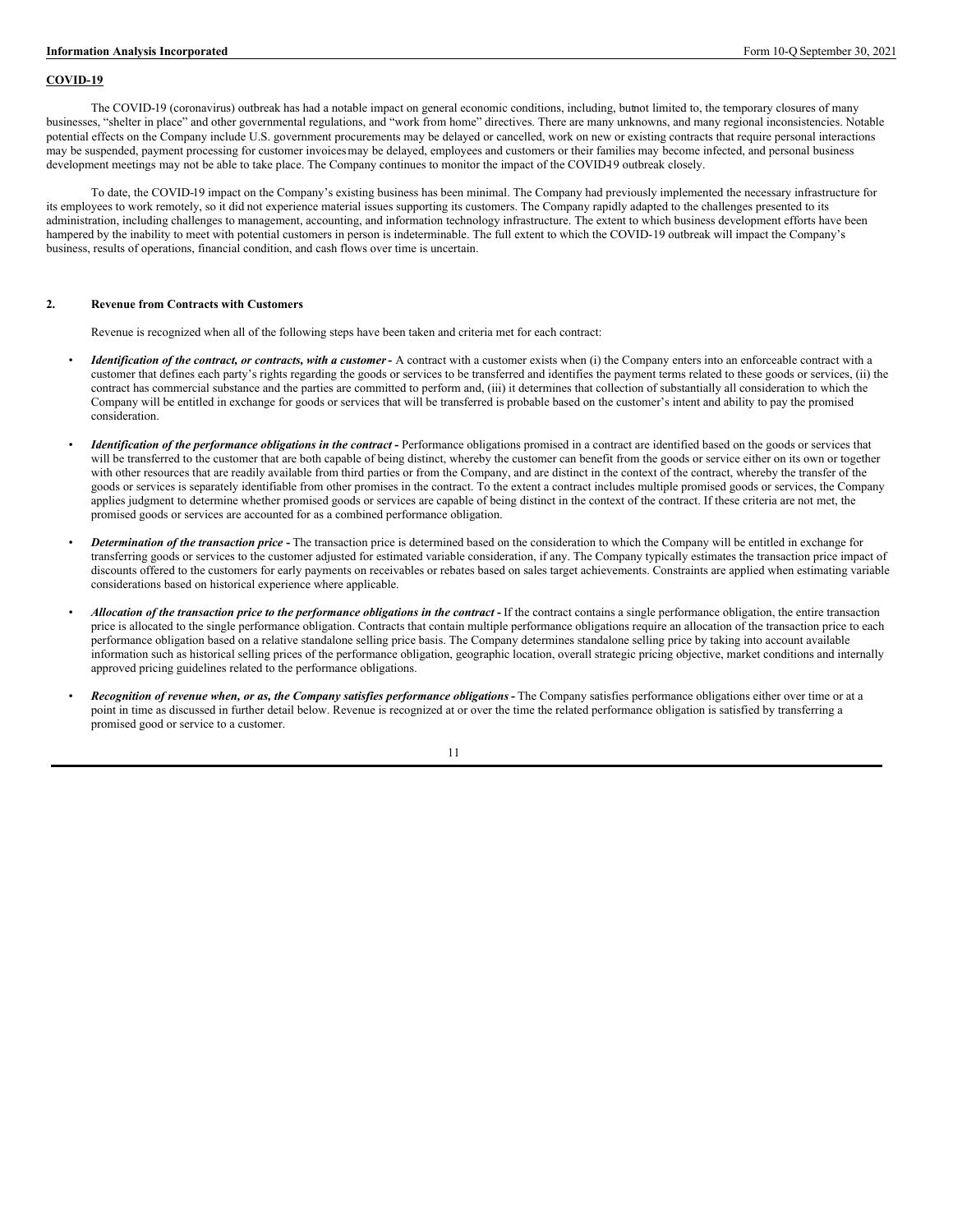### *Nature of Products and Services*

The Company generates revenue from the sales of information technology professional services, sales ofthird-party software licenses and implementation and training services, sales of third-party support and maintenance contracts based on those software products, and incentive payments received fromthird-party software suppliers for facilitating sales directly between that supplier and a customer introduced by the Company. The Company sells through its direct relationships with end customers and under subcontractor arrangements.

Professional services are offered through several arrangements – through time and materials arrangements, fixed-price-per-unit arrangements, fixed-price arrangements, or combinations of these arrangements within individual contracts. Revenue under time and materials arrangements is recognized over time in the period the hours are worked, or the expenses are incurred, as control of the benefits of the work is deemed to have passed to the customer as the work is performed. Revenue under fixed-price-per-unit arrangements is recognized at a point in time when delivery of units have occurred, and units are accepted by the customer or are reasonably expected to be accepted. Generally, revenue under fixed-price arrangements and mixed arrangements is recognized either over time or at a point in time based on the allocation of transaction pricing to each identified performance obligation as control of each is transferred to the customer. For the periods reported herein, the majority of revenue recognized under fixed price and mixed arrangements occurred over time, and the amounts resulting from additional disaggregation would be immaterial. For fixed-price arrangements for which the Company is paid a fixed fee to make itself available to support a customer, with no predetermined deliverables to which transaction prices can be estimated or allocated, revenue is recognized ratably over time.

Third-party software licenses are classified as enterprise server-based software licenses or desktop software licenses, and desktop licenses are further classified by the type of customer and whether the licenses are bulk licenses or individual licenses. The Company's obligations as the seller for each class differ based on its reseller agreements and whether its customers are government or non-government customers. Revenue from enterprise server-based sales to either government or non-government customers is usually recognized in full at a point in time based on when the customer gains use of the full benefit of the licenses, after the licenses are implemented. If the transaction prices of the performance obligations related to implementation and customer support for the individual contract is material, these obligations are recognized separately over time, as performed. Revenue for desktop software licenses for government customers and for non-government customers is usually recognized on a gross basis at a point in time, based on when the customer's administrative contact gains training in and beneficial use of the administrative portal. For desktop software licenses sold on an individual license basis to non-government customers, where the Company has no obligation to the customer after the third-party makes delivery of the licenses, the Company has determined it is acting as an agent, and the Company recognizes revenue upon delivery of the licenses only for the net of the selling price and its contract costs.

Third-party support and maintenance contracts for enterprise server-based software include a performance obligation under the Company's reseller agreements for it to be the first line of support (direct support) andsecond line of support (intermediary between customer and manufacturer) to the customer. Because of the support performance obligations, and because the amount of support is not estimable, the Company recognizes revenue ratably over time as it makes itself available to provide the support.

Incentive payments are received under reseller agreements with software manufacturers and suppliers where the Company introduces and courts a customer, but the sale occurs directly between the customer and the supplier or between the customer and the manufacturer. Since the transfer of control of the licenses cannot be measured from outside of these transactions, revenue is recognized when payment from the manufacturer or supplier is received.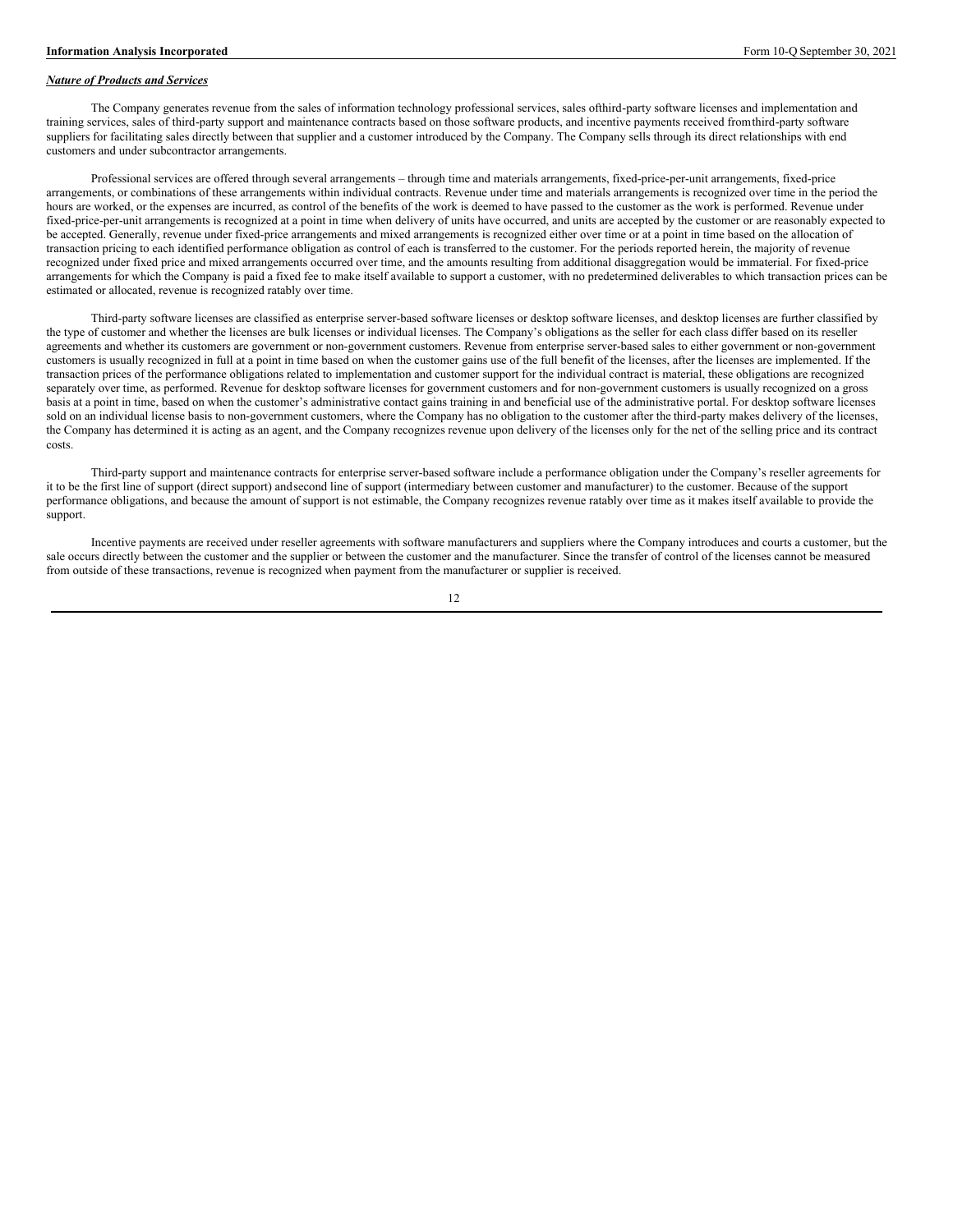# *Disaggregation of Revenue from Contracts with Customers*

| <b>Three Months Ended</b>      |  |                                        |         |             |        |           |  |             | <b>Nine Months Ended</b> |                                        |         |          |  |            |         |  |  |  |  |
|--------------------------------|--|----------------------------------------|---------|-------------|--------|-----------|--|-------------|--------------------------|----------------------------------------|---------|----------|--|------------|---------|--|--|--|--|
| Contract<br>Type               |  | September 30,2020<br>September 30,2021 |         |             |        |           |  |             |                          | September 30,2020<br>September 30,2021 |         |          |  |            |         |  |  |  |  |
|                                |  | Amount                                 | Percent |             | Amount |           |  | Percent     |                          | Amount                                 | Percent |          |  | Amount     | Percent |  |  |  |  |
| Services Time & Materials      |  | 2.705.099                              |         | $62.9\%$ \$ |        | 1,403,270 |  | $35.8\%$ \$ |                          | 7.519.190                              |         | $60.4\%$ |  | 2.724.653  | 25.2%   |  |  |  |  |
|                                |  |                                        |         |             |        |           |  |             |                          |                                        |         |          |  |            |         |  |  |  |  |
| Services Fixed Price           |  | 19.175                                 |         | $0.5\%$     |        | 27,150    |  | 0.7%        |                          | 452,726                                |         | $3.6\%$  |  | 177,705    | 1.7%    |  |  |  |  |
| <b>Services Combination</b>    |  | 47,060                                 |         | $1.1\%$     |        | 133,914   |  | 3.4%        |                          | 506,331                                |         | 4.1%     |  | 382,860    | 3.5%    |  |  |  |  |
| Services Fixed Price per Unit  |  | 26.771                                 |         | $0.6\%$     |        | 16.350    |  | 0.4%        |                          | 87,391                                 |         | $0.7\%$  |  | 68,290     | 0.6%    |  |  |  |  |
| Third-Party Software           |  | 1,445,757                              |         | 33.6%       |        | 2,248,574 |  | 57.4%       |                          | 3,683,967                              |         | 29.6%    |  | 6,859,994  | 63.5%   |  |  |  |  |
| Software Support & Maintenance |  | 48.421                                 |         | $1.1\%$     |        | 56,290    |  | 1.4%        |                          | 150,696                                |         | 1.2%     |  | 531,983    | 4.9%    |  |  |  |  |
| <b>Incentive Payments</b>      |  | 7,642                                  |         | $0.2\%$     |        | 37,198    |  | $0.9\%$     |                          | 51,166                                 |         | $0.4\%$  |  | 58,412     | 0.6%    |  |  |  |  |
|                                |  |                                        |         |             |        |           |  |             |                          |                                        |         |          |  |            |         |  |  |  |  |
| <b>Total Revenue</b>           |  | 4,299,925                              |         |             |        | 3,922,746 |  |             |                          | 12,451,467                             |         |          |  | 10,803,897 |         |  |  |  |  |

# *Contract Balances*

#### *Accounts Receivable*

Trade accounts receivable are recorded at the billable amount where the Company has the unconditional right to bill, net of allowances for doubtful accounts. The allowance for doubtful accounts is based on the Company's assessment of the collectability of accounts. Management regularly reviews the adequacy of the allowance for doubtful accounts by considering the age of each outstanding invoice, each customer's expected ability to pay and collection history, when applicable, to determine whether a specific allowance is appropriate. Accounts receivable deemed uncollectible are charged against the allowance for doubtful accounts when identified. There were no such allowances recognized at September 30, 2021, and December 31, 2020.

# *Contract Assets*

Contract assets consist of assets resulting when revenue recognized exceeds the amount billed or billable to the customer due to allocation of transaction price, and of amounts withheld from payment of invoices as a financing component of a contract. Changes in contract assets balances in the three months and nine months ended September 30, 2021 and 2020, are as follows:

| <b>Contract Assets</b>        |                         |
|-------------------------------|-------------------------|
| Balance at December 31, 2020  | $\mathbb{S}$<br>210,688 |
| Contract assets added         | 131,923                 |
| Balance at March 31, 2021     | 342,611                 |
| Contract assets added         | 134,657                 |
| Balance at June 30, 2021      | 477,268                 |
| Contract assets added         | 45,895                  |
| Reduction in contract assets  | (523, 163)              |
| Balance at September 30, 2021 |                         |
|                               |                         |
| Balance at December 31, 2019  | \$                      |
| Balance at March 31, 2020     |                         |
| Contract assets added         | 13,918                  |
| Balance at June 30, 2020      | 13,918                  |
| Contract assets added         | 75,486                  |
| Balance at September 30, 2020 | 89,404                  |

The contract asset balance was reduced tozero as of September 30, 2021 because the amounts withheld from payment of invoices as a financing component of a subcontract became fully due and billable as the prime contractor met a specific deliverable.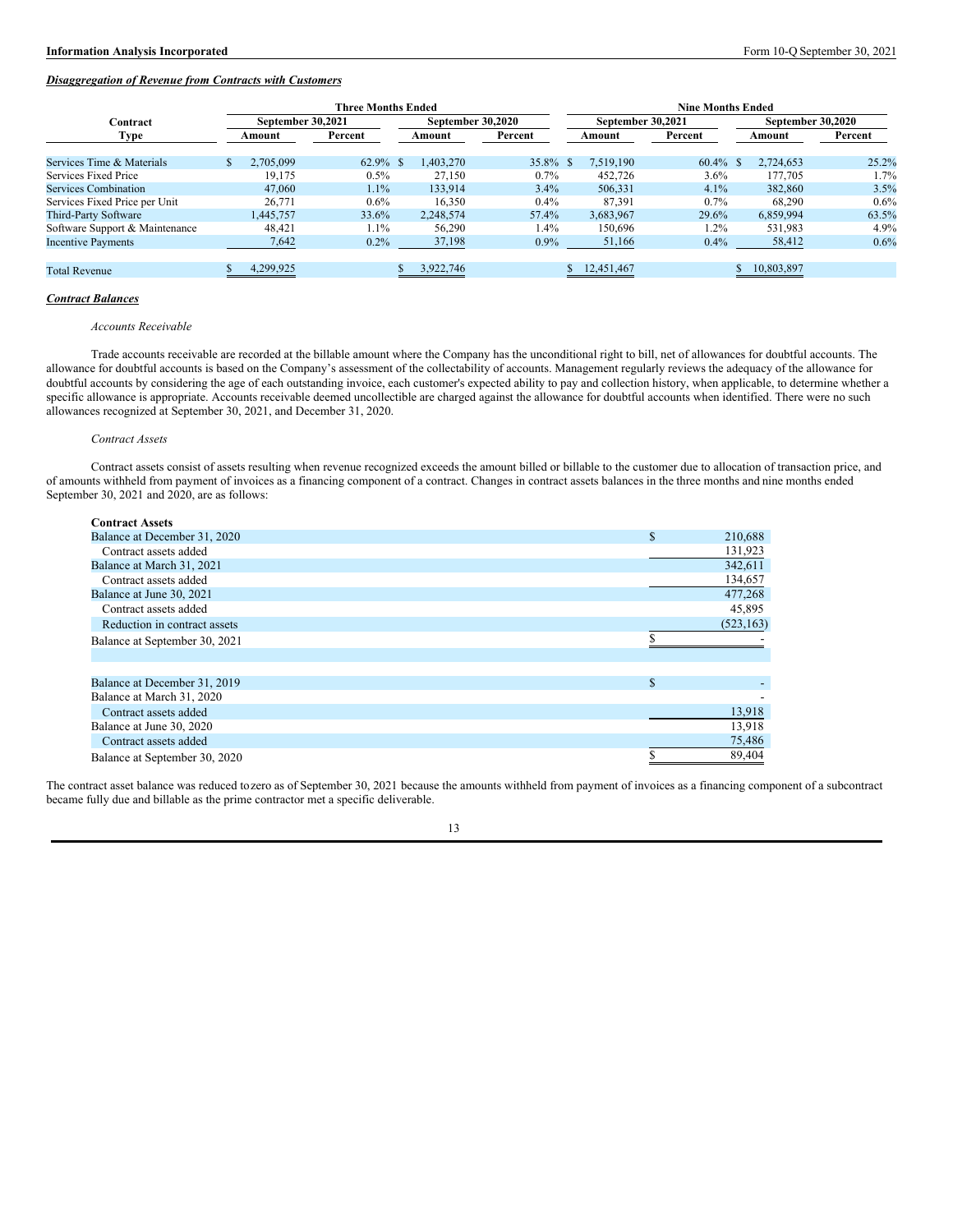#### *Contract Liabilities*

Contract liabilities consist of amounts that have been invoiced and for which the Company has the right to bill, but that havenot been recognized as revenue because the related goods or services have not been transferred. Changes in contracts liabilities balances in the three months and nine months ended September 30, 2021 and 2020, are as follows:

| <b>Contract Liabilities</b>   |              |            |
|-------------------------------|--------------|------------|
| Balance at December 31, 2020  | $\mathbb{S}$ | 946,884    |
| Contract liabilities added    |              | 93,934     |
| Revenue recognized            |              | (585, 322) |
| Balance at March 31, 2021     |              | 455,496    |
| Contract liabilities added    |              | 4,815      |
| Revenue recognized            |              | (354, 427) |
| Balance at June 30, 2021      |              | 105,884    |
| Contract liabilities added    |              | 79,640     |
| Revenue recognized            |              | (107, 479) |
| Balance at September 30, 2021 |              | 78,045     |
|                               |              |            |
|                               |              |            |
| Balance at December 31, 2019  | $\mathbb{S}$ | 464,223    |
| Contract liabilities added    |              | 19,136     |
| Revenue recognized            |              | (212, 568) |
| Balance at March 31, 2020     |              | 270,791    |
| Contract liabilities added    |              | 9,906      |
| Revenue recognized            |              | (216, 353) |
| Balance at June 30, 2020      |              | 64,344     |
| Contract liabilities added    |              | 480,024    |
| Revenue recognized            |              | (212, 719) |
| Balance at September 30, 2020 | \$           | 331,649    |

Revenues recognized during the nine months ended September 30, 2021, and 2020, from the balances atDecember 31, 2020 and 2019, were \$946,884 and \$464,223, respectively.

# *Costs to Obtain or Fulfill a Contract*

When applicable, the Company recognizes an asset related to the costs incurred to obtain a contract only if it expects to recover those costs and it would to thave incurred those costs if the contract had not been obtained. The Company recognizes an asset from the costs incurred to fulfill a contract if the costs (i) are specifically identifiable to a contract, (ii) enhance resources that will be used in satisfying performance obligations in future and (iii) are expected to be recovered. There were no such assets at September 30, 2021, and December 31, 2020. When incurred, these costs are amortized ratably over the periods of the contracts to which those costs apply.

### *Financing Components*

In instances where the timing of revenue recognition differs from the timing of invoicing, the Company has determined thatone of its subcontracts to a prime contractor includes a significant financing component. The subcontract is invoiced on a time and materials basis, under which 90% of each invoice amount had been paid under regular terms, and the 10% payment balance of each invoice was deferred until the prime contractor met a specific deliverable under its prime contract. The primary purpose of this arrangement was to assist the prime contractor in meeting all of its financial obligations until it could realize the financial benefit of meeting the deliverable. The Company estimated its interest rate of 4.5% based on a small premium over the rate of its revolving line of credit as of the measurement date. The deliverable was met on August 31, 2021, ahead of the original schedule.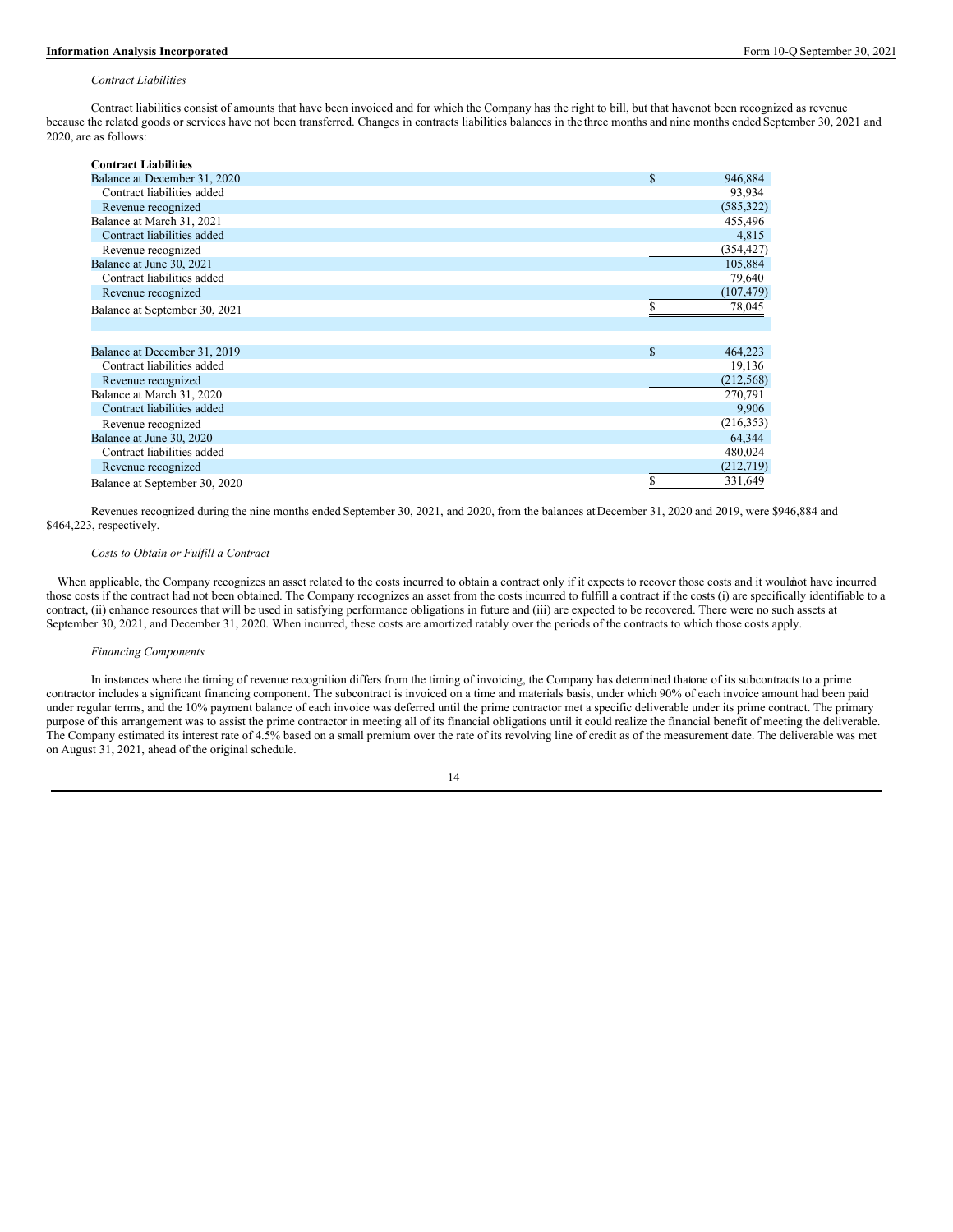### *Deferred Costs of Revenue*

Deferred costs of revenue consist of the costs ofthird-party support and maintenance contracts for enterprise server-based software. These costs are reported under the prepaid expenses and other current assets caption on the Company's balance sheets. The Company recognizes these direct costs ratably over time as it makes itself available to provide its performance obligation for software support, commensurate with its recognition of revenue. Changes in deferred costs of revenue balances in the three months and nine months ended September 30, 2021, and 2020, are as follows:

| <b>Deferred Costs of Revenue</b> |               |
|----------------------------------|---------------|
| Balance at December 31, 2020     | \$<br>89,068  |
| Deferred costs added             | 17,406        |
| Deferred costs expensed          | (75, 223)     |
| Balance at March 31, 2021        | 31,251        |
| Deferred costs added             | 11,188        |
| Deferred costs expensed          | (16, 681)     |
| Balance at June 30, 2021         | 25,758        |
| Deferred costs added             | 194,686       |
| Deferred costs expensed          | (33, 118)     |
| Balance at September 30, 2021    | 187,326       |
|                                  |               |
|                                  |               |
| Balance at December 31, 2019     | \$<br>453,607 |
| Deferred costs added             | 181           |
| Deferred costs expensed          | (207, 437)    |
| Balance at March 31, 2020        | 246,351       |
| Deferred costs added             | 2,472         |
| Deferred costs expensed          | (192, 548)    |
| Balance at June 30, 2020         | 56,275        |
| Deferred costs added             |               |
| Deferred costs expensed          | (54,477)      |
| Balance at September 30, 2020    | \$<br>1,798   |

### **3. Leases**

The Company has a primary operating lease which is a real estate lease for its headquarters in Fairfax, Virginia. This lease has a fixed lease term of 66 months and commenced July 1, 2021. The Company determines if an arrangement is a lease at inception. Operating leases are included in right-of-use operating lease assets and operating lease liabilities in the Company's balance sheets as of September 30, 2021, and December 31, 2020. As of September 30, 2021, and December 31, 2020, the Company does not have any sales-type or direct financing leases.

The Company's primary operating lease asset represents its right to use an underlying asset for the lease term and lease liabilities represent its obligation to make lease payments arising from the lease. Operating lease assets and liabilities are recognized at the commencement date based on the present value of lease payments over the lease term. Since the lease does not provide an implicit rate, the Company uses its incremental borrowing rate based on the information available at commencement date in determining the present value of lease payments. The operating lease asset also includes any lease payments made and excludes lease incentives. Lease expense for lease payments is recognized on a straight-line basis over the lease term. The Company's lease agreement includes rental payments escalating annually for inflation at a fixed rate. These payments are included in the initial measurement of the operating lease liability and operating lease asset. The Company does not have any rental payments which are based on a change in an index or a rate that can be considered variable lease payments, which would be expensed as incurred.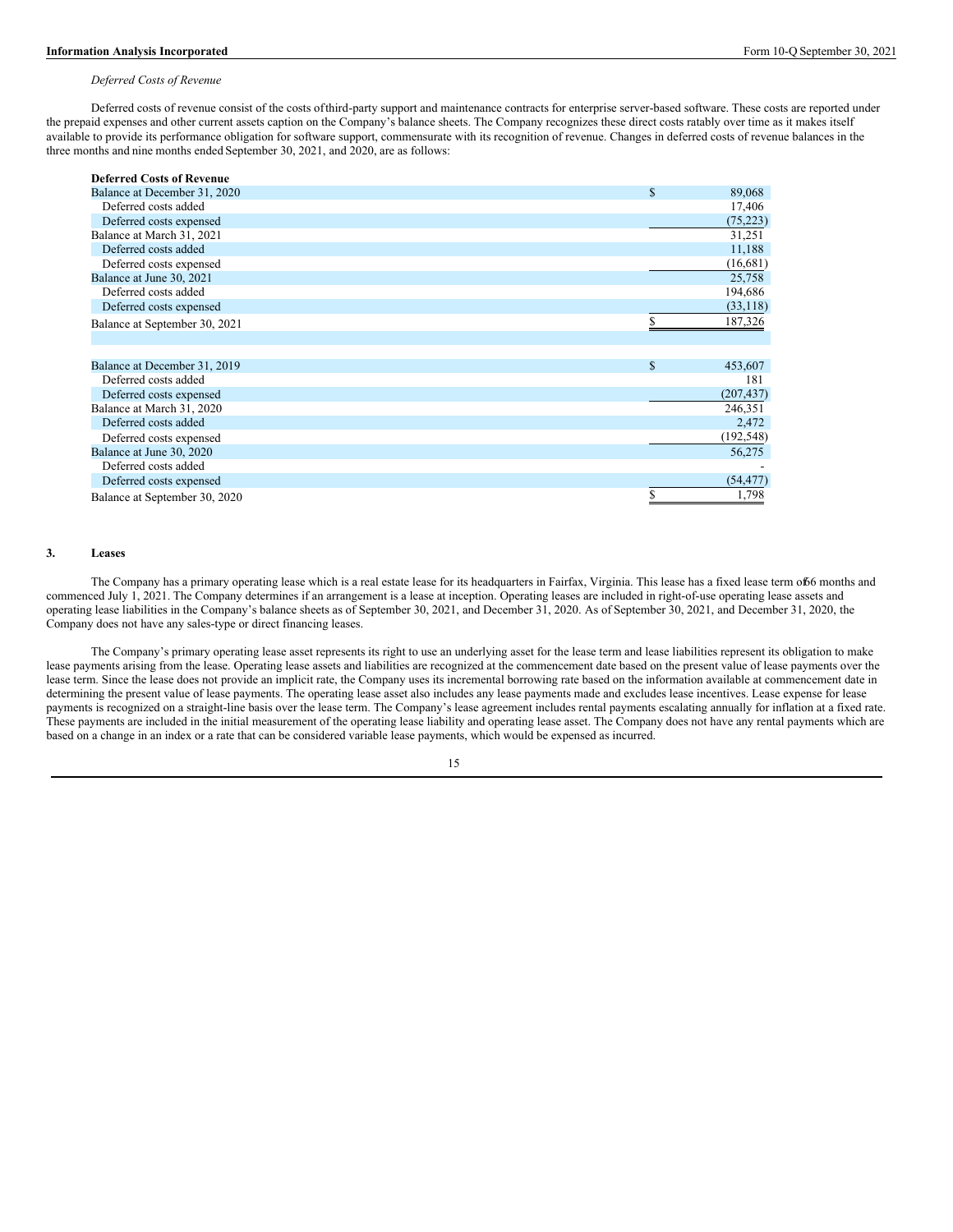The Company also has an operating lease which is a real estate lease for its Tellenger subsidiary. The original term of the lease expired, and it continues on a month-to-month basis at a fixed rate of \$900 per month. Neither a lease asset nor a lease liability is recognized for this lease.

The Company's lease agreements do not contain any material residual value guarantees or material restrictions or covenants.

The Company does not sublease any real estate to third parties.

The following table provides supplemental balance sheet information related to the Company's operating lease:

| <b>Balance Sheet</b><br><b>Classification</b> | As of<br>September 30,<br>2021 | As of<br>December 31,<br>2020 |        |  |
|-----------------------------------------------|--------------------------------|-------------------------------|--------|--|
| Assets:                                       |                                |                               |        |  |
| Right-to-use operating lease asset            | 285,667                        |                               | 51,405 |  |
| Liabilities:                                  |                                |                               |        |  |
| Operating lease liability - current           | 35,805<br>- S                  |                               | 45,595 |  |
| Operating lease liability - non-current       | 260,141                        |                               |        |  |
| Total lease liabilities                       | 295,946                        |                               | 45,595 |  |

The following table reconciles the undiscounted cash flows to the operating lease liabilities recorded in the Company's consolidated balance sheet:

|                                    | As of<br>September 30,<br>2021 |
|------------------------------------|--------------------------------|
| Remainder of 2021                  |                                |
| 2022                               | 69,334                         |
| 2023                               | 71,210                         |
| 2024                               | 54,699                         |
| 2025                               | 75,111                         |
| 2026                               | 51,327                         |
| Total lease payments               | 321,681                        |
| Less: discount                     | (25, 735)                      |
| Present value of lease liabilities | 295,946                        |

As of September 30, 2021, the Company's primary operating lease had a lease term of 66 months. The discount rate of the lease is equal to IAI's estimated incremental borrowing rate at the measurement date of the lease agreement. The weighted average discount rate of the Company's operating lease is approximately 5.5%. For the three months ended September 30, 2021, and 2020, the Company incurred \$15,985 and \$26,122 of expense related to its operating leases, and for thenine months ended September 30, 2021 and 2020, the Company incurred \$68,229 and \$78,365 of expense related to its operating leases.

### **4. Accounts Receivable**

Accounts receivable at September 30, 2021 and December 31, 2020, consist of the following:

|                           | September 30,<br>2021 |        | December 31,<br>2020 |  |  |
|---------------------------|-----------------------|--------|----------------------|--|--|
| Billed federal government | 2.832.906             |        | 1.425.217            |  |  |
| Unbilled receivables      |                       | 41,750 | 17.014               |  |  |
| Accounts receivable       | 2.874.656             |        | .442.231             |  |  |

Billed receivables from the federal government include amounts due from both prime contracts and subcontracts where the federal government is the end customer.

# **5. Acquisition**

On April 7, 2021, the Company executed and closed a stock purchase agreement to purchase all of the issued and outstanding shares of stock of Tellenger, Inc. The adjusted purchase price was approximately \$2.3 million in cash and 68,264 unregistered shares of the Company's stock, valued at \$200,000. Legal fees and other costs specifically related to the Tellenger acquisition in the amounts of \$18,575 and \$171,860 were incurred during the three-month and nine-month periods ended September 30, 2021, respectively, and were classified as acquisition costs in the Company's consolidated statement of operations. The Company also incurred other acquisition types of costs unrelated to Tellenger. Included in the cash consideration is \$272,000 in amounts held in escrow at Citizens Bank, N.A. Institutional Services Group (as escrow agent) to satisfy any potential post-closing claims.

Tellenger is primarily engaged in the businesses of cyber security, cloud services, and data analytics services. Tellenger has access to a range of federal government contract vehicles and subcontracts under federal government agencies which include the Department of Homeland Security, the U.S. Department of Agriculture, the Department of Health and Human Services, the U.S. Marine Corps, and the U.S. Census Bureau, among others. Tellenger also performs cloud services for several national not-for-profits. Tellenger's processes are appraised at CMMI Level3, providing assurance to customers of consistency and quality in their efforts.

Following the April 7, 2021, Tellenger acquisition, the Company engaged an independent valuation firm to aid in the application of ASC805 inclusive of the initial measurement of any intangible assets acquired by the Company. The Company's intangible assets subject to amortization consist of acquired customer relationships and non-compete agreements. The Company amortizes intangible assets over their respective estimate useful lives. Identifiable intangible assets that are subject to amortization are evaluated for impairment and the Company will periodically reassess the carrying value, useful lives, and classifications of all identifiable intangible assets.

The purchase price allocation has been prepared on a preliminary basis and changes to the preliminary purchase price allocationsmay occur as additional information concerning asset and liability valuations is finalized. Under the acquisition method of accounting, the total consideration was first allocated to net tangible assets and identifiable intangible assets based upon their fair values as of the date of completion of the acquisition. As a result of the acquisition, the Company recorded net tangible assets of \$240,357, and intangible assets in the form of \$1,090,000 for customer relationships with an amortizable useful life ofeight years, \$280,000 for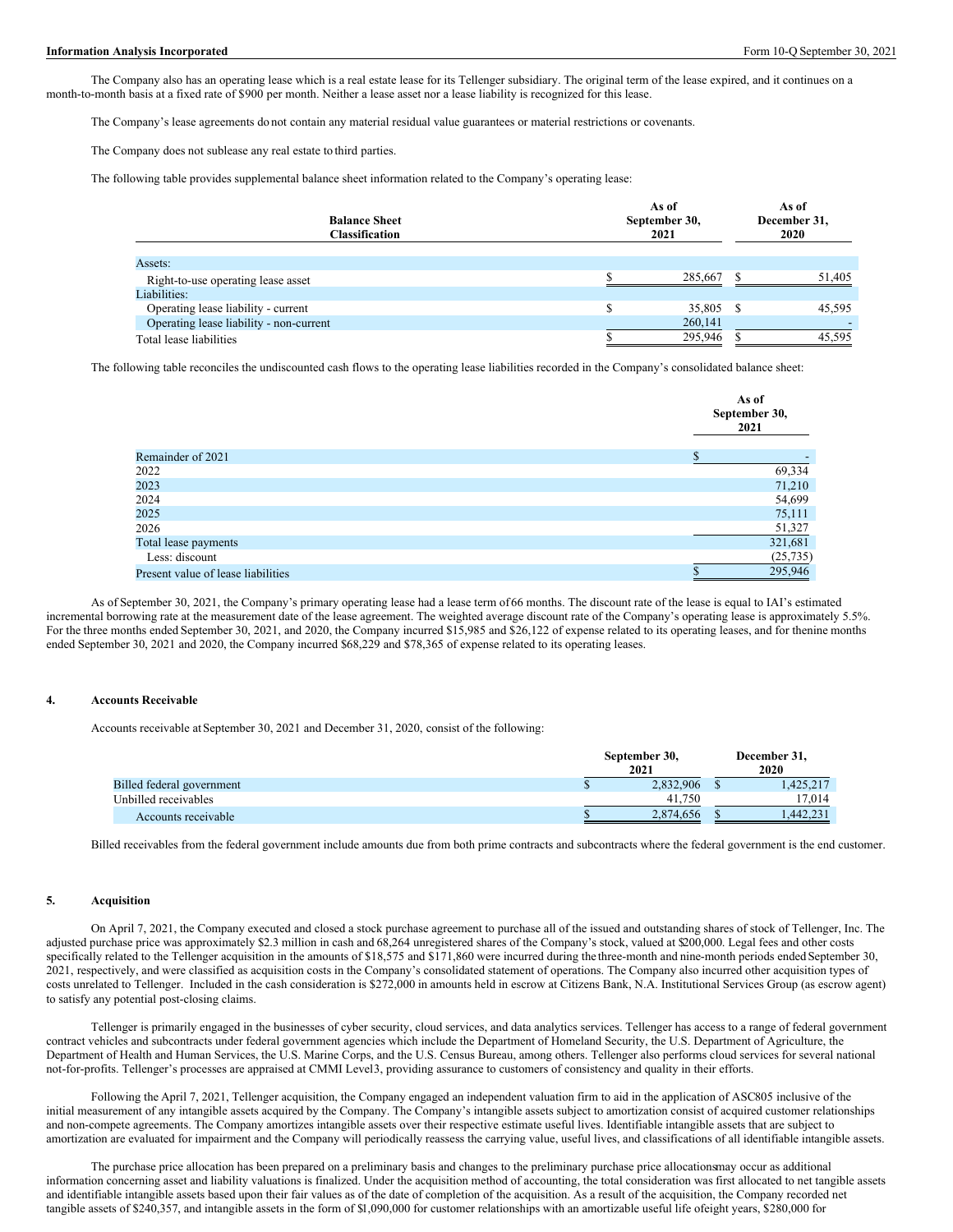Tellenger's trade name / trademarks with an indefinite life, and \$120,000 for executed non-compete agreements with a useful life ofthree years. In accordance with ASC 350, the excess of the total consideration over the fair values of the net tangible and intangible assets of \$785,000 was recorded as goodwill on the transaction.

The components of the Company's identifiable intangible assets are as follows:

|                                               |                         | <b>September 30, 2021</b> |                              |  |  |
|-----------------------------------------------|-------------------------|---------------------------|------------------------------|--|--|
|                                               | Useful<br>Lives (years) |                           | Gross<br>Carrying<br>Amounts |  |  |
| Intangible assets with estimated useful lives |                         |                           |                              |  |  |
| Customer relationships                        | 8                       | S                         | 1,090,000                    |  |  |
| Non-compete agreements                        | 3                       |                           | 120,000                      |  |  |
| Intangible assets with indefinite lives       |                         |                           |                              |  |  |
| Trade names                                   |                         |                           | 280,000                      |  |  |
| Gross identified intangible assets            |                         |                           | 1,490,000                    |  |  |
| Accumulated amortization                      |                         |                           | (87,912)                     |  |  |
| Net identifiable intangible assets            |                         |                           | 1,402,088                    |  |  |
| Goodwill                                      |                         |                           | 785,000                      |  |  |
| Intangible assets                             |                         |                           | 2,187,088                    |  |  |
|                                               |                         |                           |                              |  |  |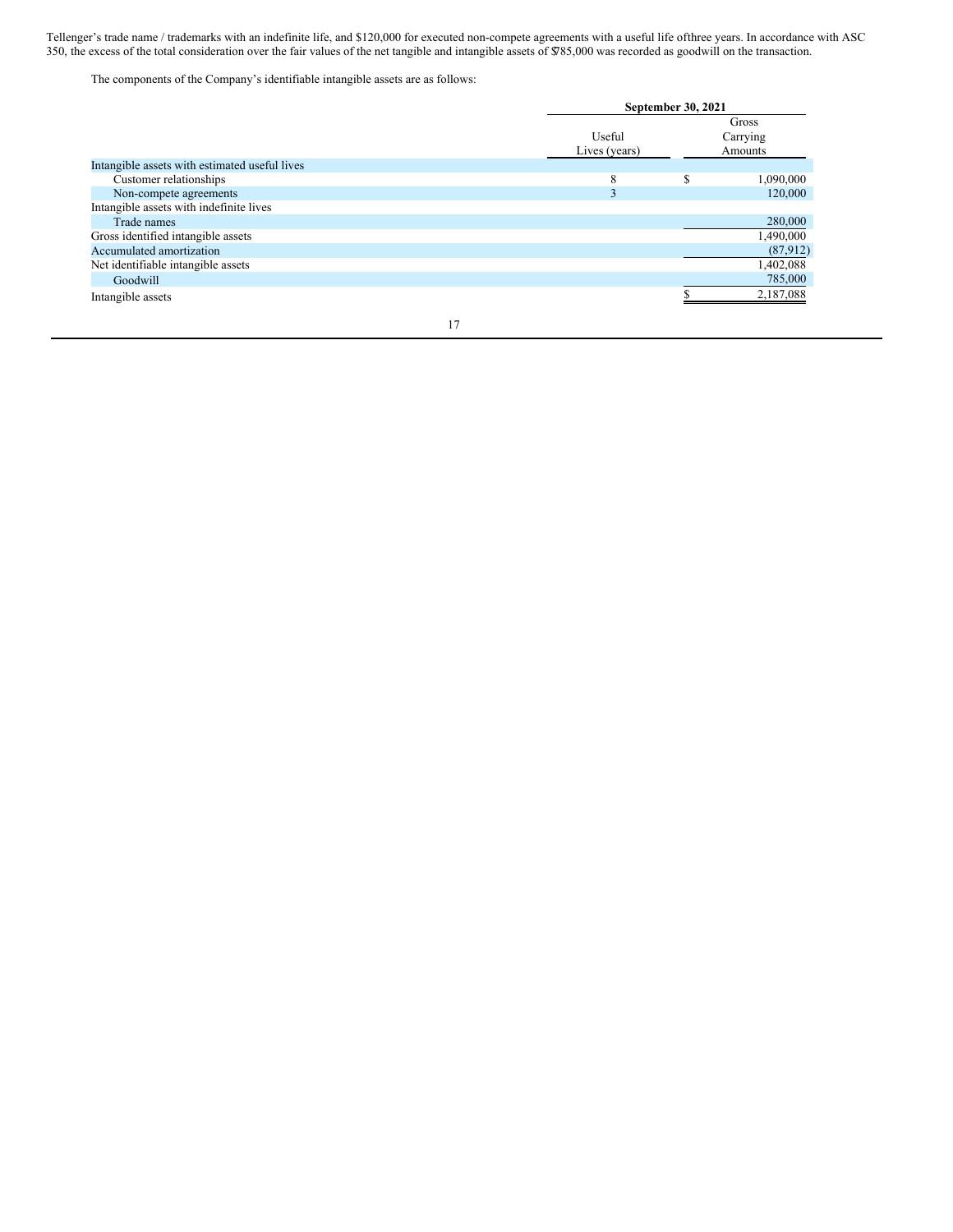Amortization expense related to the amortizable intangible assets was \$44,061 and \$87,912 for the three months and nine months ended September 30, 2021, respectively. Amortization expense for the remaining three months of 2021 and the five years after 2021 is estimated to be:

| Remainder of 2021 | \$<br>44,061 |
|-------------------|--------------|
| 2022              | 176,244      |
| 2023              | 176,244      |
| 2024              | 146,259      |
| 2025              | 136,248      |
| 2026              | 136,248      |
| Thereafter        | 306,784      |
| Total             | 1.122.088    |

#### *Supplemental Pro Forma Information*

The following unaudited pro forma financial information presents combined results of operations for the periods presented as if the acquisition of Tellenger had been completed on January 1, 2020. The pro forma information includes adjustments to amortization expense for the intangible assets acquired and interest expense for the additional debt used to partially fund the acquisition price.

The pro forma data are for informational purposes only arenot necessarily indicative of the consolidated results of operations of the combined business had the acquisition of Tellenger occurred on January 1, 2020, or the results of future operations of the combined business. For instance, planned or expected operational synergies following the acquisition are not reflected in the pro forma information. Consequently, actual results will differ from the unaudited pro forma information presented below.

|                               | Three Months Ended September 30. |  |           |  | Nine Months Ended September 30. |  |            |
|-------------------------------|----------------------------------|--|-----------|--|---------------------------------|--|------------|
|                               | 2020<br>2021                     |  | 202       |  | 2020                            |  |            |
| Revenue                       | 200.025                          |  | 5.061.260 |  | .5.677                          |  | 14.058.930 |
| Income (loss) from operations | (84.267                          |  | 252.947   |  | 291.508                         |  | (9.425)    |

# **6. Stock-Based Compensation**

The Company hastwo shareholder-approved stock-based compensation plans. The 2006 Stock Incentive Plan was adopted in2006 ("2006 Plan") and had options granted under it through April 12, 2016. On June 1, 2016, the shareholders ratified the IAI 2016 Stock Incentive Plan ("2016 Plan"), which had been approved by the Board of Directors on April 4, 2016.

The Company recognizes compensation costs only for those shares expected to vest on a straight-line basis over the requisite service period of the awards. Such options generally vest over periods of six months to two years. Fair values of option awards granted in thethree months and nine months ended September 30, 2021 and 2020, were estimated using the Black-Scholes option pricing model under the following assumptions:

|                          | Three Months Ended September 30. |          | Nine Months Ended September 30. |                      |  |  |
|--------------------------|----------------------------------|----------|---------------------------------|----------------------|--|--|
|                          | 2020<br>2021<br>2021             |          | 2020                            |                      |  |  |
| Risk-free interest rate  | 0.84%                            | $0.26\%$ | $0.92\%$<br>0.46%               | $0.26\%$<br>$0.33\%$ |  |  |
| Dividend vield           | 0%                               | 0%       | $0\%$                           | 0%                   |  |  |
| Expected term (in years) |                                  | 5%       |                                 |                      |  |  |
| Expected volatility      | 46.8%                            | 69.6%    | 47.1%<br>92.6%                  | 65.8%<br>69.6%       |  |  |

Given the limited public market for the Company's stock, the Company has elected to estimate its expected volatility by benchmarking its volatility against the calculated volatility of several public company issuers that operate within its market segment. The first issuance for which this benchmarking was applied was effective with options granted on March 31, 2021.

# *2016 Stock Incentive Plan*

The 2016 Plan became effective June 1, 2016 and expires April 4, 2026. The 2016 Plan provides for the granting of equity awards to key employees, including officers and directors. The maximum number of shares for which equity awards may be granted under the 2016 Plan is 1,000,000. Options under the 2016 Plan expire no later than ten years from the date of grant or within prescribed periods following cessation of employment, whichever comes first, and vest over periods determined by the Board of Directors. The minimum exercise price of each option is the quoted market price of the Company's stock on the date of grant. At September 30, 2021, there were unexpired options for 853,500 shares issued under the 2016 Plan, of which 556,000 were exercisable.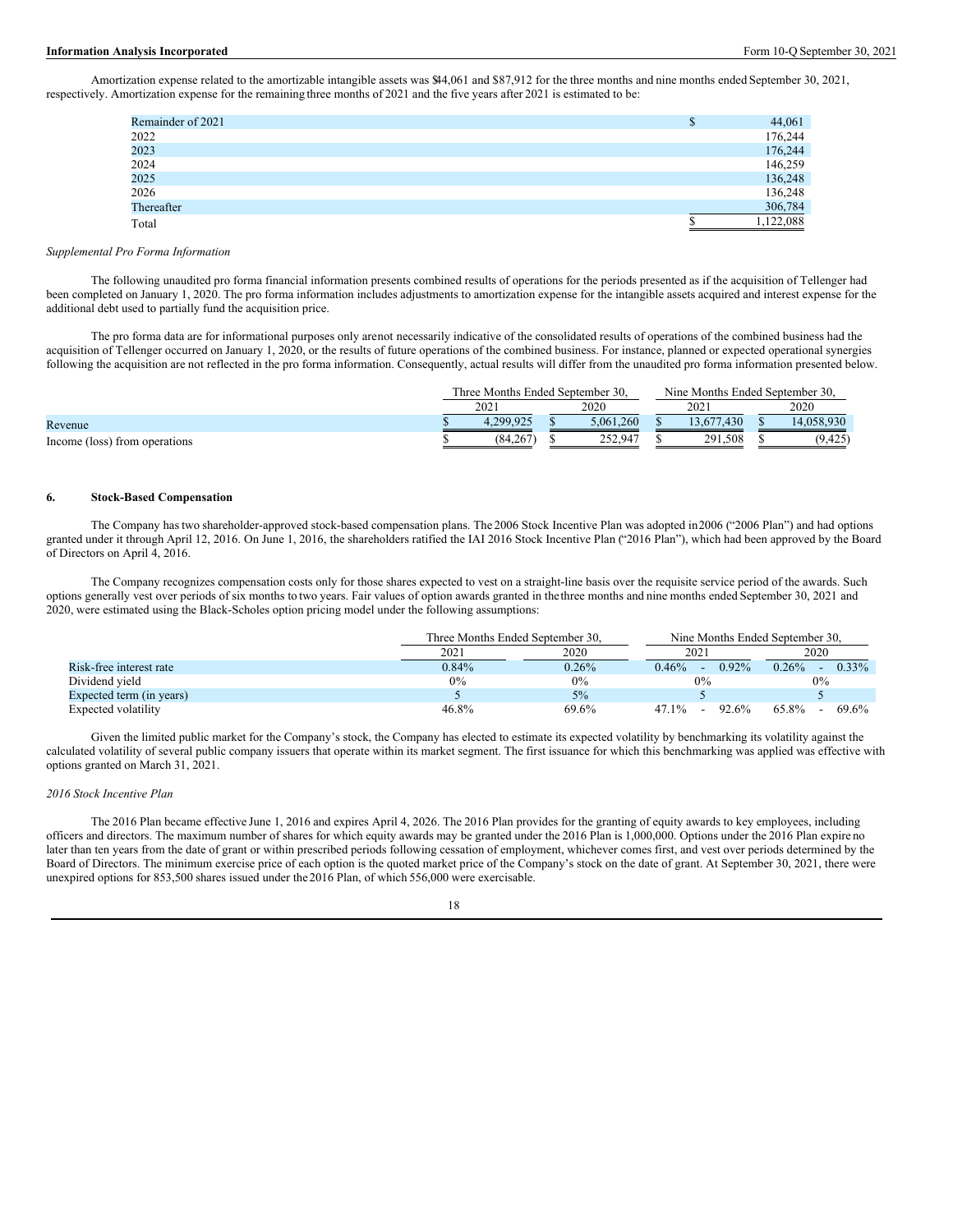# *2006 Stock Incentive Plan*

The 2006 Plan became effective May 18, 2006, and expired April 12, 2016. The 2006 Plan provides for the granting of equity awards to key employees, including officers and directors. Options under the 2006 Plan were generally granted at-the-money or above, expireno later than ten years from the date of grant or withinthree months of within prescribed periods following cessation of employment, whichever comes first, and vest over periods determined by the Board of Directors. The number of shares subject to options available for issuance under the 2006 Plan could not exceed 1,950,000. There were 374,000 unexpired options remaining from the 2006 Plan at September 30, 2021, all of which were exercisable.

The status of the options issued under the foregoing option plans as ofSeptember 30, 2021 and 2020, and changes during the three months and nine months ended September 30, 2021 and 2020, were as follows:

|                                   | <b>Options outstanding</b> |                                                                  |        |                                                   |              |                                 |  |  |  |
|-----------------------------------|----------------------------|------------------------------------------------------------------|--------|---------------------------------------------------|--------------|---------------------------------|--|--|--|
| <b>Incentive Options</b>          |                            | Weighted average<br>exercise price<br><b>Shares</b><br>per share |        | Weighted average<br>remaining<br>contractual term |              | Aggregate<br>intrinsic<br>value |  |  |  |
| Outstanding at December 31, 2020  | 1,395,000                  | $\mathbb{S}$                                                     | 0.31   |                                                   |              |                                 |  |  |  |
| Options granted                   | 145,000                    |                                                                  | 2.62   |                                                   |              |                                 |  |  |  |
| Options exercised                 | (25,000)                   |                                                                  | 0.14   |                                                   |              |                                 |  |  |  |
| Options expired                   |                            |                                                                  |        |                                                   |              |                                 |  |  |  |
| Options forfeited                 |                            |                                                                  |        |                                                   |              |                                 |  |  |  |
| Outstanding at March 31, 2021     | 1,515,000                  | $\mathbb{S}$                                                     | 0.53   |                                                   |              |                                 |  |  |  |
| Options granted                   | 127,500                    |                                                                  | 2.85   |                                                   |              |                                 |  |  |  |
| Options exercised                 | (360,000)                  |                                                                  | 0.22   |                                                   |              |                                 |  |  |  |
| Options expired                   | (20,000)                   |                                                                  | 0.17   |                                                   |              |                                 |  |  |  |
| Options forfeited                 |                            |                                                                  |        |                                                   |              |                                 |  |  |  |
| Outstanding at June 30, 2021      | 1,262,500                  | $\mathbf S$                                                      | 0.86   |                                                   |              |                                 |  |  |  |
| Options granted                   | 30,000                     |                                                                  | 2.80   |                                                   |              |                                 |  |  |  |
| Options exercised                 | (65,000)                   |                                                                  | 0.18   |                                                   |              |                                 |  |  |  |
| Options expired                   |                            |                                                                  |        |                                                   |              |                                 |  |  |  |
| Options forfeited                 |                            |                                                                  | $\sim$ |                                                   |              |                                 |  |  |  |
| Outstanding at September 30, 2021 | 1,227,500                  | \$                                                               | 0.94   | 5 years, 1 month                                  | \$           | 2,450,068                       |  |  |  |
| Exercisable at September 30, 2021 | 930,000                    | $\mathbb{S}$                                                     | 0.44   | 4 years, 5 months                                 | $\mathbb{S}$ | 2,326,943                       |  |  |  |
| Outstanding at December 31, 2019  | 1,349,000                  | $\mathbb{S}$                                                     | 0.23   |                                                   |              |                                 |  |  |  |
| Options granted                   |                            |                                                                  |        |                                                   |              |                                 |  |  |  |
| Options exercised                 |                            |                                                                  |        |                                                   |              |                                 |  |  |  |
| Options expired                   | (129,000)                  |                                                                  | 0.17   |                                                   |              |                                 |  |  |  |
| Options forfeited                 |                            |                                                                  |        |                                                   |              |                                 |  |  |  |
| Outstanding at March 31, 2020     | 1,220,000                  |                                                                  | 0.24   |                                                   |              |                                 |  |  |  |
| Options granted                   | 10,000                     |                                                                  | 0.15   |                                                   |              |                                 |  |  |  |
| Options exercised                 |                            |                                                                  |        |                                                   |              |                                 |  |  |  |
| Options expired                   | (10,000)                   |                                                                  | 0.19   |                                                   |              |                                 |  |  |  |
| Options forfeited                 |                            |                                                                  |        |                                                   |              |                                 |  |  |  |
| Outstanding at June 30, 2020      | 1,220,000                  |                                                                  | 0.24   |                                                   |              |                                 |  |  |  |
| Options granted                   | 210,000                    |                                                                  | 0.66   |                                                   |              |                                 |  |  |  |
| Options exercised                 |                            |                                                                  |        |                                                   |              |                                 |  |  |  |
| Options expired                   |                            |                                                                  | ÷,     |                                                   |              |                                 |  |  |  |
| Options forfeited                 |                            |                                                                  | $\sim$ |                                                   |              |                                 |  |  |  |
| Outstanding at September 30, 2020 | 1,430,000                  | \$                                                               | 0.30   | 4 years, 5 months                                 | \$           | 487,773                         |  |  |  |
| Exercisable at September 30, 2020 | 1,208,500                  | <sup>\$</sup>                                                    | 0.24   | 3 years, 5 months                                 | $\mathbb{S}$ | 482,268                         |  |  |  |
|                                   |                            |                                                                  |        |                                                   |              |                                 |  |  |  |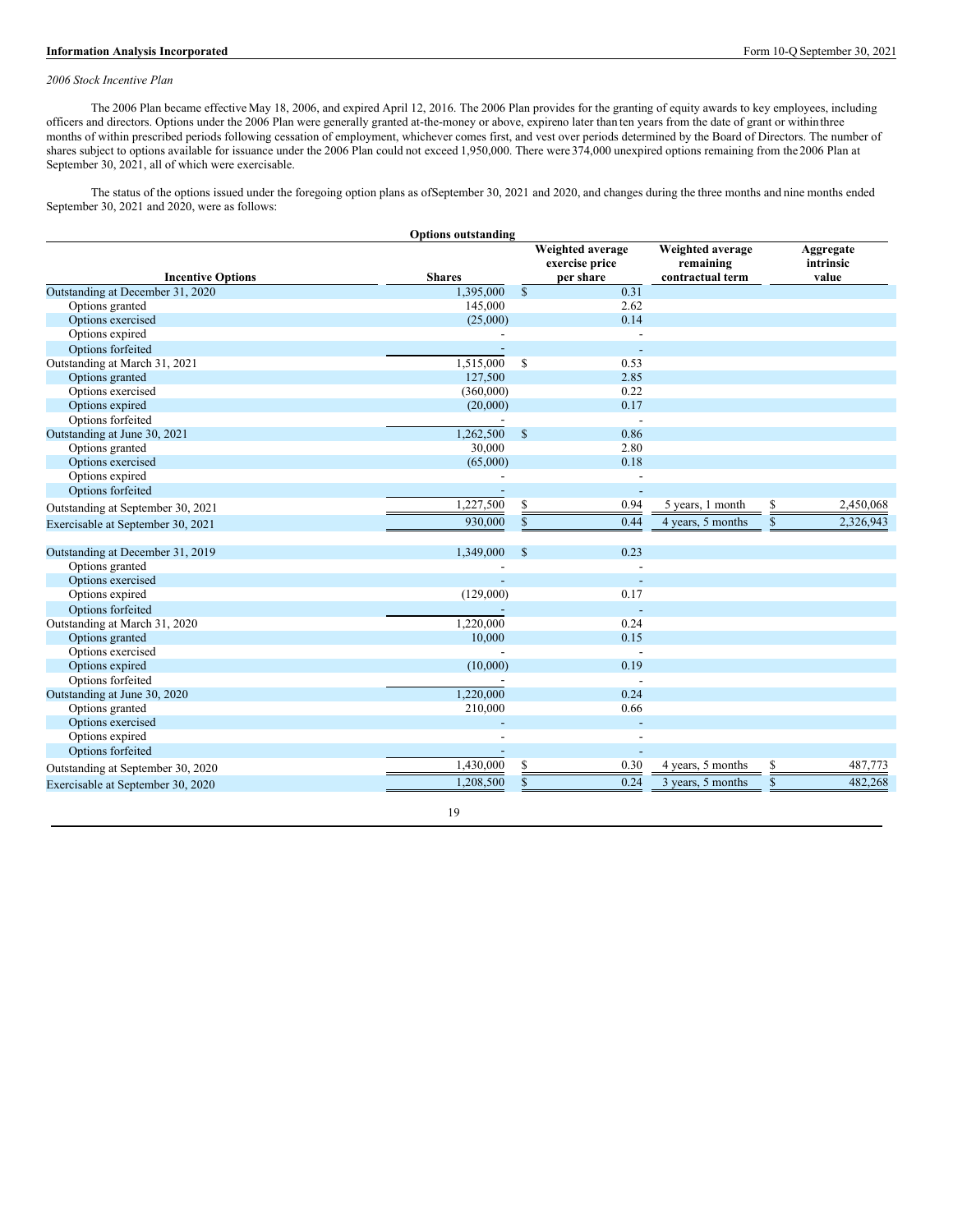There were 30,000 options and 210,000 options granted during the three months ended September 30, 2021, and 2020, respectively, and there were 302,500 options and 220,000 options granted during the nine months ended September 30, 2021 and 2020, respectively. There were 65,000 options and no options exercised during the three months ended September 30, 2021, and 2020, respectively, and there were 450,000 options and no options exercised during the nine months ended September 30, 2021, and 2020, respectively. As of September 30, 2021, there was \$163,847 of total unrecognized compensation cost related to nonvested share-based compensation arrangements granted under the stock incentive plans; that cost is expected to be recognized over a weighted-average period of seven months.

Total compensation expense related to these plans was \$80,882 and \$6,365 for the three months ended September 30, 2021, and 2020, respectively, and \$220,455 and \$7,171 for the nine months ended September 30, 2021, and 2020, respectively.

Nonvested option awards as of September 30, 2021, and 2020, and changes during the three months and nine months ended September 30, 2021 and 2020, were as follows:

|                                 |               | <b>Nonvested</b>                             |      |  |  |
|---------------------------------|---------------|----------------------------------------------|------|--|--|
|                                 | <b>Shares</b> | Weighted average<br>grant date<br>fair value |      |  |  |
| Nonvested at December 31, 2020  | 235,000       | $\mathbf{s}$                                 | 0.36 |  |  |
| Granted                         | 145,000       |                                              | 1.22 |  |  |
| Vested                          |               |                                              |      |  |  |
| Forfeited                       |               |                                              |      |  |  |
| Nonvested at March 31, 2021     | 380,000       | $\mathbf S$                                  | 0.94 |  |  |
| Granted                         | 127,500       |                                              | 1.19 |  |  |
| Vested                          | (25,000)      |                                              | 1.01 |  |  |
| Forfeited                       |               |                                              |      |  |  |
| Nonvested at June 30, 2021      | 482,500       | $\mathbf{\hat{s}}$                           | 0.81 |  |  |
| Granted                         | 30,000        |                                              | 1.15 |  |  |
| Vested                          | (215,000)     |                                              | 0.41 |  |  |
| Forfeited                       |               |                                              |      |  |  |
| Nonvested at September 30, 2021 | 297,500       | $\mathbf S$                                  | 1.13 |  |  |
|                                 |               |                                              |      |  |  |
| Nonvested at December 31, 2019  | 23,500        | $\mathcal{S}$                                | 0.17 |  |  |
| Granted                         |               |                                              |      |  |  |
| Vested                          | (5,000)       |                                              | 0.21 |  |  |
| Forfeited                       |               |                                              |      |  |  |
| Nonvested at March 31, 2020     | 18,500        | $\mathcal{S}$                                | 0.15 |  |  |
| Granted                         | 10,000        |                                              | 0.08 |  |  |
| Vested                          | (15,500)      |                                              | 0.16 |  |  |
| Forfeited                       |               |                                              |      |  |  |
| Nonvested at June 30, 2020      | 13,000        | $\mathbf{s}$                                 | 0.09 |  |  |
| Granted                         | 210,000       |                                              | 0.37 |  |  |
| Vested                          | (1,500)       |                                              | 0.12 |  |  |
| Forfeited                       |               |                                              |      |  |  |
| Nonvested at September 30, 2020 | 221,500       | \$                                           | 0.36 |  |  |

# **7. Revolving Line of Credit**

At September 30, 2021, the Company had a revolving line of credit with Summit Community Bank ("Summit") providing for on-demand or short-term borrowings of up to \$1,000,000, subject to a borrowing base calculated using outstanding accounts receivable, in which the bank has a collateral interest. The line expires onApril 16, 2022. As of September 30, 2021, \$402,306 was outstanding under this line of credit at a variable interest rate of3.25% (Wall Street Journal prime plus 0% with a floor of 3.25%), and there was no outstanding balance at December 31, 2020.

The Company previously had a revolving line of credit with another bank ("prior LOC") providing for demand or short-term borrowings of up to \$1,000,000. The prior LOC originally was due to expire on July 31, 2021. The new Summit line of credit was used to pay off the prior LOC and it was closed onMay 3, 2021.

# **8. Notes Payable**

Due to the coronavirus uncertainty and staffing and payroll cuts that were being considered in early2020 due to liquidity constraints, the Company applied for a Paycheck Protection Program loan, guaranteed by the SBA. The Company was funded by its lender on April 20, 2020, in the amount of \$450,000. The loan accrues interest at a fixed rate of 1% and has a term of two years. The first payment is deferred until the date the SBA remits the Company's loan forgiveness amount to the lender, though interest accrues during the deferral period. The loan has been used exclusively to support maintaining employee payroll and benefits. The Company began making principal and interest payments in August 2021 while also continuing to pursue its application for loan forgiveness. On,October 6, 2021, the Company was notified that its lender had approved the full amount of \$450,000 for forgiveness, and the forgiveness package had been submitted to the SBA for final approval. The SBAmay take up to 90 days to complete their review of the submission. The Company expects its application for loan forgiveness to be resolved during the fourth quarter of 2021.

In conjunction with the Tellenger acquisition, onApril 16, 2021, the Company and Tellenger jointly procured a \$1 million term loan ("Term Loan") with Summit Community Bank to assist with post-acquisition cash flow and integration costs. The loan is payable in monthly installments consisting of a fixed principal amount plus accrued interest over the course of two years at a fixed interest rate of4.89%. The loan is collateralized by a security interest in substantially all the assets of both companies.

To provide additional net working capital support, the Company borrowed \$150,000 from the sellers of Tellenger for a period of90 days from the closing date of April 7, 2021, without interest accumulation. The sellers were repaid inJuly 2021.

The following table represents note payable balances atSeptember 30, 2021 and December 31, 2020:

|                     | September 30,<br>2021 | December 30,<br>2020     |
|---------------------|-----------------------|--------------------------|
| PPP loan            | 406,484               | 150.000                  |
| $\sim$<br>Γerm loan | 791.667               | $\overline{\phantom{0}}$ |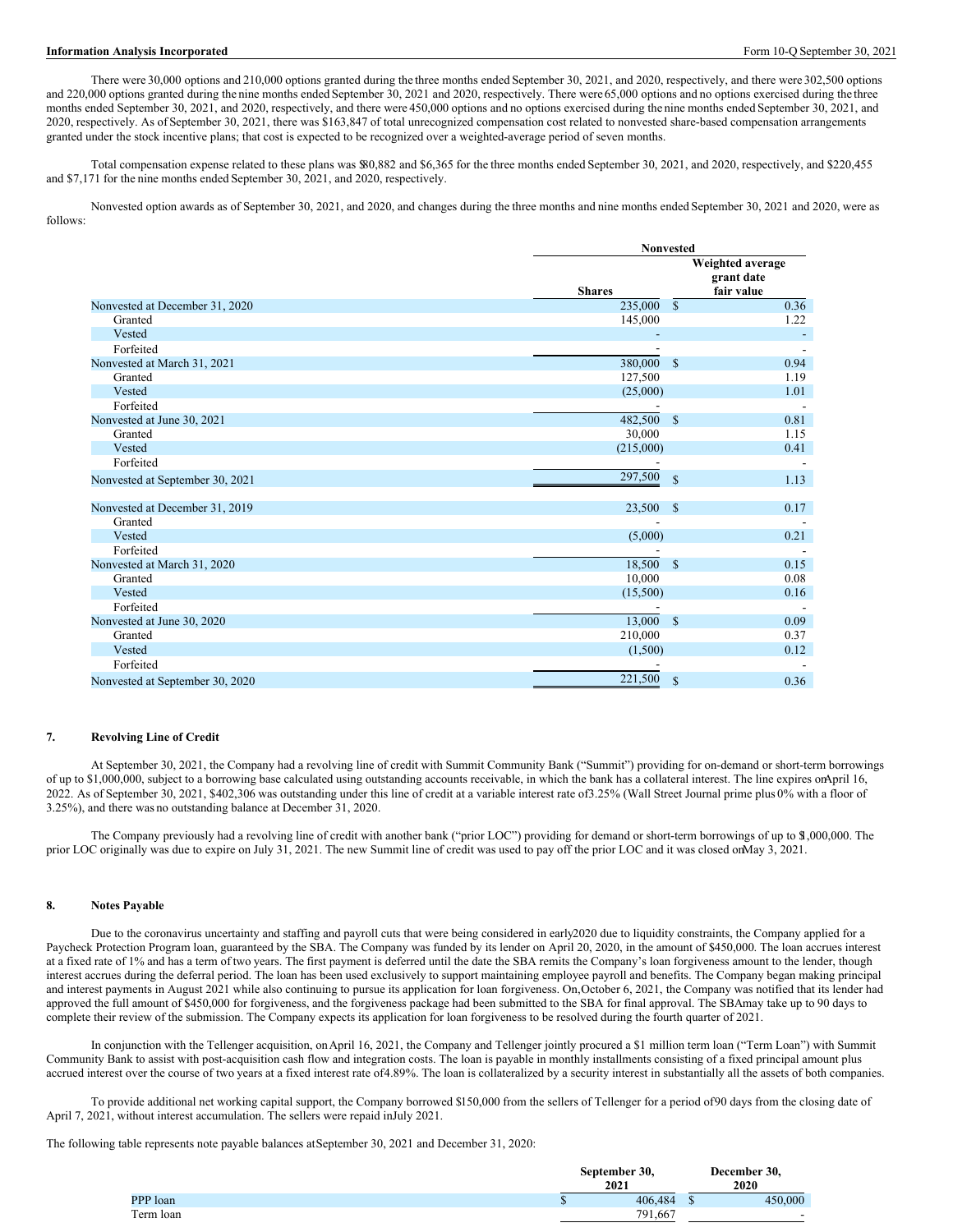| Total                |           | 1,198,151                             | 450,000   |
|----------------------|-----------|---------------------------------------|-----------|
| Less current portion |           | (797, 295)                            | (93,009)  |
| Non-current portion  |           | 400,856                               | 356,991   |
|                      |           | <b>Notes Payable Payment Schedule</b> |           |
|                      | Term Loan | <b>PPP Loan</b>                       | Total     |
| Remainder of 2021    | 125,000   | \$<br>74,045 \$                       | 199,045   |
| 2022                 | 500,000   | 298,039                               | 798,039   |
| 2023                 | 166,667   | 34,400                                | 201,067   |
| Total payments       | 791,667   | 406,484                               | 1,198,151 |
|                      |           |                                       |           |

# **9. Private Placement**

On August 26, 2021, the Company completed a private offering of 1,400,000 units at a price of \$2.00 per unit, each unit consisting of one share of common stock and one warrant exercisable at \$3.00 for one share of common stock.No commissions were payable in connection with this offering. The warrants expire onAugust 31, 2026. 1,400,000 shares of common stock issuable upon exercise of warrants in connection with the offering have been reserved for issuance. The net proceeds of the transaction of \$2,800,000 will be used for general corporate purposes.

The shares are unregistered and are subject to asix-month holding period under SEC Rule 144 before the securities can be sold in the public market. The warrants are also exercisable for unregistered shares and are freely transferable after six months from their issuance. The shares underlying the warrants must be held for a period of at least six months if exercised for cash. If exercised on a cashless basis, the shares can be freely traded once the holding period of the warrants and the shares is at leastix months combined. The warrants are freestanding securities that are separately exercisable and legally detachable from the common shares and have been classified as equity in accordance with ASC Topic 480, *Distinguishing Liabilities from Equity*. The proceeds from the offering were allocated using the relative fair value method as follows:

|                     |   | Common       |      | <b>Additional</b><br>Paid-In |   |           |
|---------------------|---|--------------|------|------------------------------|---|-----------|
|                     |   | <b>Stock</b> |      | Capital                      |   | Total     |
| Unregistered shares | ω | 14,000       | - \$ | 2,142,000                    | S | 2,156,000 |
| Warrants            |   |              |      | 644,000                      |   | 644,000   |
| Total               |   | 14,000       |      | 2,786,000                    | S | 2,800,000 |
|                     |   | 21           |      |                              |   |           |
|                     |   |              |      |                              |   |           |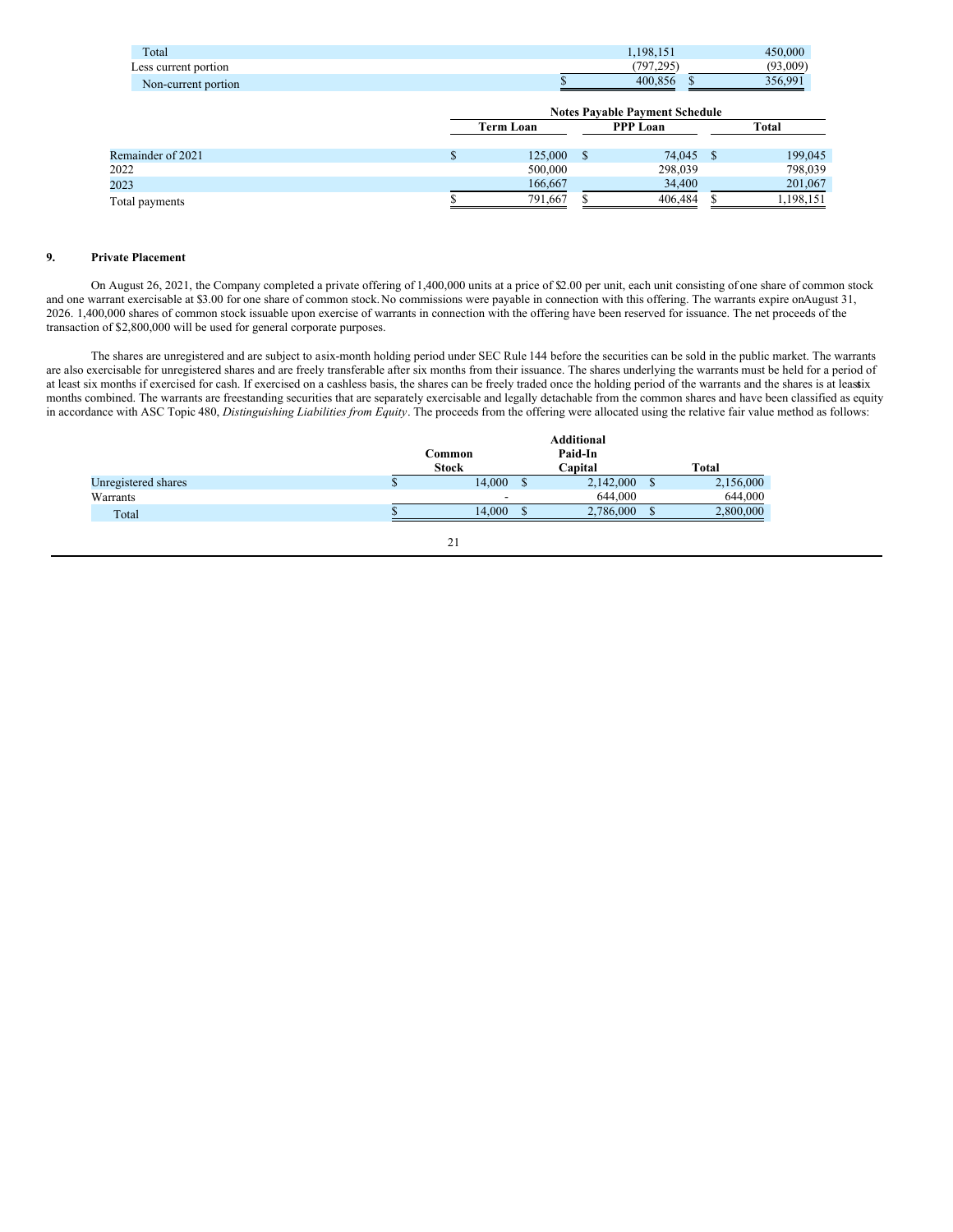# **10. Earnings (Loss) Per Share**

Basic loss per share excludes dilution and is computed by dividing loss available to common shareholders by the weighted-average number of shares outstanding for the period. Diluted earnings (loss) per share reflects the potential dilution that could occur if securities or other contracts to issue common stock were exercised or converted into common stock, except for periods when the Company reports a net loss because the inclusion of such items would be antidilutive. The antidilutive effect of 672,373 shares from stock options were excluded from diluted shares for thethree months ended September 30, 2021.

The following is a reconciliation of the amounts used in calculating basic and diluted net income (loss) per common share:

|                                                                                       | Net income<br>(loss) |           | <b>Shares</b> | Per share<br>amount |        |
|---------------------------------------------------------------------------------------|----------------------|-----------|---------------|---------------------|--------|
| Basic net loss per common share for the three months ended September 30, 2021:        |                      |           |               |                     |        |
| Loss available to common shareholders                                                 |                      | (95, 527) | 12,596,126    |                     | (0.01) |
| Effect of dilutive stock options                                                      |                      |           |               |                     |        |
| Diluted net loss per common share for the three months ended September 30, 2021       |                      | (95, 527) | 12.596.126    |                     | (0.01) |
|                                                                                       |                      |           |               |                     |        |
| Basic net income per common share for the three months ended September 30,<br>2020:   |                      |           |               |                     |        |
| Income available to common shareholders                                               |                      | 214,703   | 11,211,760    | S.                  | 0.02   |
| Effect of dilutive stock options                                                      |                      |           | 625,667       |                     |        |
| Diluted net income per common share for the three months ended September 30,<br>2020: |                      | 214,703   | 11,837,427    |                     | 0.02   |

|                                                                                     | Net income |               | Per share |
|-------------------------------------------------------------------------------------|------------|---------------|-----------|
|                                                                                     | (loss)     | <b>Shares</b> | amount    |
| Basic net income per common share for the nine months ended September 30,<br>2021:  |            |               |           |
| Income available to common shareholders                                             | 218,445    | 11,957,878    | 0.02      |
| Effect of dilutive stock options                                                    |            | 627,036       |           |
| Diluted net income per common share for the nine months ended September 30,<br>2021 | 218,445    | 12,584,914    | 0.02      |
| Basic net income per common share for the nine months ended September 30,<br>2020:  |            |               |           |
| Income available to common shareholders                                             | 53,745     | 11.211.760 \$ |           |
| Effect of dilutive stock options                                                    |            | 598,632       |           |
| Diluted net income per common share for the nine months ended September 30,<br>2020 | 53,745     | 11,810,392    |           |

# **11. Subsequent Events**

# **Lease Agreement**

In October 2021, the Company executed a lease of office space in Annapolis, MD. The lease's effective date wasOctober 1, 2021. The lease term is 36 months with no renewal options and initial monthly rent of \$12,713. Rent for the first three months of the lease term will be abated by 50% and the lease contains 2.5% rent escalations in its second and third years.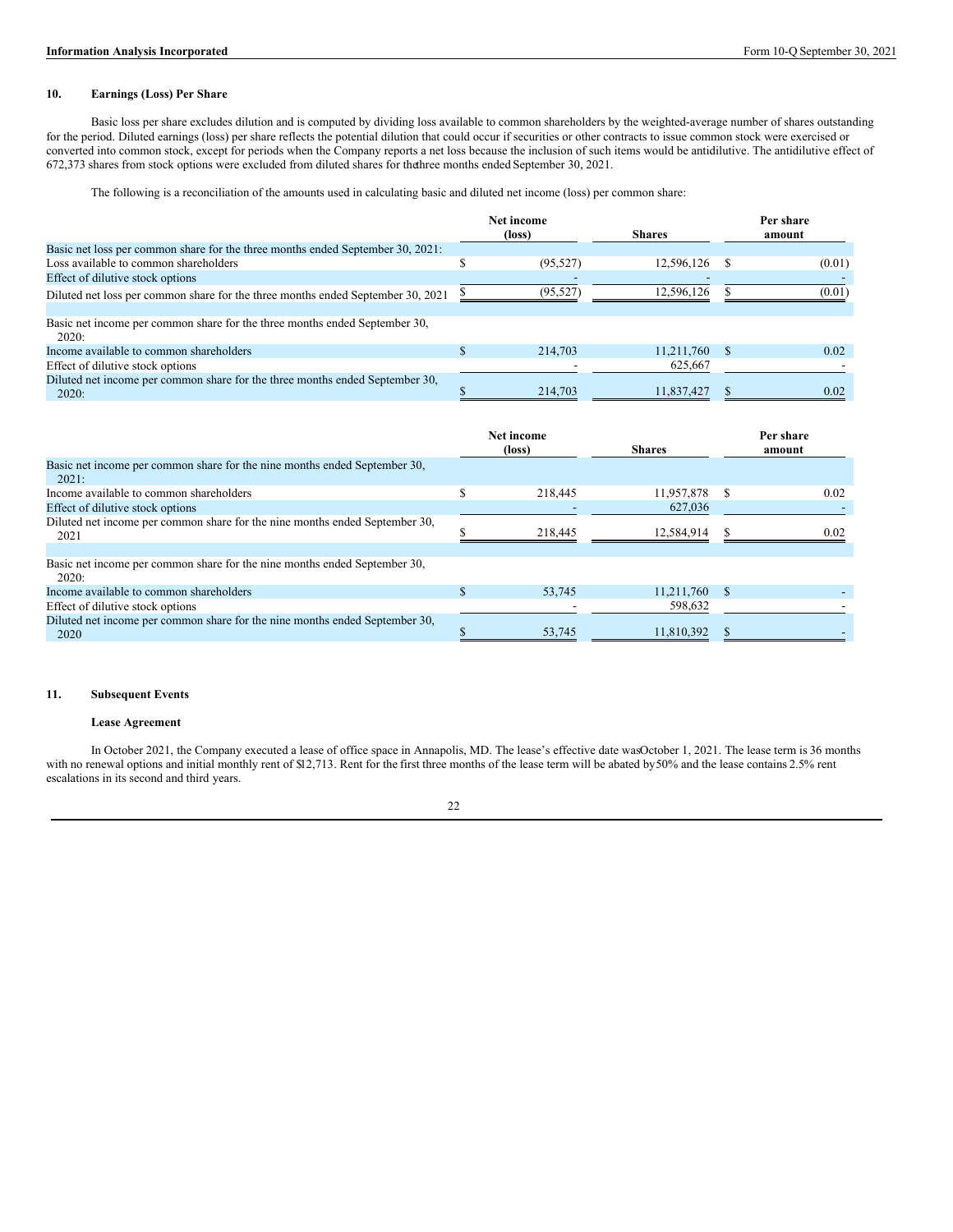## **Item 2. Management's Discussion and Analysis of Financial Condition and Results of Operations**

#### **Cautionary Statement Regarding Forward-Looking Statements**

This Form 10-Q contains forward-looking statements regarding our business, customer prospects, or other factors that may affect future earnings or financial results that are subject to the safe harbor created by the Private Securities Litigation Reform Act of 1995. Such statements involve risks and uncertainties which could cause actual results to vary materially from those expressed in the forward-looking statements. Investors should read and understand the risk factors detailed in our Annual Report on Form 10-K for the fiscal year ended December 31, 2020 ("2020 10-K") and in other filings with the Securities and Exchange Commission.

We operate in a rapidly changing environment that involves a number of risks, some of which are beyond our control. This list highlights some of the risks which may affect future operating results. These are the risks and uncertainties we believe are most important for you to consider. Additional risks and uncertainties, not presently known to us, which we currently deem immaterial, or which are similar to those faced by other companies in our industry or business in general, may also impair our business operations. If any of the following risks or uncertainties actually occurs, our business, financial condition and operating results would likely suffer. These risks include, among others, the following:

- our failure to generate a sufficient level of professional fees;
- the loss of one or more material subcontracts under which a material portion of our revenue and income is concentrated;
- our inability to integrate businesses, products, or technologies we may acquire;
- the limited public market for our common stock:
- inaccuracy in our estimates of the cost of services and the timeline for completion of contracts;
- our inability to hire, retain, and utilize qualified personnel;
- our failure to protect our information technology from disruptions, failures, and security breaches;
- changes in the funding priorities of the U.S. federal government;
- intense competition from other companies;
- our inability to raise additional capital when needed;
- fluctuations in our results of operations and the resulting impact on our stock price;
- efforts to gain entry into new markets may be unsuccessful;
- investments in developing new services offerings may take time to recover;
- health epidemics, pandemics, and other natural disasters and national emergencies;
- our inability to reach investors and gain shareholder approval when needed; and
- our forward-looking statements and projections may prove to be inaccurate.

In some cases, you can identify forward-looking statements by terms such as "may," "will," "should," "could," "would," "expect," "plans," "anticipates," "believes," "estimates," "projects," "predicts," "intends," "potential" and similar expressions intended to identify forward-looking statements. These statements reflect our current views with respect to future events and are based on assumptions and subject to risks and uncertainties. Given these uncertainties, you should not place undue reliance on these forward-looking statements. We discuss many of these risks in greater detail under the heading "Risk Factors" in Item 1A of our 2020 10-K. Also, these forward-looking statements represent our estimates and assumptions only as of the date of this report. Except as required by law, we assume no obligation to update any forward-looking statements after the date of this report.

### **Our Business**

Information Analysis Incorporated, which we refer to as IAI, the Company, we or our, is an information technology, or IT, provider primarily for the benefit of federal government agencies. Our focus is on enterprise IT solutions primarily relating to system modernization, cloud-based solutions and cyber security protection. Modernization has been a core competency of IAI for over 20 years. We have modernized over 100 million lines of COBOL code for over 35 governmental and commercial customers. We maintain a pool of skilled COBOL programmers. This provides us with competitive advantage as the labor pool of such programmers is shrinking as aging software professionals retire. Our business has also historically relied upon the reselling of applications, primarily for forms development.

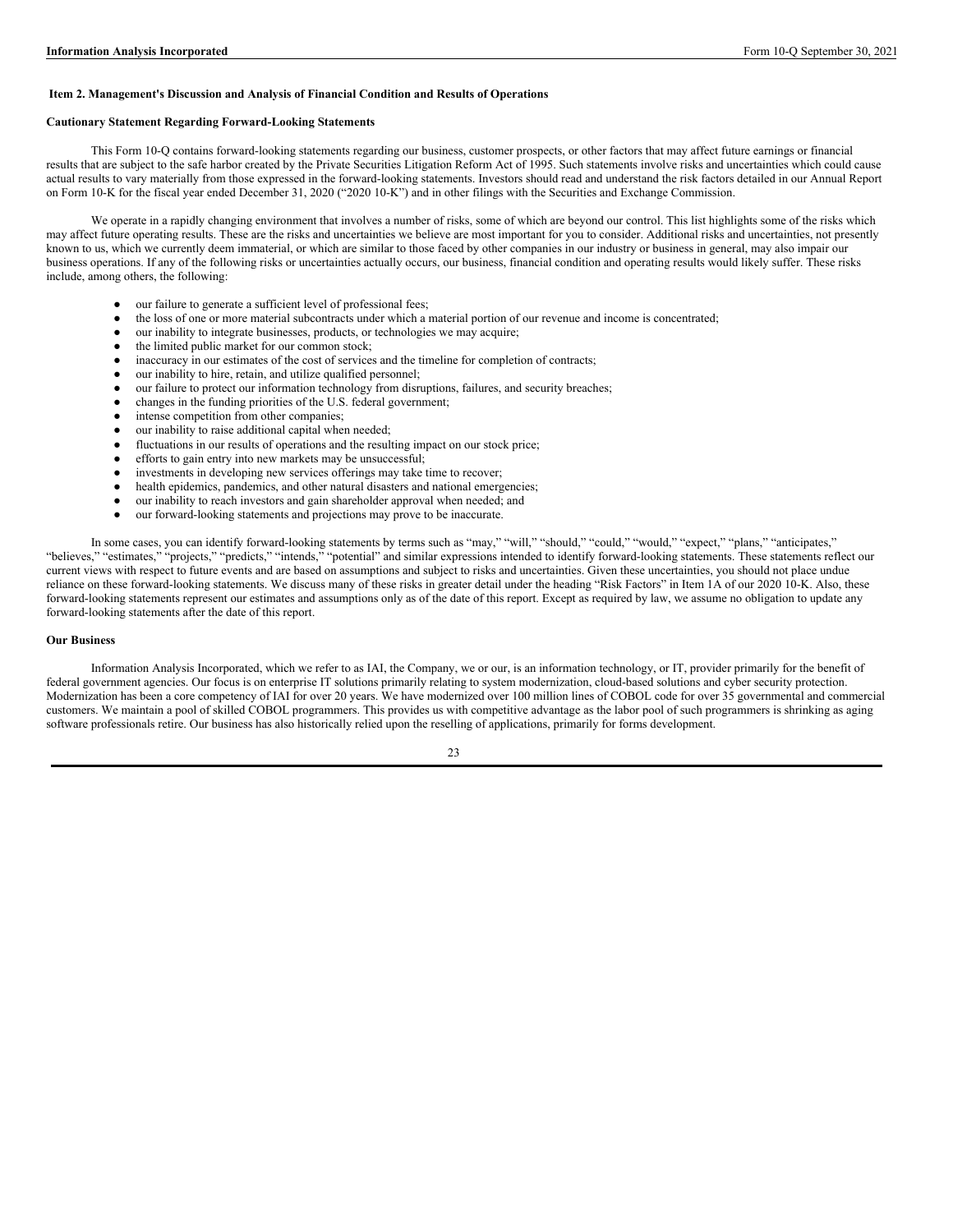Through our recent acquisition of Tellenger, Inc., we acquired competencies in web-based solutions and cyber security. We believe combining web-based solutions with system modernization will provide us with the skill sets that are needed to migrate legacy systems to the cloud. We foresee this as a key component of our growth since there are billions of lines of code, in both the governmental and commercial sectors, that eventually must be modernized. We see this as an expanding market since users eventually will need to substantially update their systems.

Our acquisition of Tellenger was also premised upon gaining access to its professionals and service engagements in cyber security. Cyber security opportunities continue to grow. Given recent hacking incidents, it is increasingly clear, that every enterprise and governmental agency must devote resources to protect themselves. It is our intention to better leverage our resources to take advantage of the growth in this market.

# **Our Strategy**

Our strategy is to grow our business organically and through acquisitions. Over the last two decades, IAI had been resistant to investing in business development activities. Instead, it was inclined to rely upon a limited number of professional service engagements to sustain itself and not risk capital to grow the business. With changes in our executive management team and in the composition of our board of directors, we are now focused on growing our business. As a public company, we are positioned to raise capital to support our growth. We have also made our initial hires in business development personnel to help grow our business. We also intend to become more proactive in bidding as a prime contractor on government proposals and expanding our outreach to larger prime contractors for subcontract and teaming opportunities.

As for acquisitions, we believe there are numerous small government contractors, such as IAI and Tellenger, who recognize that unless they undertake fundamental changes in their business and invest the necessary capital, their business prospects stall. The founders of these companies who are resistant to change and investment are often inclined to sell their businesses, but given their modest size, their ability to attract suitable buyers is limited. We believe we can be a potential buyer for these companies. As in the Tellenger transaction, the currency of our publicly traded shares allows us to provide sellers with a means of participating in the anticipated future growth of the combined companies. These acquisitions can also serve as a talent acquisition vehicle to better enable us to compete for engagements in our focus areas.

We have been taking steps to make it easier for investors to trade in our stock. In January, we upgraded IAI's listing from the OTC pink sheets to the OTCQB. We currently have a pending application to list our shars on the NASDAQ Capital Market.

### **Concentration of Risk**

Our greatest concentration of risk for us is that a material portion of our gross profits and our income is derived from a few material subcontracts for professional services. For the three months ended September 30, 2021, three subcontracts under government procurements represented 54.4% of our revenue and 87.9% of our gross profit, respectively. For the nine months ended September 30, 2021, these same subcontracts represented 50.4% of our revenue and 78.7% of our gross profit, respectively.

Fluctuations in our revenue and concentrations of prime U.S. government contracts have ceased to be a material risk compared to our gross profits on professional fees contracts, as a large percentage of our sales under prime U.S. government contracts are software sales. The amount of such revenue does not have a material effect on gross profit.

At September 30, 2021, accounts receivable balances related to two professional services subcontracts under one prime contractor for projects at one federal agency collectively represented 63% of our outstanding accounts receivable. One other subcontract under federal procurements represented 12.3% outstanding accounts receivable.

We sold third-party software and maintenance contracts under multiple agreements with one major supplier. These sales accounted for 34.8% and 55.6% of total revenue in the three months ended September 30, 2021 and 2020, respectively, and 30.8% and 67.3% of revenue in the nine months ended September 30, 2021 and 2020, respectively.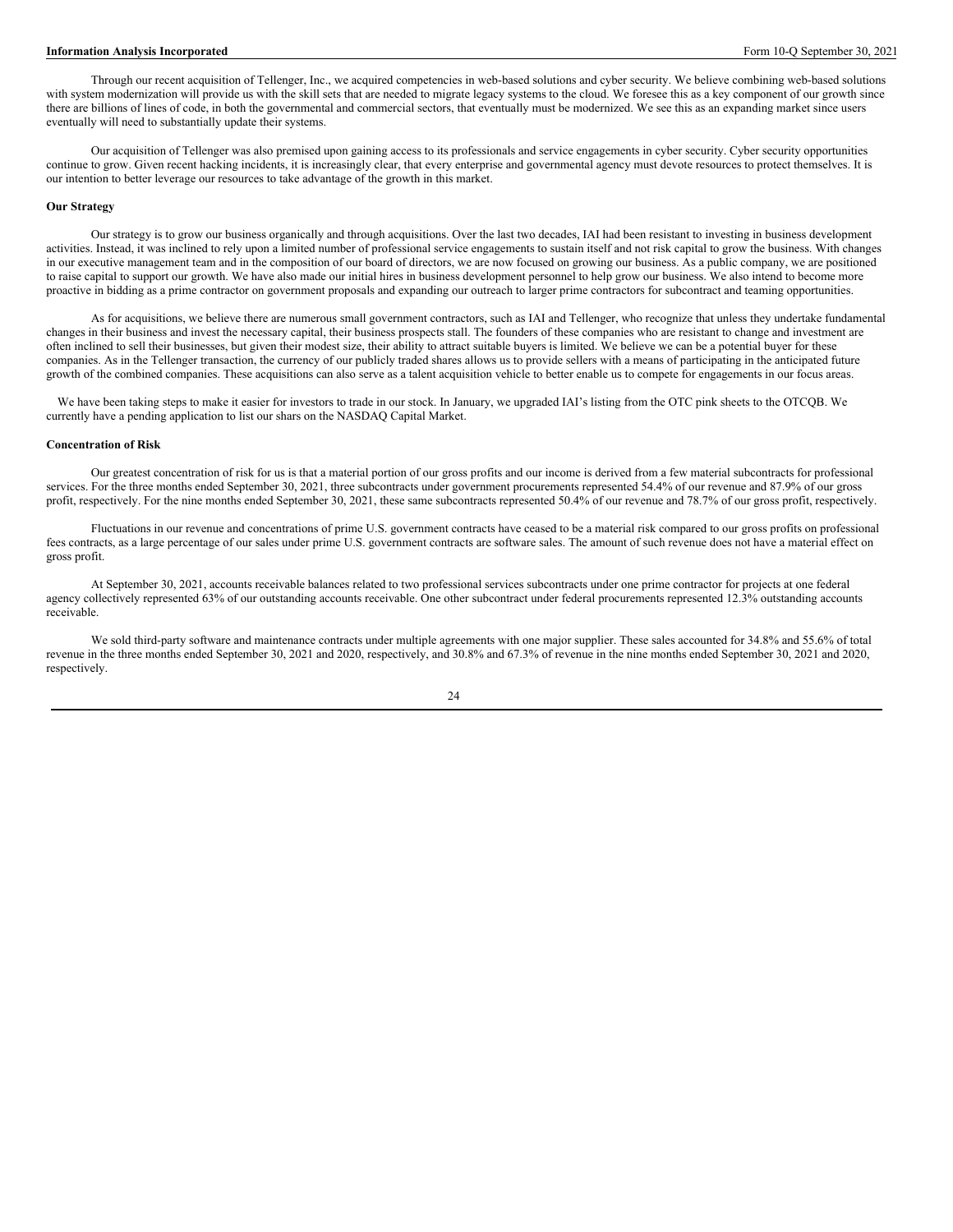#### **Results of Operations**

#### *Three Months Ended September 30, 2021 versus Three Months Ended September 30, 2020*

#### *Revenue*

Total revenue was \$4,299,925 for the three months ended September 30, 2021, compared with \$3,922,746 in the prior year quarter, an increase of \$377,179, or 9.6%. Professional fees increased \$1,217,421, or 77.0%, while software sales revenue decreased by \$840,242, or 35.9%. Our acquisition of Tellenger represents approximately two-thirds of the increase in professional fees. The decrease in software revenue in 2021 versus the same period in 2020 is due to the non-recurring nature of software sales transactions, as well as the timing of recurring orders.

## *Gross Profit*

Gross profit increased by \$364,548, or 59.3%, to \$978,875, in the third quarter of 2021 over the third quarter of 2020, due to the increase in the revenue generated from professional fees. Overall gross profit margin was 22.8% in 2021, up from 15.7% in 2020, due to the increase in professional fees revenue relative to software sales revenue. Gross profit percentage for professional fees in the third quarter of 2021 was 34.5%, while software sales generated a gross profit percentage of 0.9%. In 2021, we have added several new partnerships for software product lines that are expected to improve our gross profit margin.

#### *Selling, General and Administrative Expenses*

Selling, general and administrative expenses (SG&A) increased by \$658,102 in the third quarter of 2021 over the prior year. Incorporating Tellenger's administrative structure added \$66,062 to our SG&A, and amortization of intangible assets (a non-cash expense) related to the Tellenger acquisition added another \$44,061. Our efforts to attract and retain quality new members of our board of directors, the addition of an additional independent director, the increased use of share-based compensation (a non-cash expense) to attract and retain key employees and directors, management changes and administrative salaries, investor relations, a postemployment transition agreement with a retiring executive, increased legal expenses, and investment in our business resources, including our business development program and our accounting department, contributed to the increase in SG&A. Much of the increase in SG&A is associated with putting the resources in place necessary to position the Company for growth.

### *Acquisition Costs*

We incurred legal, accounting, and other acquisition related expenses totaling \$39,245 in the third quarter of 2021.

## *Income (Loss) from Operations*

Loss from operations was \$84,267 in the third quarter of 2021 compared to income from operations of \$214,906 in 2020, a difference of \$299,173. The decrease in income from operations is the net effect of increased gross profit of \$364,548 being more than offset by increased SG&A costs of \$658,102, as discussed above.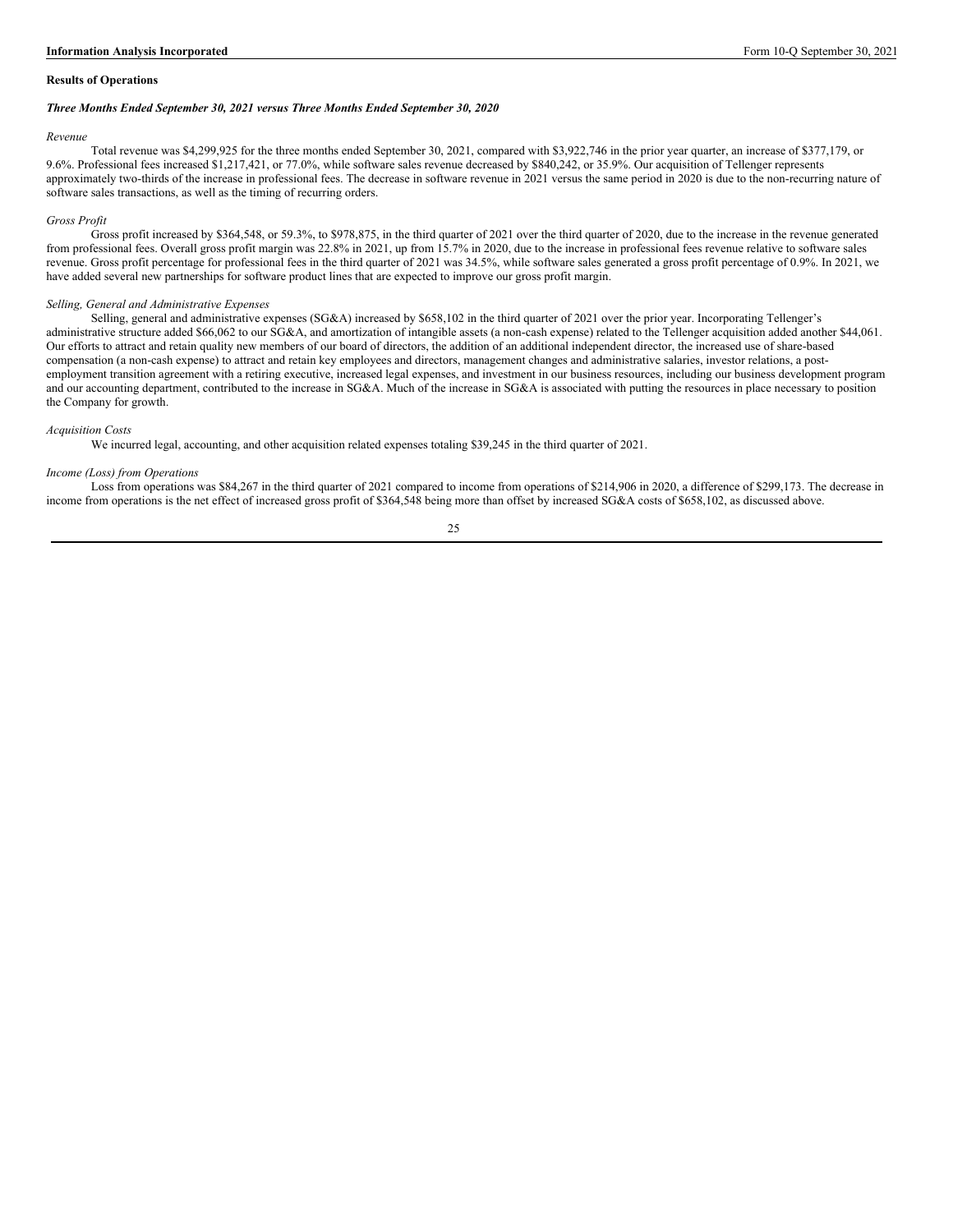#### *Nine Months Ended September 30, 2021 versus Nine Months Ended September 30, 2020*

#### *Revenue*

Total revenue was \$12,451,467 for the nine months ended September 30, 2021, compared with \$10,803,897 in the prior year period, an increase of \$1,647,570, or 15.2%. Professional fees increased \$5,212,131, or 155.4%, while software sales revenue decreased by \$3,564,561, or 47.8%. Our acquisition of Tellenger represents approximately one-third of the increase in professional fees. The decrease in our software revenue in the first nine months of 2021 versus the same period in 2020 is due to the non-recurring nature of many of our software sales transactions, including one software sales contract that expired after 2020 that contributed \$1,931,692 to revenue each year, as well as the timing of recurring orders. Software sales are subject to considerable fluctuation from period to period, based on the product mix sold and referral fees earned.

#### *Gross Profit*

Gross profit increased by \$1,672,282, or 130.4%, to \$2,954,453, for the nine months ended September 30, 2021 over the comparable period of 2020, due to the increase in the revenue generated from professional fees. Maintaining a certain level of professional fees revenue is necessary to generate sufficient gross profit to cover the cost of our operations. Overall gross profit margin was 23.7% in 2021, up from 11.9% in 2020, due to the increase in professional fees revenue relative to software sales revenue. Gross profit percentage for professional fees for the nine months ended September 30, 2021 was 33.5%, while software sales generated a gross profit percentage of 2.2%. In 2021, we have added several new partnerships for software product lines that are expected to improve our gross profit margin. Our first sale under one of these new product lines, while a modest sale, produced a gross profit percentage of 19.3%.

# *Selling, General and Administrative Expenses*

SG&A increased by \$1,296,919 for the nine months ended September 30, 2021 over the prior year. Incorporating Tellenger's administrative structure added \$146,807 to our SG&A, and amortization of intangible assets (a non-cash expense) related to the Tellenger acquisition added another \$87,912. Our efforts to attract and retain quality new members of our board of directors, the addition of an additional independent director, the increased use of share-based compensation (a non-cash expense) to attract and retain key employees and directors, management changes and administrative salaries, investor relations, a post-employment transition agreement with a retiring executive, increased legal expenses, and investment in our business resources, including our business development program and our accounting department, contributed to the increase in SG&A. Much of the increase in SG&A is associated with putting the resources in place necessary to position the Company for growth.

#### *Acquisition Costs*

We incurred legal, accounting, and other expenses totaling \$192,530 for the nine months ended September30, 2021, primarily related to the acquisition of Tellenger.

#### *Income (Loss) from Operations*

Income from operations was \$238,583 for the nine months ended September 30, 2021 as compared to \$52,850 for the comparable period of 2020, an increase of \$185,733, or 351.4%. The increase in income from operations is the net effect of increased gross profit of \$1,672,282 being partially offset by increased SG&A expenses of \$1,296,919, as discussed above.

### **Liquidity and Capital Resources**

Our beginning cash and cash equivalents balance, when combined with our cash flow from operations and proceeds from sales of common stock and exercise of stock options, was sufficient to provide financing for our operations. Our cash balance at September 30, 2021, was \$3,682,613.

On August 26, 2021 we completed a private offering of 1,400,000 units at a price of \$2.00 per unit, each unit consisting of one share of common stock and one warrant exercisable at \$3.00 for one share of common stock. The warrants expire on August 31, 2026.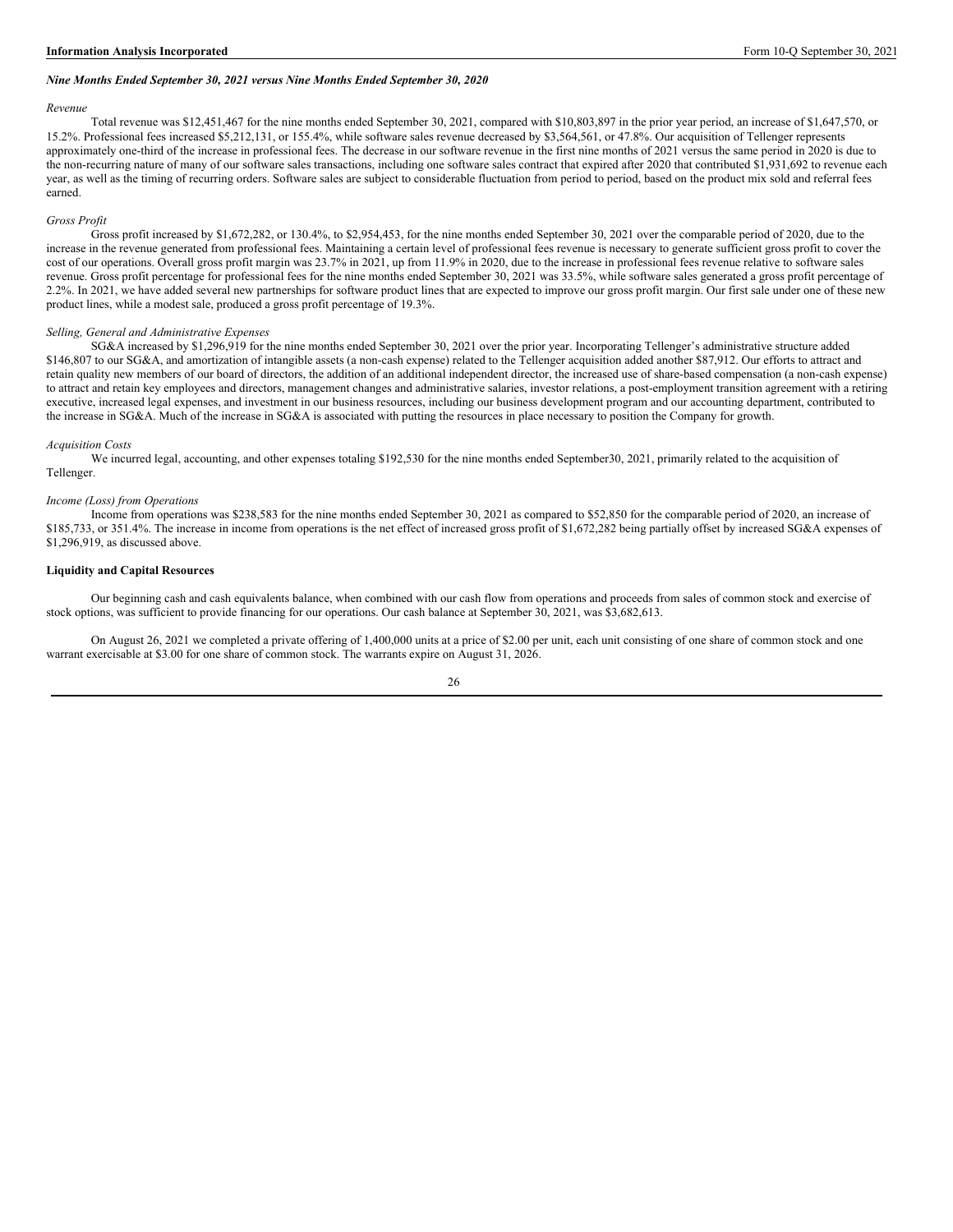### **Information Analysis Incorporated** Form 10-Q September 30, 2021

On April 16, 2021, we secured financing for a \$1 million 24-month term loan and a \$1 million revolving line of credit as joint borrowings of IAI and our subsidiary, Tellenger, Inc. The purpose of the term loan was to provide financing for the Tellenger acquisition, and the balance at September 30, 2021, was \$791,667. The line of credit has a current balance of \$402,306 and is limited to a borrowing base calculated based on our accounts receivable and expires on April 16, 2022. As of September 30, 2021, we had borrowing availability of \$597,694 under this line of credit. In addition, we borrowed \$150,000 from the sellers of Tellenger to provide additional net working capital support for the first ninety days following the transaction. The seller loan was repaid in July 2021.

In March 2021 we raised \$495,999 in a private placement, and payments received from exercised stock options have added an additional \$95,145 in 2021 through September 30.

Due to the coronavirus uncertainty, and pending staffing and payroll cuts due to liquidity constraints, the Company applied for a Paycheck Protection Program loan, guaranteed by the SBA. The Company was funded by its lender on April 20, 2020, in the amount of \$450,000. The loan accrues interest at a fixed rate of 1% and has a term of two years. The first payment is deferred until the date the SBA remits the Company's loan forgiveness amount to the lender, though interest accrues during the deferral period. The loan has been used exclusively to support maintaining employee payroll and benefits. We began making principal and interest payments in August 2021 while also continuing to pursue our application for loan forgiveness. On, October 6, 2021, we were notified that the bank had approved the full amount of \$450,000 for forgiveness, and the forgiveness package had been submitted to the SBA for final approval. The SBA may take up to 90 days to complete their review of the submission. The Company expects its application for loan forgiveness to be fully resolved during the fourth quarter of 2021.

There was a financing component to one of our subcontracts under which we had accrued \$545,152 through July 31, 2021. The full amount of the accrual was invoiced on September 8, 2021.

Based on our current cash position and operating plan, we anticipate that we will be able to meet our cash requirements for at least one year from the filing date of this Quarterly Report on Form 10-Q.

We have no material commitments for capital expenditures.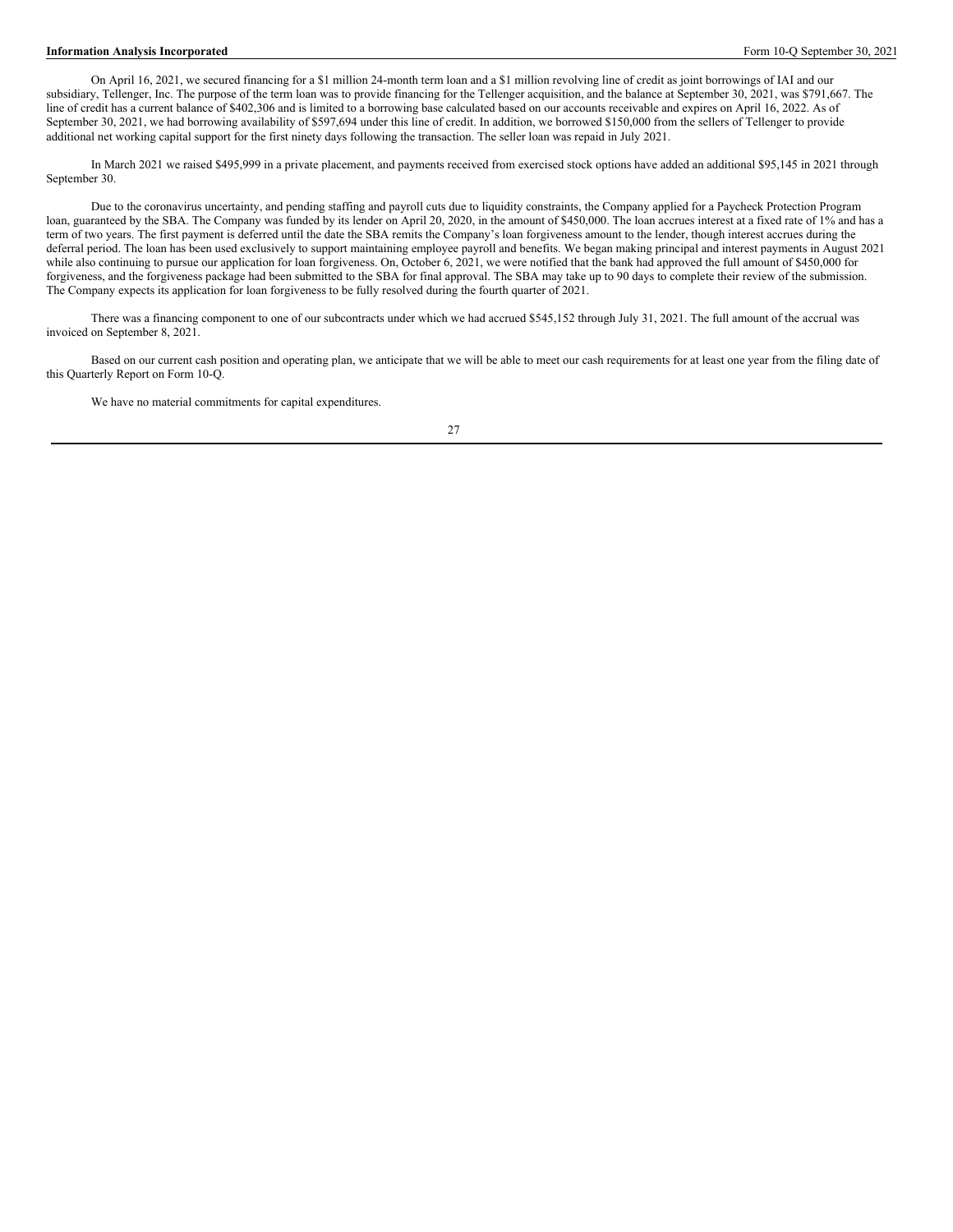#### **Item 4. Controls and Procedures**

### *Disclosure Controls and Procedures*

Our management, under the supervision and with the participation of our Chief Executive Officer and Chief Financial Officer, and people performing similar functions, has evaluated the effectiveness of the design and operation of our disclosure controls and procedures (as defined in Rules 13a-15(e) and 15d-15(e) under the Exchange Act), as of September 30, 2021 (the "Evaluation Date"). Based upon this evaluation, our Chief Executive Officer and Chief Financial Officer have concluded that, as of the Evaluation Date, our disclosure controls and procedures are effective to ensure that information required to be disclosed by us in the reports that we file or submit under the Exchange Act (i) is recorded, processed, summarized and reported within the time periods specified in the Securities and Exchange Commission's rules and forms, and (ii) is accumulated and communicated to management, including our Chief Executive Officer and Chief Financial Officer, to allow timely decisions regarding required disclosure.

### *Changes in Internal Controls over Financial Reporting*

In September 2021 the Company created the position of Senior Vice President & Corporate Controller which created an additional level of review for the Company's financial reporting. There were no other changes in the Company's internal control over financial reporting during the quarter ended September 30, 2021, that have materially affected, or are reasonably likely to materially affect, our internal control over financial reporting. Tellenger, Inc. had been privately held and utilized non-U.S.-GAAP financial reporting prior to being acquired. It had written procedures but insufficient and limited controls. The IAI accounting department reconstructed Tellenger's prior years' financial statements and assumed full control of Tellenger's books. As such, Tellenger has now been fully integrated into the IAI systems of internal controls over financial reporting. Tellenger's will be migrated into IAI's primary accounting system by the start of the 2022 calendar year.

### *Inherent Limitations on Ef ectiveness of Controls*

Because of the inherent limitations in all control systems, no control system can provide absolute assurance that all control issues and instances of fraud, if any, within a company have been detected. These inherent limitations include the realities that judgments in decision making can be faulty and that breakdowns can occur because of simple error or mistake. Additionally, controls can be circumvented by the individual acts of a person, by collusion of two or more people or by management override of the control. The design of any system of controls also is based in part upon certain assumptions about the likelihood of future events, and there can be no assurance that any design will succeed in achieving its stated goals under all potential future conditions. Because of the inherent limitations in a cost-effective control system, misstatements due to error or fraud may occur and may not be detected. Notwithstanding these limitations, we believe that our disclosure controls and procedures are designed to provide reasonable assurance of achieving their objectives.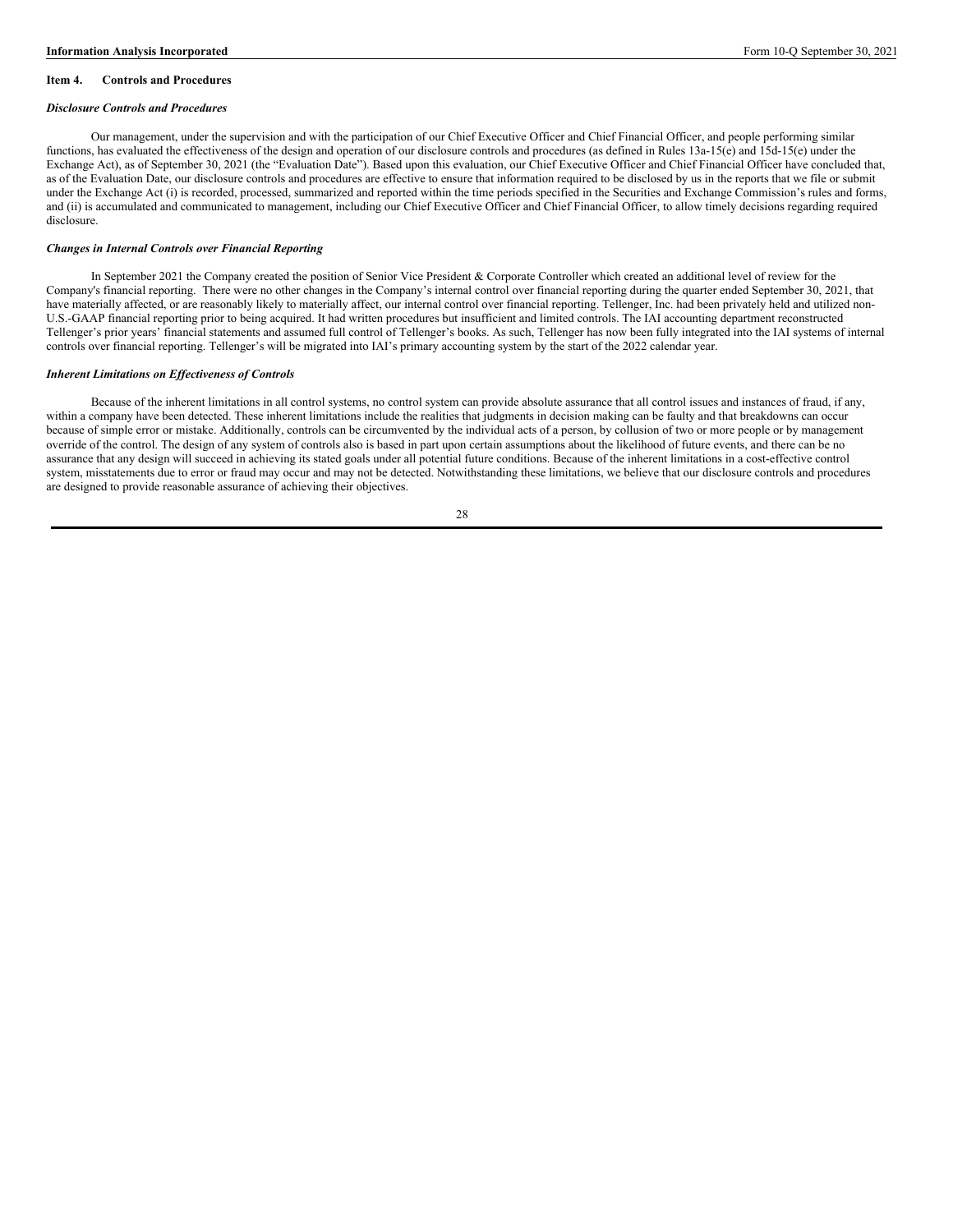# **PART II - OTHER INFORMATION**

# **Item 1. Legal Proceedings**

None.

# **Item 1A. Risk Factors**

"Item 1A. Risk Factors" of our annual report on Form 10-K for the year ended December 31, 2020, as amended, includes a discussion of our risk factors. There have been no material changes from the risk factors described in our annual report on Form 10-K for the year ended December 31, 2020.

# **Item 2. Unregistered Sales of Equity Securities and Use of Proceeds**

Previously furnished in our Form 8-K dated August 26, 2021 and filed with the SEC on August 30, 2021.

# **Item 3. Defaults Upon Senior Securities**

None.

# **Item 4. Mine Safety Disclosures**

Not applicable.

# **Item 5. Other Information**

None.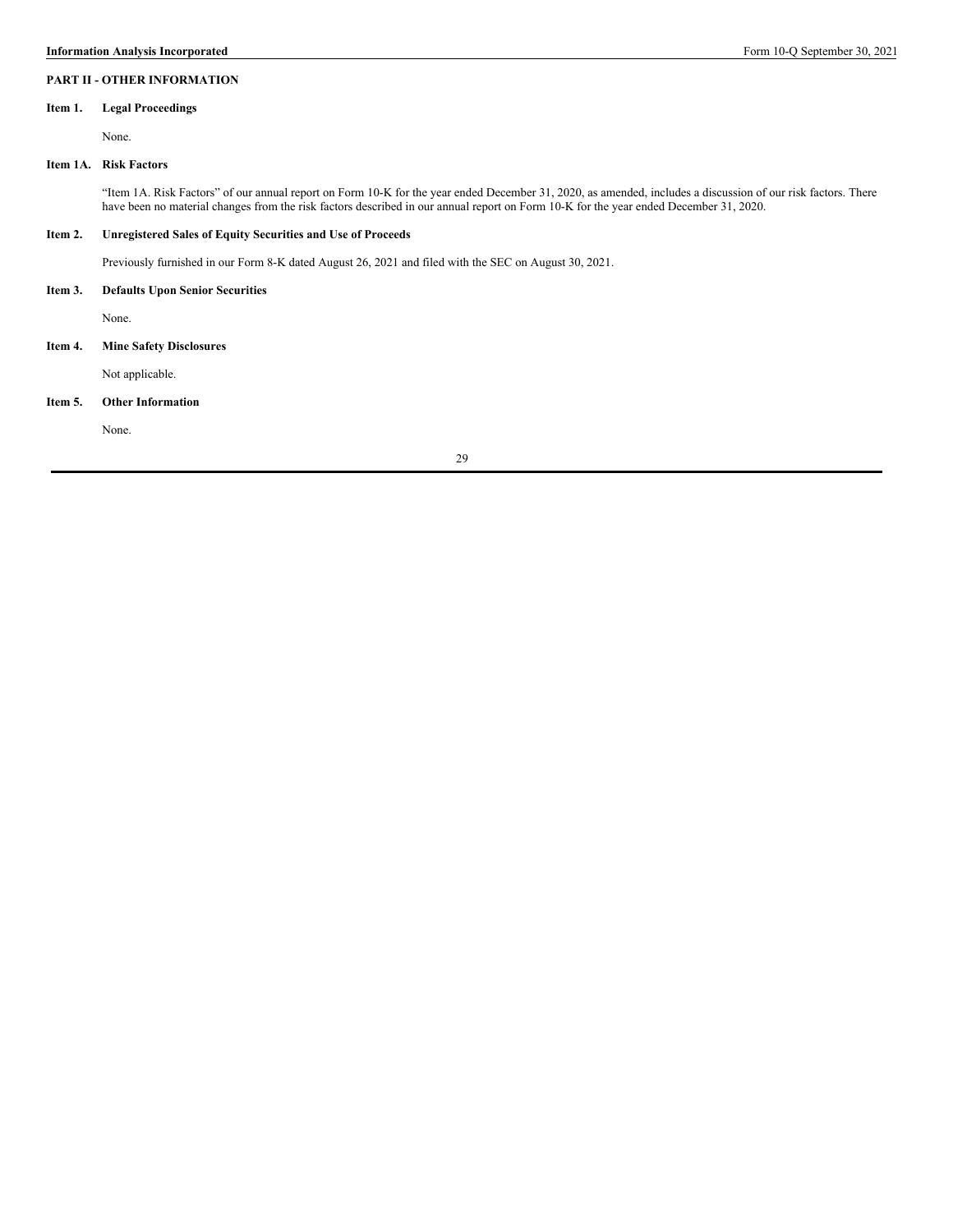| Item 6. | <b>Exhibits</b> |                                                                                                                                   |                                                                                                             |
|---------|-----------------|-----------------------------------------------------------------------------------------------------------------------------------|-------------------------------------------------------------------------------------------------------------|
|         | 3.2             | Amended Article III, Section 2 of the Company's Bylaws                                                                            | Incorporated by reference from the Registrant's Form 8-K<br>filed August 26, 2021                           |
|         | 4.1             | Form of Warrant issued in connection with the offering of August 26, 2021                                                         | Incorporated by reference from the Registrant's Form 8-K<br>filed August 26, 2021                           |
|         | 10.1            | Executive employment agreement for G. James Benoit, Jr. dated August 24, 2021                                                     | Incorporated by reference from the Registrant's Form 8-K<br>dated August 24, 2021 and filed August 26, 2021 |
|         | 31.1            | Certification of Chief Executive Officer Pursuant to Rules 13a-14(a) and 15d-14(a)<br>of the Securities Exchange Act of 1934      | Filed with this Form 10-Q                                                                                   |
|         | 31.2            | Certification of Principal Financial Officer Pursuant to Rules 13a-14(a) and 15d-<br>14(a) of the Securities Exchange Act of 1934 | Filed with this Form 10-Q                                                                                   |
|         | 32.1            | Certification Pursuant to 18 U.S.C. Section 1350, as Adopted Pursuant to Section<br>906 of the Sarbanes-Oxley Act of 2002         | Filed with this Form 10-Q                                                                                   |
|         | 32.2            | Certification Pursuant to 18 U.S.C. Section 1350, as Adopted Pursuant to Section<br>906 of the Sarbanes-Oxley Act of 2002         | Filed with this Form 10-Q                                                                                   |
|         | 101.INS         | Inline XBRL Instance Document                                                                                                     | Filed with this Form 10-Q                                                                                   |
|         | 101.SCH         | Inline XBRL Taxonomy Extension Schema                                                                                             |                                                                                                             |
|         | 101.CAL         | Inline XBRL Taxonomy Extension Calculation Linkbase                                                                               |                                                                                                             |
|         | 101.DEF         | Inline XBRL Taxonomy Extension Definition Linkbase                                                                                |                                                                                                             |
|         | 101.LAB         | Inline XBRL Taxonomy Extension Label Linkbase                                                                                     |                                                                                                             |
|         | 101.PRE         | Inline XBRL Taxonomy Extension Presentation Linkbase                                                                              |                                                                                                             |
|         | 104             | Cover Page Interactive Data File (formatted in Inline XBRL and contained in                                                       |                                                                                                             |
|         |                 | Exhibit 101)                                                                                                                      |                                                                                                             |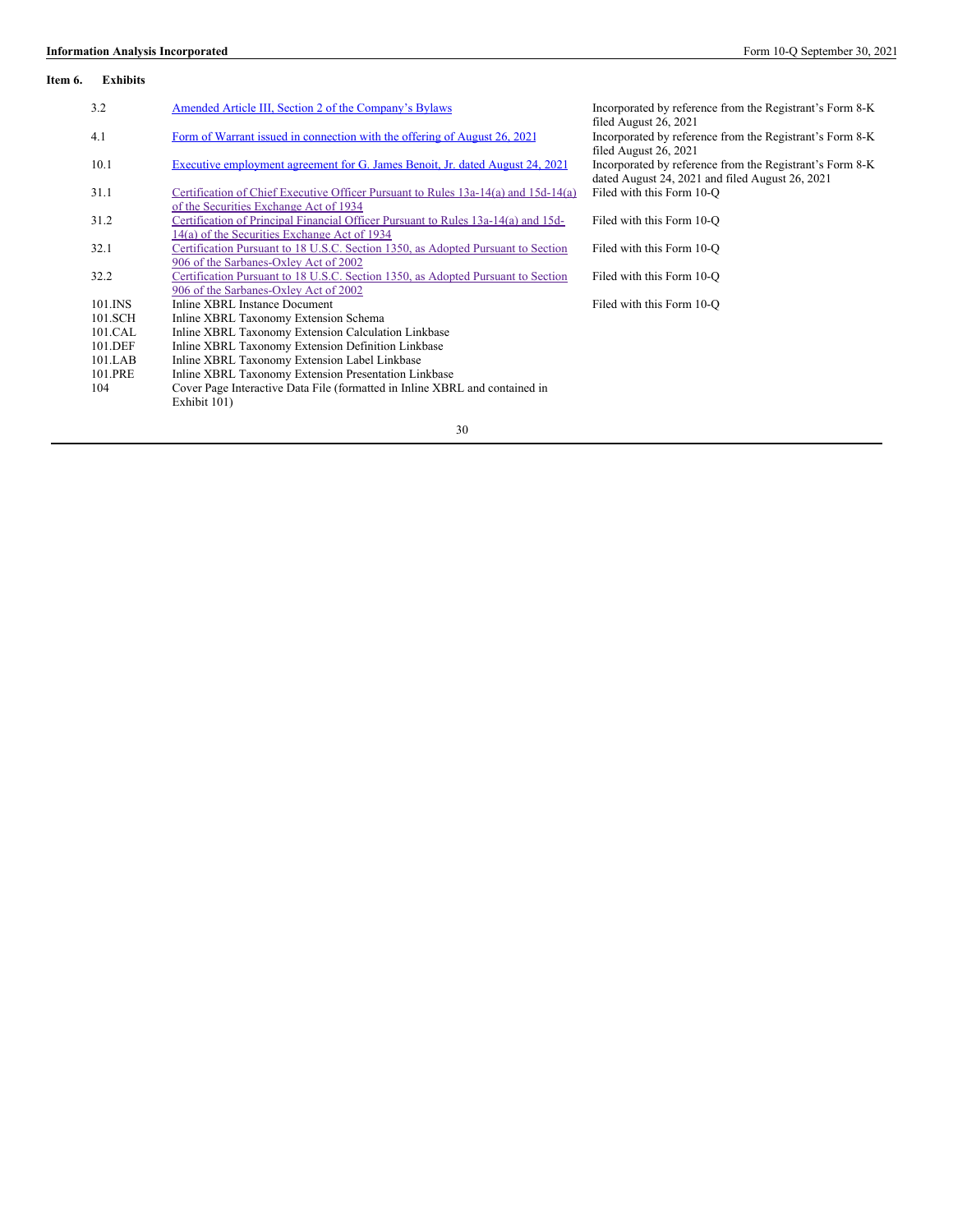# **SIGNATURES**

In accordance with the requirements of the Exchange Act of 1934, the registrant caused this report to be signed on its behalf by the undersigned, thereunto duly authorized.

Date: November 1, 2021 By: /s/ G. James Benoit

Date: November 1, 2021 By: /s/ Timothy G. Hannon

Information Analysis Incorporated (Registrant)

G. James Benoit, Chief Executive Officer

Timothy G. Hannon, Interim Chief Financial Officer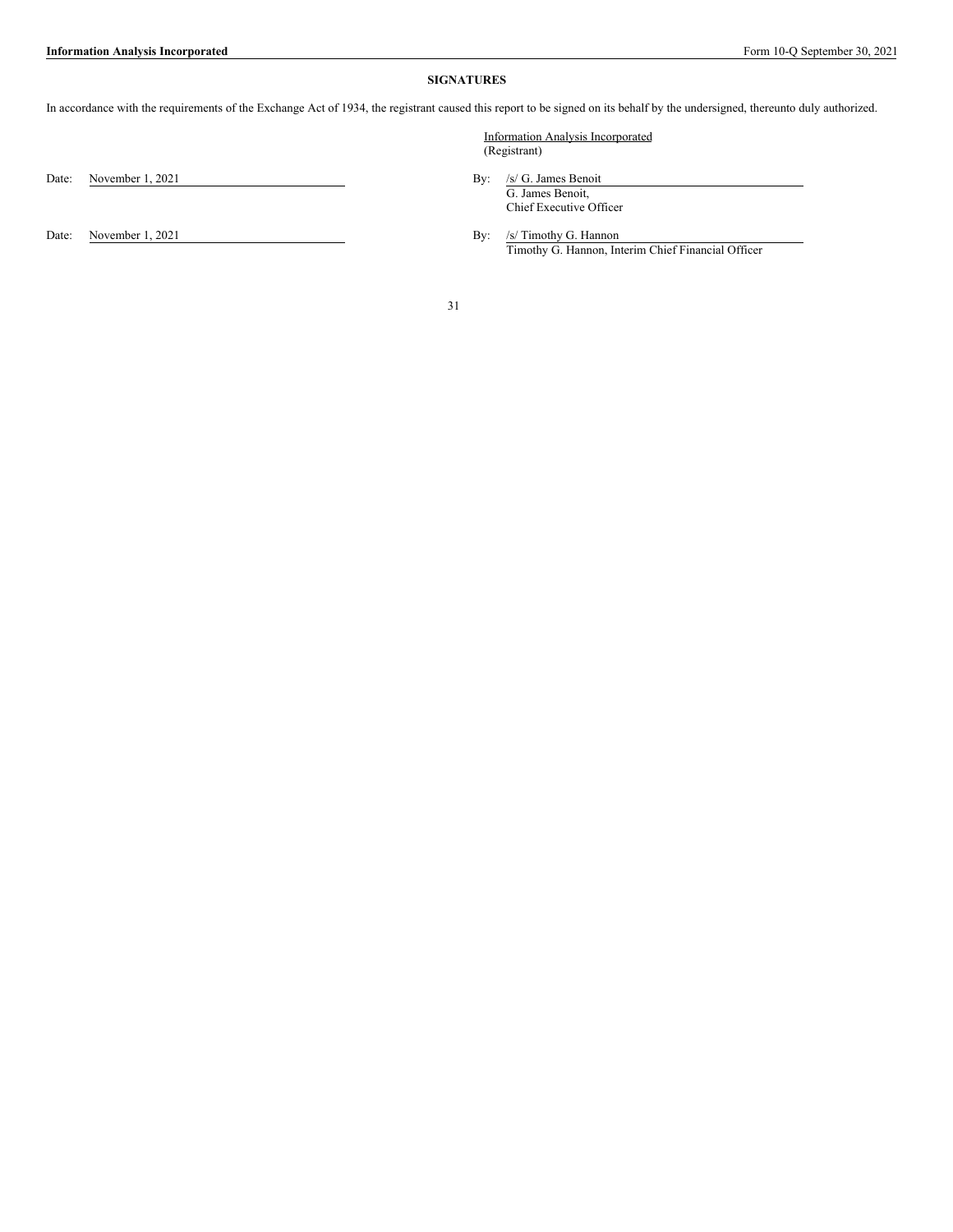# **CERTIFICATION of Chief Executive Officer Pursuant to Rules 13a-14(a) and 15d-14(a) of the Securities Exchange Act of 1934**

<span id="page-31-0"></span>I, G. James Benoit, certify that:

- 1. I have reviewed this quarterly report on Form 10-Q of Information Analysis Incorporated;
- 2. Based on my knowledge, this report does not contain any untrue statement of a material fact or omit to state a material fact necessary to make the statements made, in light of the circumstances under which such statements were made, not misleading with respect to the period covered by this report;
- 3. Based on my knowledge, the financial statements, and other financial information included in this report, fairly present in all material respects the financial condition, results of operations and cash flows of the registrant as of, and for, the periods presented in this report;
- 4. The registrant's other certifying officer(s) and I are responsible for establishing and maintaining disclosure controls and procedures (as defined in Exchange Act Rules 13a-15(e) and 15d-15(e)) and internal control over financial reporting (as defined in Exchange Act Rules 13a-15(f) and 15d-15(f)) for the registrant and have:
	- (a) Designed such disclosure controls and procedures, or caused such disclosure controls and procedures to be designed under our supervision, to ensure that material information relating to the registrant, including its consolidated subsidiaries, is made known to us by others within those entities, particularly during the period in which this report is being prepared;
	- (b) Designed such internal control over financial reporting, or caused such internal control over financial reporting to be designed under our supervision, to provide reasonable assurance regarding the reliability of financial reporting and the preparation of financial statements for external purposes in accordance with generally accepted accounting principles;
	- (c) Evaluated the effectiveness of the registrant's disclosure controls and procedures and presented in this report our conclusions about the effectiveness of the disclosure controls and procedures, as of the end of the period covered by this report based on such evaluation; and
	- (d) Disclosed in this report any change in the registrant's internal control over financial reporting that occurred during the registrant's most recent fiscal quarter (the registrant's fourth fiscal quarter in the case of an annual report) that has materially affected, or is reasonably likely to materially affect, the registrant's internal control over financial reporting; and
- 5. The registrant's other certifying officer(s) and I have disclosed, based on our most recent evaluation of internal control over financial reporting, to the registrant's auditors and the audit committee of the registrant's board of directors (or persons performing the equivalent functions):
	- a) all significant deficiencies and material weaknesses in the design or operation of internal control over financial reporting which are reasonably likely to adversely affect the registrant's ability to record, process, summarize and report financial information; and
	- b) any fraud, whether or not material, that involves management or other employees who have a significant role in the registrant's internal control over financial reporting.

Date: November 2, 2021 By: /s/ G. James Benoit

G. James Benoit Chief Executive Officer

A signed original of this written statement required by Section 302 has been provided to Information Analysis Incorporated and will be retained by Information Analysis Incorporated and furnished to the Securities and Exchange Commission or its staff upon request.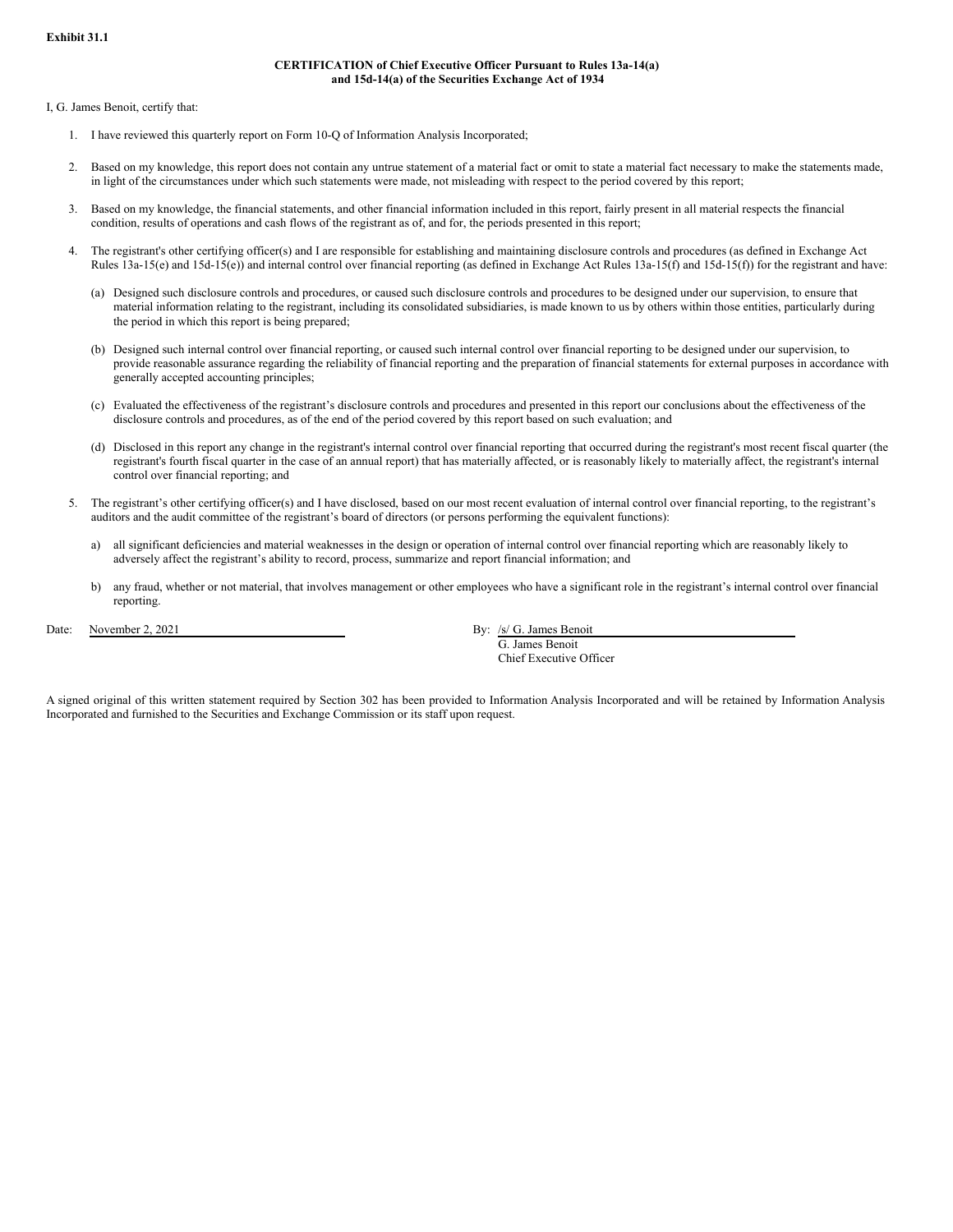# **CERTIFICATION of Interim Chief Financial Officer Pursuant to Rules 13a-14(a) and 15d-14(a) of the Securities Exchange Act of 1934**

<span id="page-32-0"></span>I, Timothy G. Hannon, certify that:

- 1. I have reviewed this quarterly report on Form 10-Q of Information Analysis Incorporated;
- 2. Based on my knowledge, this report does not contain any untrue statement of a material fact or omit to state a material fact necessary to make the statements made, in light of the circumstances under which such statements were made, not misleading with respect to the period covered by this report;
- 3. Based on my knowledge, the financial statements, and other financial information included in this report, fairly present in all material respects the financial condition, results of operations and cash flows of the registrant as of, and for, the periods presented in this report;
- 4. The registrant's other certifying officer(s) and I are responsible for establishing and maintaining disclosure controls and procedures (as defined in Exchange Act Rules 13a-15(e) and 15d-15(e)) and internal control over financial reporting (as defined in Exchange Act Rules 13a-15(f) and 15d-15(f)) for the registrant and have:
	- (a) Designed such disclosure controls and procedures, or caused such disclosure controls and procedures to be designed under our supervision, to ensure that material information relating to the registrant, including its consolidated subsidiaries, is made known to us by others within those entities, particularly during the period in which this report is being prepared;
	- (b) Designed such internal control over financial reporting, or caused such internal control over financial reporting to be designed under our supervision, to provide reasonable assurance regarding the reliability of financial reporting and the preparation of financial statements for external purposes in accordance with generally accepted accounting principles;
	- (c) Evaluated the effectiveness of the registrant's disclosure controls and procedures and presented in this report our conclusions about the effectiveness of the disclosure controls and procedures, as of the end of the period covered by this report based on such evaluation; and
	- (d) Disclosed in this report any change in the registrant's internal control over financial reporting that occurred during the registrant's most recent fiscal quarter (the registrant's fourth fiscal quarter in the case of an annual report) that has materially affected, or is reasonably likely to materially affect, the registrant's internal control over financial reporting; and
- 5. The registrant's other certifying officer(s) and I have disclosed, based on our most recent evaluation of internal control over financial reporting, to the registrant's auditors and the audit committee of the registrant's board of directors (or persons performing the equivalent functions):
	- a) all significant deficiencies and material weaknesses in the design or operation of internal control over financial reporting which are reasonably likely to adversely affect the registrant's ability to record, process, summarize and report financial information; and
	- b) any fraud, whether or not material, that involves management or other employees who have a significant role in the registrant's internal control over financial reporting.

Date: November 2, 2021 By: /s/ Timothy G. Hannon

Timothy G. Hannon Interim Chief Financial Officer

A signed original of this written statement required by Section 302 has been provided to Information Analysis Incorporated and will be retained by Information Analysis Incorporated and furnished to the Securities and Exchange Commission or its staff upon request.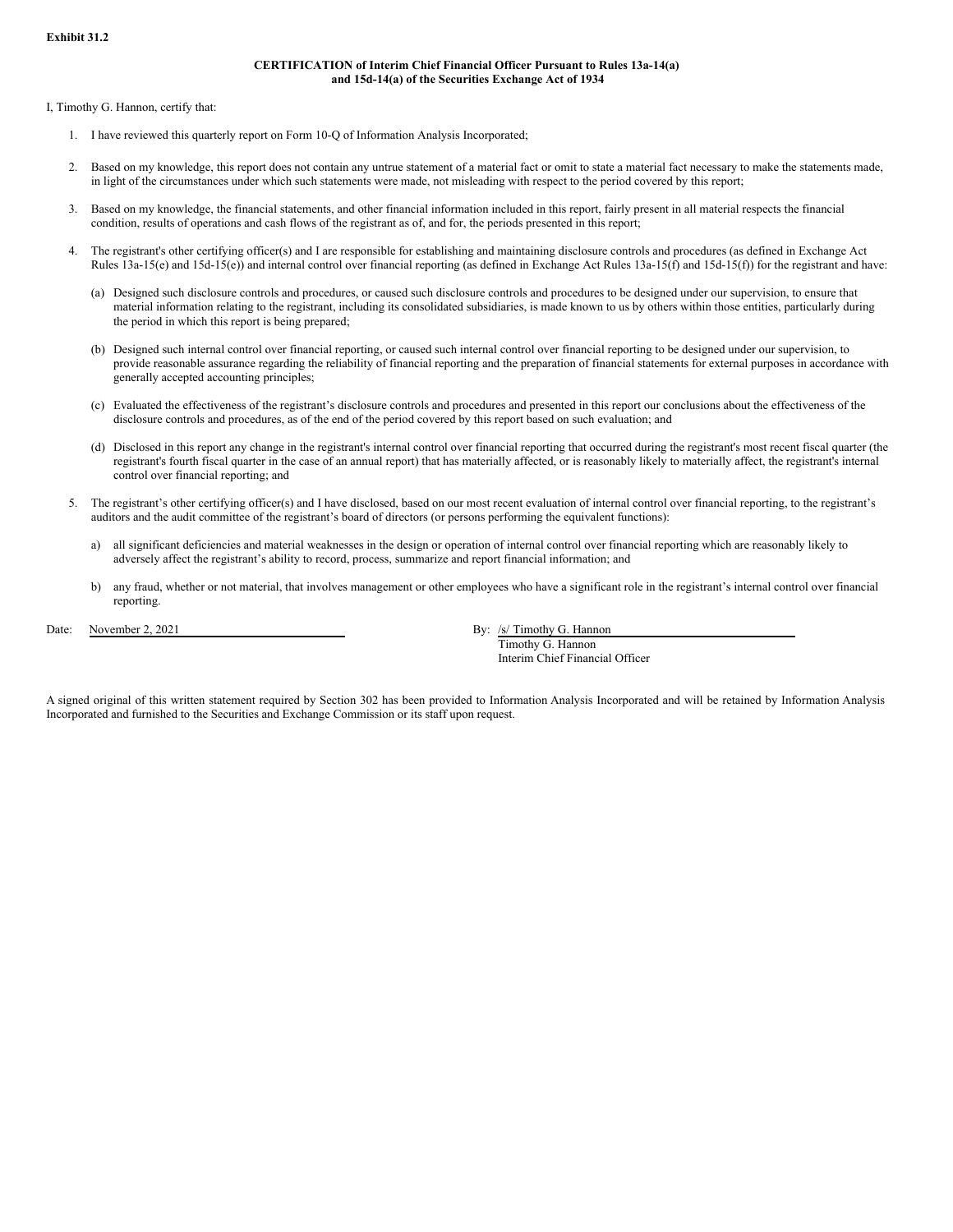# **CERTIFICATION PURSUANT TO 18 U.S.C. SECTION 1350, AS ADOPTED PURSUANT TO SECTION 906 OF THE SARBANES-OXLEY ACT OF 2002**

<span id="page-33-0"></span>Pursuant to Section 906 of the Sarbanes-Oxley Act of 2002 (subsections (a) and (b) of Section 1350, Chapter 63 of Title 18, United States Code), I, G. James Benoit, Chief Executive Officer of Information Analysis Incorporated, a Virginia corporation (the "Company"), do hereby certify, to the best of my knowledge, that:

- 1 the Company's Quarterly Report on Form 10-Q for the period ended September 30, 2021, as filed with the Securities and Exchange Commission on the date hereof, (the "Report") fully complies with the requirements of Section 13(a) or 15(d) of the Securities Exchange Act of 1934; and
- 2 the information contained in the Report fairly presents, in all material respects, the financial condition and result of operations of the Company for the periods presented therein.

Date: November 2, 2021 By: /s/ G. James Benoit

G. James Benoit Chief Executive Officer

A signed original of this written statement required by Section 906 has been provided to Information Analysis Incorporated and will be retained by Information Analysis Incorporated and furnished to the Securities and Exchange Commission or its staff upon request.